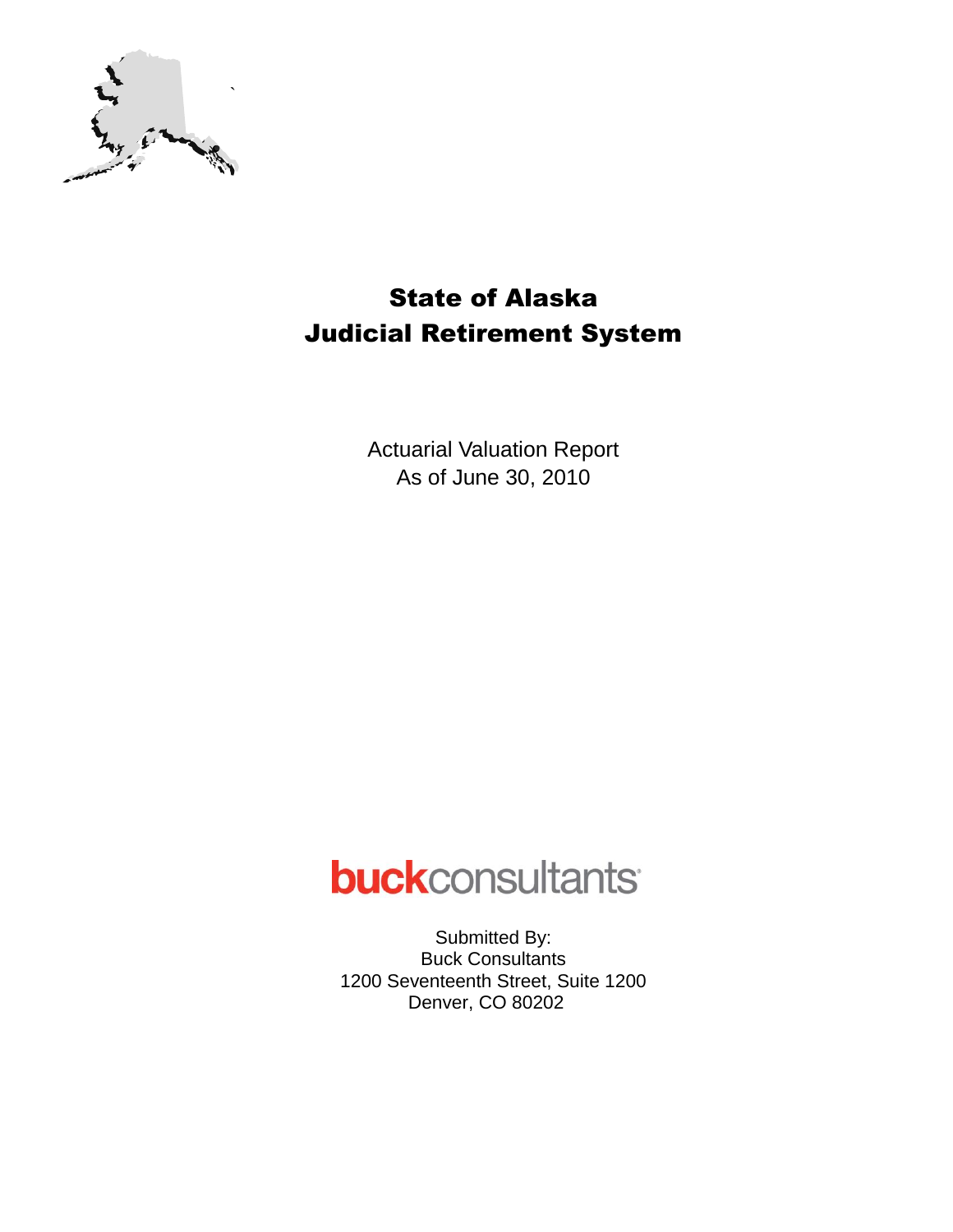# **buck**consultants

September 30, 2011

State of Alaska The Alaska Retirement Management Board The Department of Revenue, Treasury Division The Department of Administration, Division of Retirement and Benefits P.O. Box 110203 Juneau, AK 99811-0203

Dear Members of The Alaska Retirement Management Board, The Department of Revenue and The Department of Administration:

#### **Actuarial Certification**

The annual actuarial valuation required for the State of Alaska Judicial Retirement System has been prepared as of June 30, 2010 by Buck Consultants. The purposes of the report include:

- (1) a presentation of the valuation results of the System as of June 30, 2010;
- (2) a review of experience under the System for the year ended June 30, 2010;
- (3) a determination of the appropriate contribution rate which will be applied for the fiscal year ending June 30, 2013; and
- (4) the provision of reporting and disclosure information for financial statements, governmental agencies, and other interested parties.

The following schedules that we have prepared are included in this report:

- (1) Summary of actuarial assumptions and methods (Section 2.3)
- (2) Schedule of active member valuation data (Section 3.2, 3.3 and 3.4)

In preparing this valuation, we have employed generally accepted actuarial methods and assumptions, in conjunction with employee data provided to us by the Division of Retirement and Benefits and financial information provided in the financial statements audited by KPMG LLP, to determine a sound value for the System liability. The employee data has not been audited, but it has been reviewed and found to be consistent, both internally and with prior years' data. The actuarial assumptions are based on the results of an experience study presented to The Alaska Retirement Board (Board) in September 2010 and adopted by the Board in December 2010. Actuarial methods, medical cost trend, and assumed blended medical premiums were also reviewed during the experience study.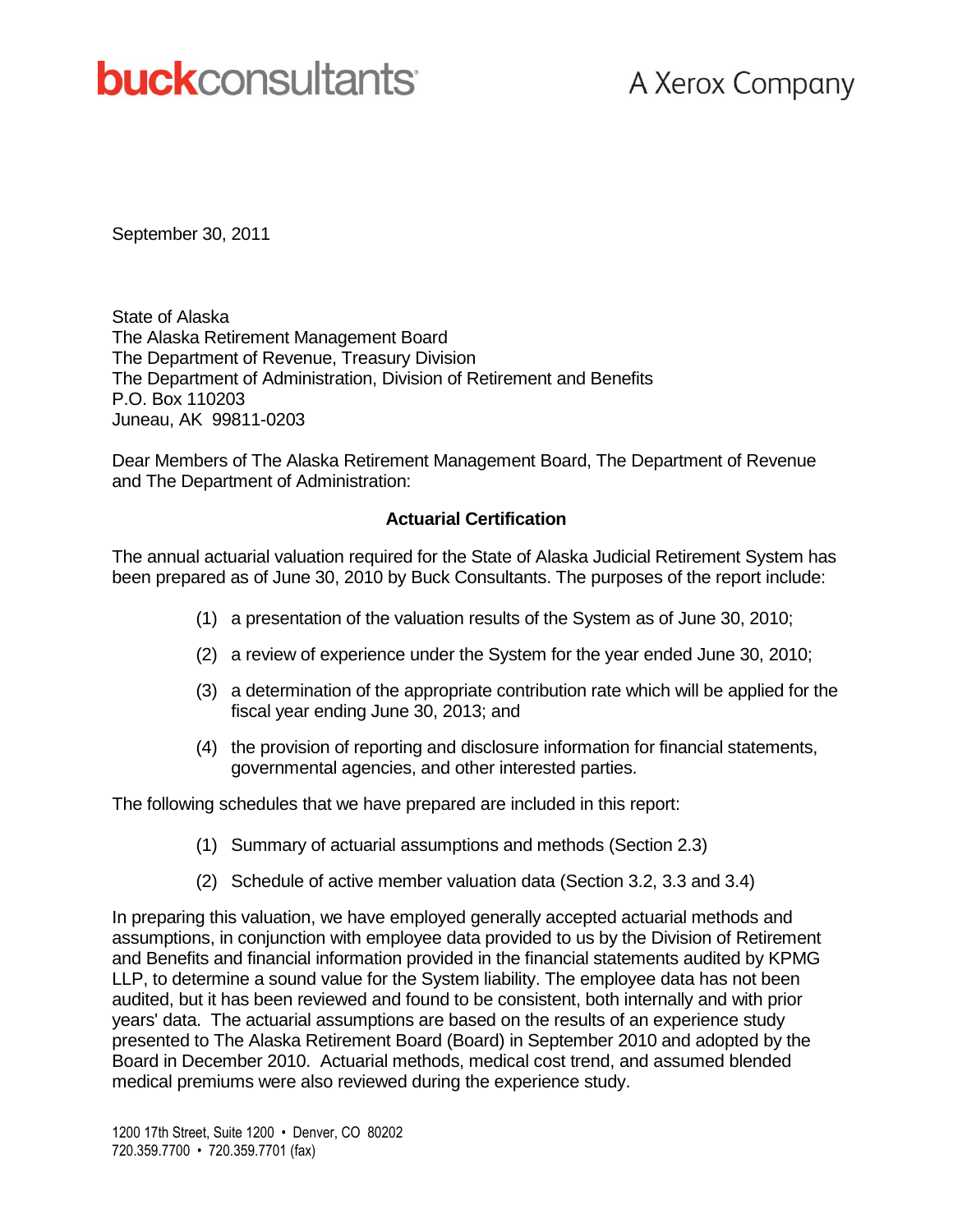The Alaska Retirement Management Board, The Department of Revenue and The Department of Administration September 30, 2011 Page 2

The contribution requirements are determined as a percentage of payroll, and reflect the cost of benefits accruing in FY11 and a fixed 25-year amortization as a level percentage of payroll of the initial unfunded accrued liability and subsequent gains/losses and other changes. The amortization period is set by the Alaska Retirement Management Board (Board). Contribution rates are recommended by the Actuary and adopted by the Board each year. The ratio of valuation assets to liabilities decreased from 95.0% to 72.9% during the year. This report provides an analysis of the factors that led to the decrease.

A summary of the actuarial assumptions and methods is presented in Section 2.3 of this report. The assumptions, when applied in combination, fairly represent past and anticipated future experience of the System.

The funding objective of the plan, as adopted by the ARM Board, is to set a contribution rate that will pay the normal cost and amortize the initial unfunded actuarial accrued liability and each subsequent annual change in the unfunded actuarial accrued liability over a closed 25 year period as a level percentage of payroll. The funding objective for the plan, as adopted by the ARM Board, is currently being met.

Future contribution requirements may differ from those determined in the valuation because of:

- (1) differences between actual experience and anticipated experience based on the assumptions;
- (2) changes in actuarial assumptions or methods;
- (3) changes in statutory provisions; or
- (4) differences between the contribution rates determined by the valuation and those adopted by the Board.

The undersigned are members of the American Academy of Actuaries and the Society of Actuaries, are fully qualified to provide actuarial services to the State of Alaska, and are available to answer questions regarding this report.

We believe that the assumptions and methods used for funding purposes and for the disclosures presented in this report satisfy the parameter requirements set forth in the Government Accounting Standards Board (GASB) Statement Nos. 25 and 43.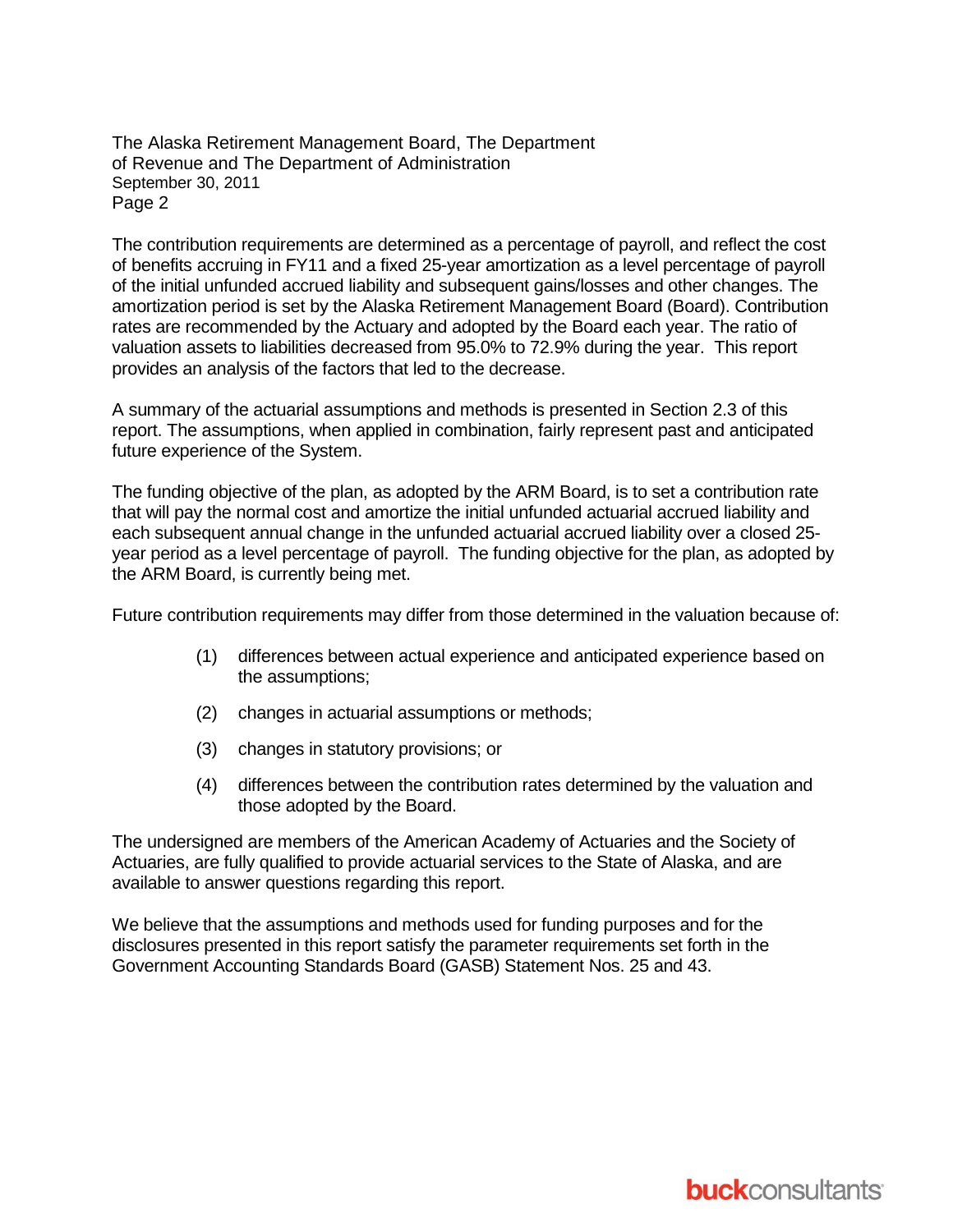The Alaska Retirement Management Board, The Department of Revenue and The Department of Administration September 30, 2011 Page 3

We believe that this report conforms with the requirements of the Alaska statutes, and where applicable, other federal and accounting laws, regulations and rules, as well as generally accepted actuarial principles and practices.

Sincerely,

David H. Alaskinsky

David H. Slishinsky, FCA, ASA, EA, MAAA Principal, Consulting Actuary

The undersigned actuary is responsible for all assumptions related to the average annual per capita health claims cost and the health care cost trend rates, and hereby affirms her qualification to render opinions in such matters, in accordance with the qualification standards of the American Academy of Actuaries.

Nelsie a. Bist

Melissa Bissett, FSA, MAAA Senior Consultant, Health & Productivity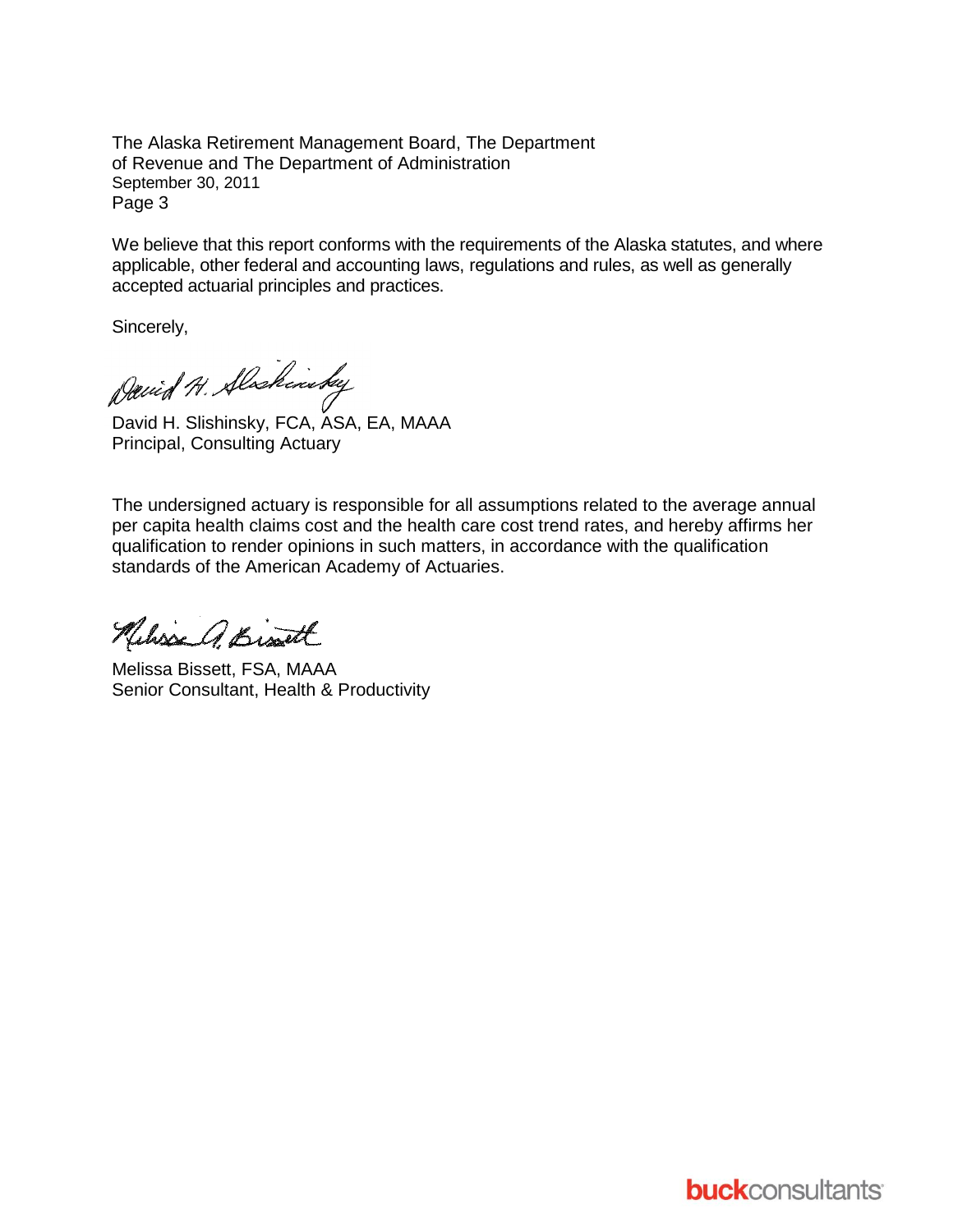## **Contents**

| Section 1: |                                                    |  |
|------------|----------------------------------------------------|--|
| 1.1(a)     |                                                    |  |
| 1.1(b)     |                                                    |  |
| 1.1(c)     |                                                    |  |
| 1.1(d)     |                                                    |  |
| 1.1(e)     |                                                    |  |
| 1.2        |                                                    |  |
| 1.3        |                                                    |  |
| 1.4        |                                                    |  |
| 1.5        |                                                    |  |
| Section 2: |                                                    |  |
| 2.1        |                                                    |  |
| 2.2        |                                                    |  |
| 2.3        | Schedule of the Actuarial Assumptions, Methods and |  |
| Section 3: |                                                    |  |
| 3.1        |                                                    |  |
| 3.2        |                                                    |  |
| 3.3        |                                                    |  |
| 3.4        |                                                    |  |
| 3.5        |                                                    |  |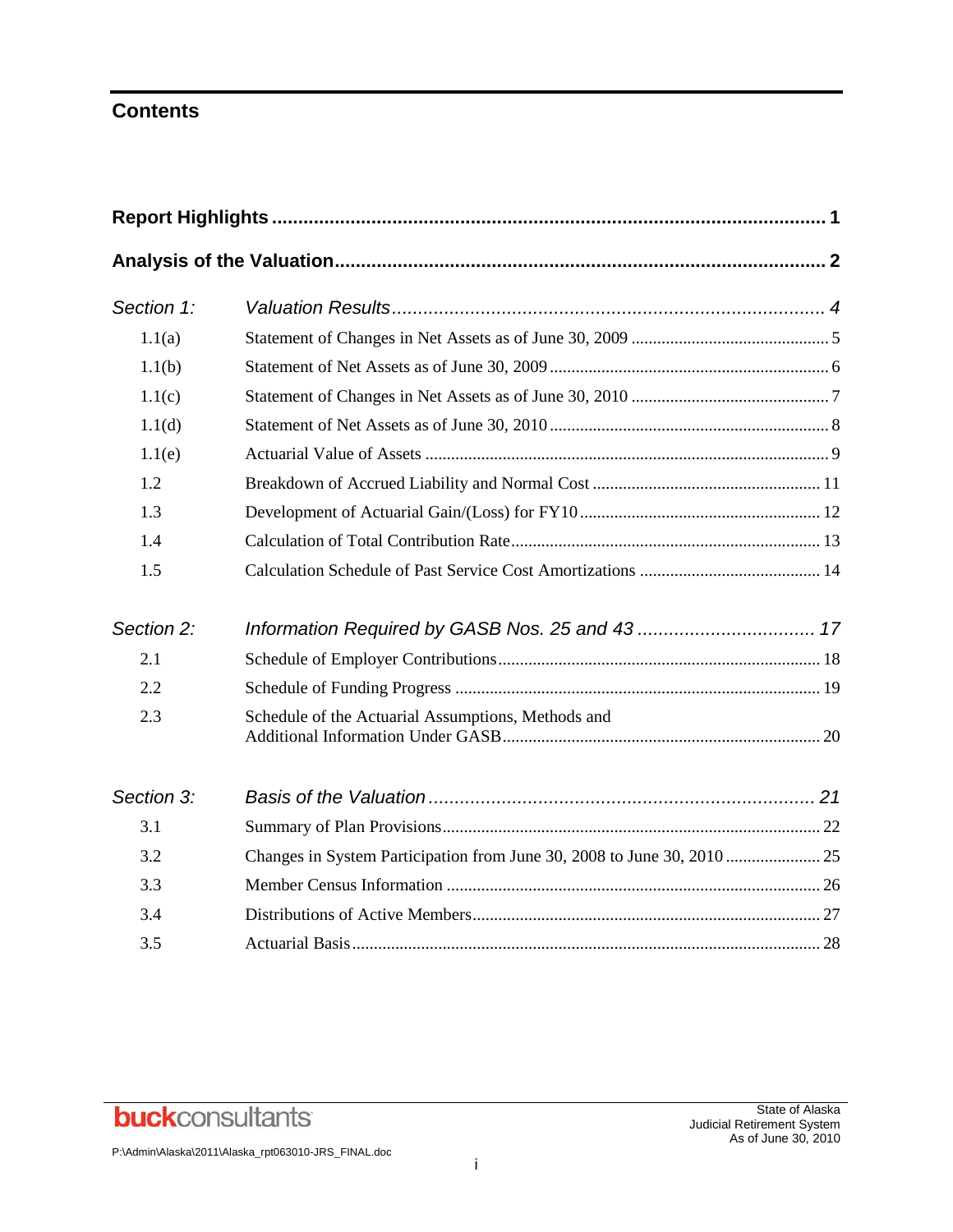## **Report Highlights**

This report has been prepared by Buck Consultants, an ACS Company, to:

- Present the results of a valuation of the State of Alaska Judicial Retirement System as of  $\bullet$ June 30, 2010;
- Review experience under the System for the period July 1, 2008 to June 30, 2010;  $\bullet$
- Determine the contribution rate for the System for Fiscal Year 2013;
- Provide reporting and disclosure information for financial statements, governmental agencies, and other interested parties.

This report is divided into three sections. Section 1 contains the results of the valuation. It includes the experience of the System during the 2008/2009 and 2010 plan years, the current annual costs, and reporting and disclosure information.

Section 2 provides reporting and disclosure information for financial statements, governmental agencies and other interested parties.

Section 3 describes the basis of the valuation. It summarizes the System provisions, provides information relating to the System members, and describes the funding methods and actuarial assumptions used in determining liabilities and costs.

The principal results are as follows:

| <b>Funding Status as of June 30</b>                   |               | 2008           |      | 2010        |
|-------------------------------------------------------|---------------|----------------|------|-------------|
| Valuation assets<br>(a)                               | $\mathcal{S}$ | 141,235,655 \$ |      | 134,694,195 |
| Pension accrued liability<br>(b)                      |               | 130,596,048    |      | 164,523,775 |
| Healthcare accrued liability<br>(c)                   |               | 18,141,832     |      | 20,304,331  |
| Accrued liability, $(b)+(c)$<br>(d)                   | \$            | 148,737,880    | - \$ | 184,828,106 |
| Funding Ratio, $(a)/(d)$<br>(e)                       |               | 95.0%          |      | 72.9%       |
| <b>Recommended Contribution Rates for Pension:</b>    |               | <b>FY11</b>    |      | <b>FY13</b> |
| (a) Employer Normal Cost Rate                         |               | 25.97%         |      | 34.82%      |
| (b) Past Service Cost Rate                            |               | 5.77%          |      | 28.14%      |
| (c) Total Employer Contribution Rate, $(a)+(b)$       |               | 31.74%         |      | 62.96%      |
| <b>Recommended Contribution Rates for Healthcare:</b> |               | <b>FY11</b>    |      | <b>FY13</b> |
| (a) Employer Normal Cost Rate                         |               | 3.97%          |      | 5.48%       |
| (b) Past Service Cost Rate                            |               | 0.49%          |      | 1.04%       |
| (c) Total Employer Contribution Rate, $(a)+(b)$       |               | 4.46%          |      | 6.52%       |
| <b>Recommended Contribution Rates:</b>                |               | <b>FY11</b>    |      | <b>FY13</b> |
| (a) Employer Normal Cost Rate                         |               | 29.94%         |      | 40.30%      |
| (b) Past Service Cost Rate                            |               | 6.26%          |      | 29.18%      |
| (c) Total Employer Contribution Rate, $(a)+(b)$       |               | 36.20%         |      | 69.48%      |

For the June 30, 2009 valuation results, we performed a roll forward of liabilities and determined the FY12 contribution rates using actual assets. The contribution rates that were calculated for FY12 were 42.80% for Pension, 4.78% for Healthcare, and 47.58% in Total.

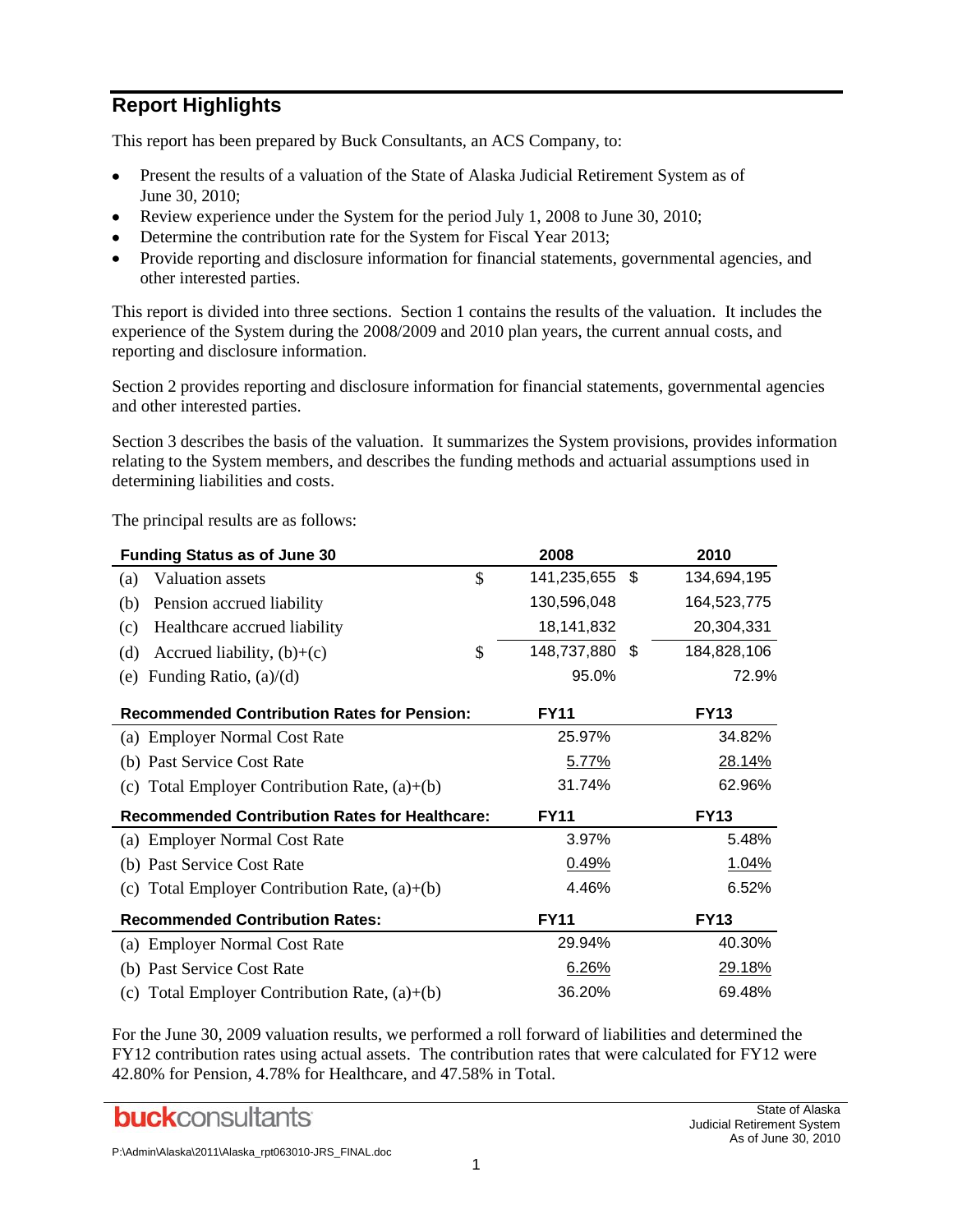## **Analysis of Valuation**

#### **(1) Actuarial Methods and Assumptions**

The actuarial cost method is Entry Age Normal. The actuarial value of assets is the 5-year smoothing method.

#### **(2) Salary Increases**

Salaries for active judges changed between June 30, 2008 and June 30, 2010. The following table presents the annual base salaries for the different court appointments:

|                                | June 30, 2008 | June 30, 2010 |
|--------------------------------|---------------|---------------|
| District Court                 | \$140,748     | \$147,876     |
| Superior Court                 | 165.996       | 174.396       |
| Appellate Court                | 169,608       | 178,188       |
| Supreme Court                  | 179,520       | 188,604       |
| <b>Administrative Director</b> | 165,996       | 174,396       |
| <b>Chief Justice</b>           | 180,048       | 189,156       |

#### **(3) Investment Experience**

The approximate FY09 investment return based on market values was (20.6)% and the approximate FY10 investment return based on market values was 10.6% compared to the expected investment return of 8.25%. This resulted in a loss of approximately \$38 million for FY09 and a gain of approximately \$2 million for FY10 from investment experience. The asset valuation method recognizes 20 percent of the FY10 gain this year and an additional 20 percent in each of the next 4 years. In addition, 20 percent of the FY07 gain, 20 percent of the FY08 loss and 20 percent of the FY09 loss were recognized this year. The approximate FY10 investment return based on actuarial value was 8.7% compared to the expected investment return of 8.25%. The net result was an investment gain of approximately \$1 million to the System on the actuarial value of assets.

#### **(4) Demographic Experience**

The number of active members decreased from 73 to 72 for the two year period. There were 10 new entrants to the plan with an average entry age significantly higher than the continuing members. The average age of active members increased by 0.94 years, the average past service decreased by 1.00 years, and the average entry age increased by 1.94 years. Due to the increase in average entry age, the normal cost rate increased 3%. There were small changes in the inactive statistics as well. The membership statistics are found in Sections 3.2 through 3.4 of this report. There were large losses in retirement over the last two years that increased the unfunded liability and past service cost rate. The overall demographic experience produced an actuarial loss.

#### **(5) Changes in Methods from the Prior Valuation**

There were no changes in asset or valuation methods from the prior valuation.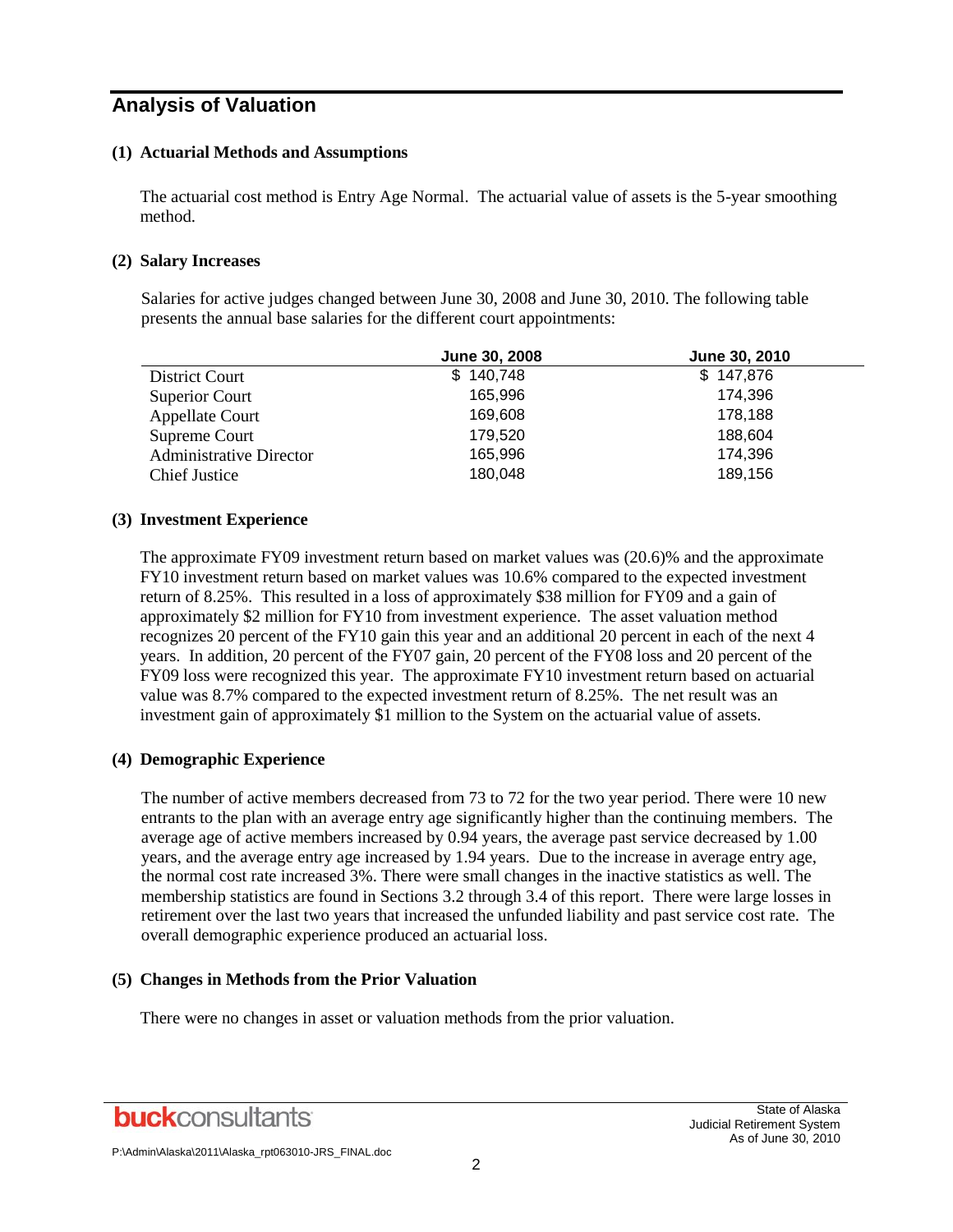## **Analysis of Valuation** *(continued)*

#### **(6) Changes in Assumptions from the Prior Valuation**

Effective for the June 30, 2010 valuation, the Board adopted the changes to the demographic and economic assumptions recommended by the actuary based on the results of an experience analysis performed on the population experience from July 1, 2005 through June 30, 2009. The changes in assumptions were adopted by the Board during the December 2010 Board meeting. Also, the assumed Medicare Part B Only proportion of all Medicare retirees decreased from 4% to 0.6%. Wells Fargo now provides census information which indicates the Medicare Part B Only enrollment.

#### **(7) Changes in Benefit Provisions Since the Prior Valuation**

There have been no changes in benefit provisions since the prior valuation.

#### **(8) Summary**

The overall effect of system experience during the two-year period resulted in a decrease in the funding ratio from 95.0% to 72.9%. The total contribution rate increased from 36.20% to 69.48%.

|    |                                                                                   | <b>Pension</b> | <b>Healthcare</b> | <b>Total</b> |
|----|-----------------------------------------------------------------------------------|----------------|-------------------|--------------|
| 1. | Total employer contribution rate from June 30, 2008 valuation                     | 31.74%         | 4.46%             | 36.20%       |
| 2. | Change during FY09                                                                | 11.06%         | 0.32%             | 11.38%       |
| 3. | Total employer contribution rate from June 30, 2009 roll-forward<br>valuation     | 42.80%         | 4.78%             | 47.58%       |
| 4. | Change due to:                                                                    |                |                   |              |
|    | Change in assumptions<br>a.                                                       | 14.51%         | 2.17%             | 16.68%       |
|    | Investment experience<br>b.                                                       | (0.83%)        | 0.10%             | (0.73%)      |
|    | State of Alaska appropriation<br>$\mathbf{c}$ .                                   | $(0.60\%)$     | $(0.21\%)$        | $(0.81\%)$   |
|    | Demographic experience, medical experience and new<br>d.<br>entrants <sup>1</sup> | 7.08%          | (0.32%)           | 6.76%        |
|    | Total<br>e.                                                                       | 20.16%         | 1.74%             | 21.90%       |
| 5. | Total employer contribution rate this year $[3 + 4e]$                             | 62.96%         | 6.52%             | 69.48%       |

buckconsultants

*<sup>1</sup> Includes changes in healthcare assumptions.*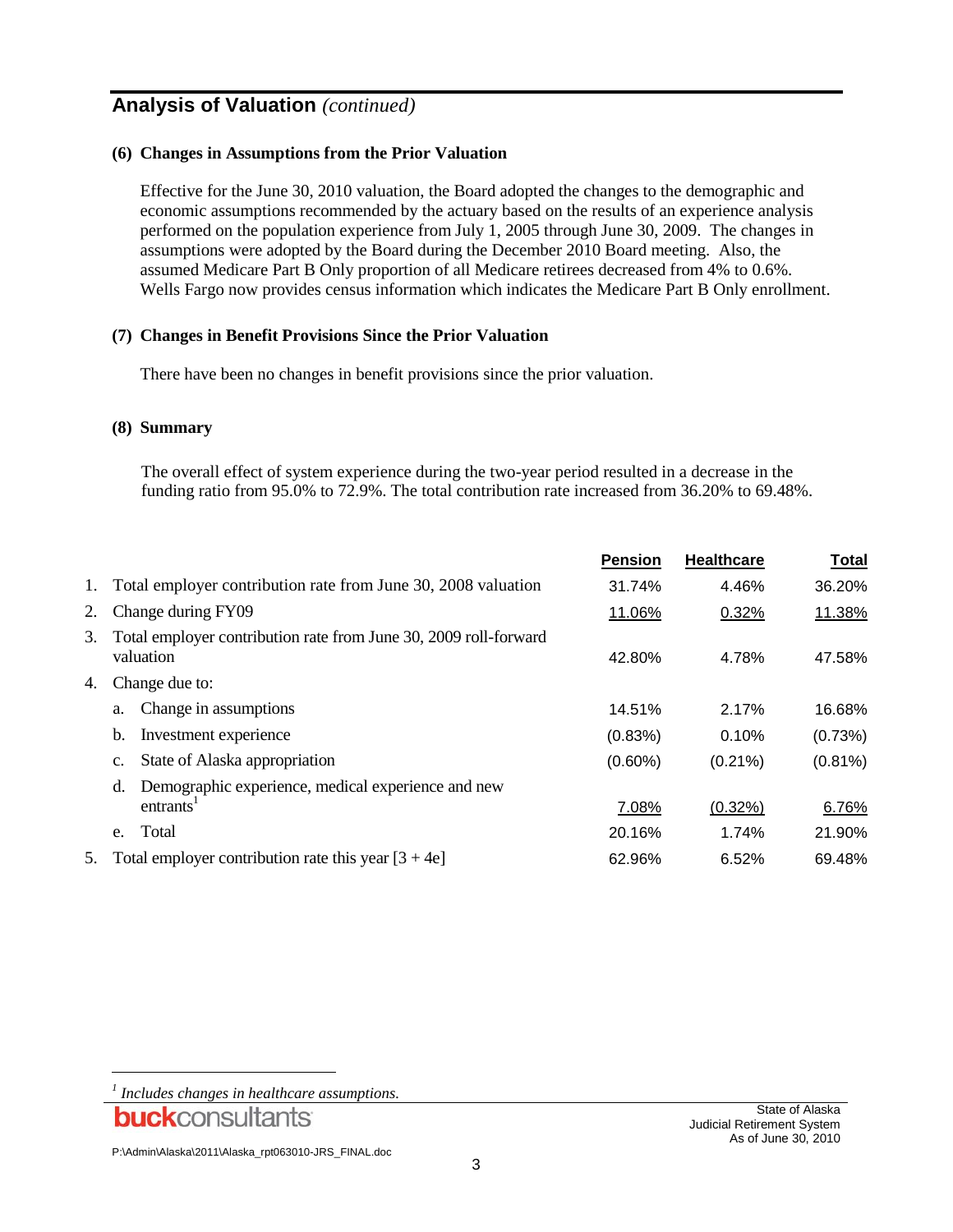## **Section 1**

This section sets forth the results of the actuarial valuation.

- Section 1.1 Shows the asset information for FY09 and FY10.
- Section 1.2 Shows the actuarial present values as of June 30, 2010.
- Section 1.3 Calculates the actuarial gain or loss for FY10.
- Section 1.4 Develops the total contribution rate.
- Section 1.5 Schedule of past service cost amortizations.

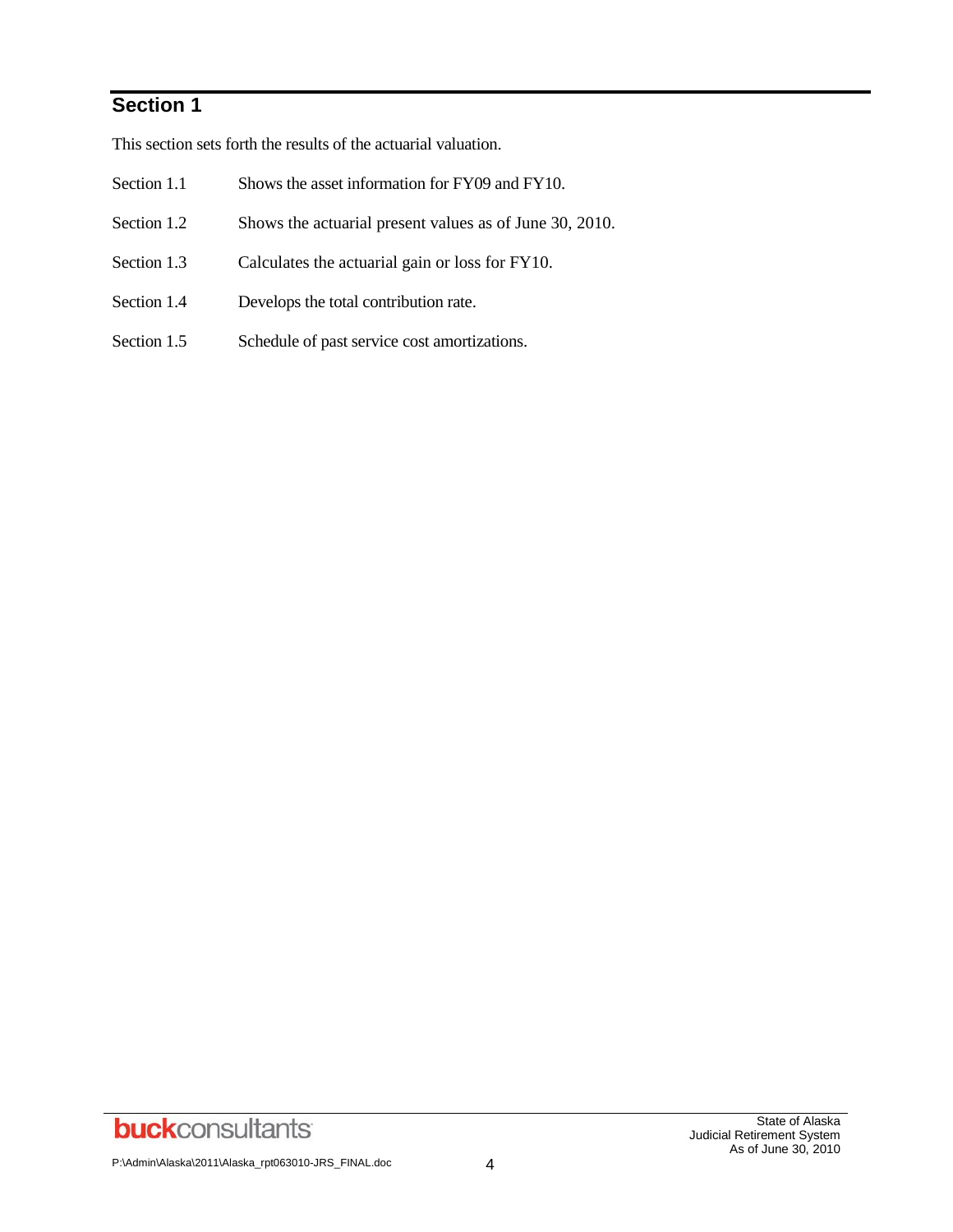## **Section 1** *(continued)* **1.1(a) Statement of Changes in Net Assets as of June 30, 2009**

|     | <b>Fiscal Year 2009</b>                         | <b>Pension</b>   | <b>Healthcare</b> | <b>Total</b><br><b>Market Value</b> |
|-----|-------------------------------------------------|------------------|-------------------|-------------------------------------|
| (1) | Net Assets, June 30, 2008                       |                  |                   |                                     |
|     | (market value)                                  | \$116,209,622    | 17,602,098<br>\$  | \$133,811,720                       |
| (2) | Additions:                                      |                  |                   |                                     |
|     | <b>Member Contributions</b><br>(a)              | \$<br>594,674    | $15, 138^1$<br>\$ | \$<br>609,812                       |
|     | <b>Employer Contributions</b><br>(b)            | 4,937,406        | 1,411,259         | 6,348,665                           |
|     | (c)<br>State of Alaska Appropriation            | 727,183          | 61,754            | 788,937                             |
|     | Interest and Dividend Income<br>(d)             | 3,576,220        | 346,157           | 3,922,377                           |
|     | Net Appreciation (Depreciation) in<br>(e)       |                  |                   |                                     |
|     | Fair Value of Investments                       | (27, 851, 745)   | (3,250,718)       | (31, 102, 463)                      |
|     | Medicare Part D Subsidy<br>(f)                  | 0                | 28,166            | 28,166                              |
|     | Other<br>(g)                                    | 0                | 0                 |                                     |
|     | <b>Total Additions</b><br>(h)                   | $$$ (18,016,262) | \$<br>(1,388,244) | $$$ (19,404,506)                    |
| (3) | Deductions:                                     |                  |                   |                                     |
|     | <b>Medical Benefits</b><br>(a)                  | \$<br>0          | \$<br>762,460     | \$<br>762,460                       |
|     | <b>Retirement Benefits</b><br>(b)               | 7,375,193        | 0                 | 7,375,193                           |
|     | <b>Investment Expenses</b><br>(c)               | 172,261          | 56                | 172,317                             |
|     | <b>Administrative Expenses</b><br>(d)           | 70,057           | 49,173            | 119,230                             |
|     | <b>Total Deductions</b><br>(e)                  | \$<br>7,617,511  | \$<br>811,689     | \$<br>8,429,200                     |
| (4) | Net Assets, June 30, 2009                       |                  |                   |                                     |
|     | (market value)                                  | \$<br>90,575,849 | 15,402,165<br>S   | \$105,978,014                       |
|     | Approximate Market Value Investment Return Rate |                  |                   |                                     |
|     | During FY09 Net of All Expenses                 |                  |                   | $(20.6)\%$                          |

Allocation of assets between pension and postemployment healthcare was reported to us by the Division of Retirement and Benefits.

*1 These contributions are premiums paid by retirees who are not eligible for system-paid medical benefits.***buck**consultants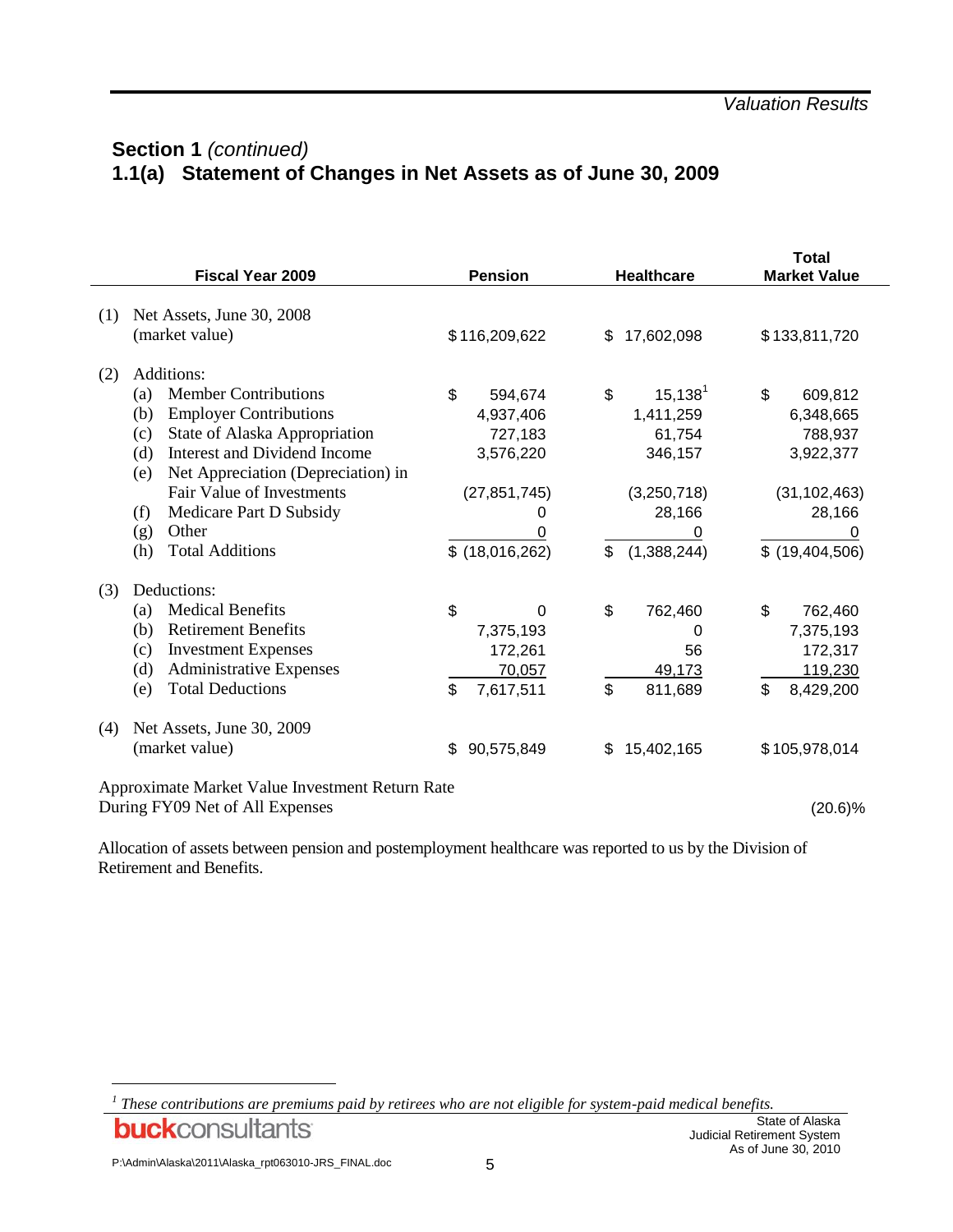## **Section 1** *(continued)* **1.1(b) Statement of Net Assets as of June 30, 2009**

| As of June 30, 2009                       | <b>Pension</b>      | <b>Healthcare</b> |                | <b>Total</b><br><b>Market Value</b> |
|-------------------------------------------|---------------------|-------------------|----------------|-------------------------------------|
| Cash and Cash Equivalents                 | \$<br>558,447 \$    | 393,743           | \$             | 952,190                             |
| Domestic Equity Pool                      | 28,479,813          | 5,139,627         |                | 33,619,440                          |
| Domestic Fixed Income Pool                | 0                   | 0                 |                | 0                                   |
| <b>International Equity Pool</b>          | 17,354,592          | 2,834,507         |                | 20,189,099                          |
| Real Estate Pool                          | 12,755,729          | 974,052           |                | 13,729,781                          |
| <b>International Fixed Income Pool</b>    | 1,391,941           | 271,947           |                | 1,663,888                           |
| Private Equity Pool                       | 6,113,583           | 575,716           |                | 6,689,299                           |
| <b>Treasury Inflation Protection Pool</b> | 731,714             | 259,692           |                | 991,406                             |
| Retirement Fixed Income Pool              | 11,609,383          | 2,459,423         |                | 14,068,806                          |
| <b>Emerging Markets Equity Pool</b>       | 2,889,737           | 606,575           |                | 3,496,312                           |
| High Yield Pool                           | 2,030,825           | 388,415           |                | 2,419,240                           |
| <b>Absolute Return Pool</b>               | 3,857,812           | 986,634           |                | 4,844,446                           |
| <b>Emerging Debt Pool</b>                 | 701,835             | 137,263           |                | 839,098                             |
| Other Investments Pool                    | 1,198,946           | 285,626           |                | 1,484,572                           |
| <b>Total Cash and Investments</b>         | \$<br>89,674,357 \$ | 15,313,220        | $\mathfrak{L}$ | 104,987,577                         |
| Net Receivables                           | 174,309             | 18,692            |                | 193,001                             |
| Receivable Contribution                   | 727,183             | 61,754            |                | 788,937                             |
| <b>Other Assets</b>                       | 0                   | 8,499             |                | 8,499                               |
| <b>Total Assets</b>                       | \$<br>90,575,849 \$ | 15,402,165        | \$             | 105,978,014                         |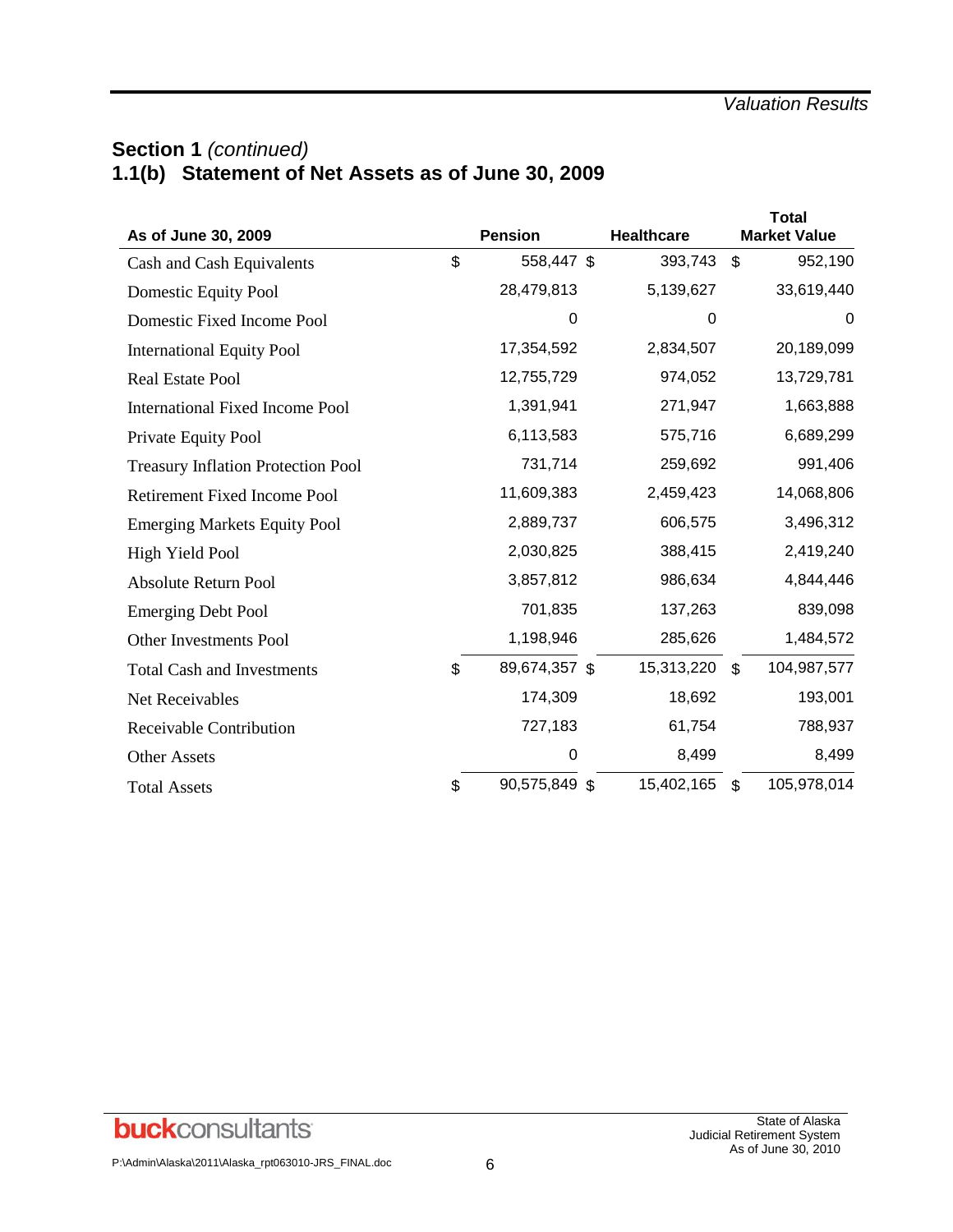## **Section 1** *(continued)* **1.1(c) Statement of Changes in Net Assets as of June 30, 2010**

|                                                                                             |                                                                                                                                                                                                                                                                                                                               |          |                                                                                                  |          |                                                                                 | <b>Total</b>                                                                                    |  |
|---------------------------------------------------------------------------------------------|-------------------------------------------------------------------------------------------------------------------------------------------------------------------------------------------------------------------------------------------------------------------------------------------------------------------------------|----------|--------------------------------------------------------------------------------------------------|----------|---------------------------------------------------------------------------------|-------------------------------------------------------------------------------------------------|--|
|                                                                                             | Fiscal Year 2010                                                                                                                                                                                                                                                                                                              |          | <b>Pension</b>                                                                                   |          | <b>Healthcare</b>                                                               | <b>Market Value</b>                                                                             |  |
| (1)                                                                                         | Net Assets, June 30, 2009<br>(market value)                                                                                                                                                                                                                                                                                   | \$       | 90,575,849                                                                                       | \$       | 15,402,165                                                                      | \$105,978,014                                                                                   |  |
| (2)                                                                                         | Additions:                                                                                                                                                                                                                                                                                                                    |          |                                                                                                  |          |                                                                                 |                                                                                                 |  |
|                                                                                             | <b>Member Contributions</b><br>(a)<br><b>Employer Contributions</b><br>(b)<br>State of Alaska Appropriation<br>(c)<br>Interest and Dividend Income<br>(d)<br>Net Appreciation (Depreciation) in<br>(e)<br><b>Fair Value of Investments</b><br>Medicare Part D Subsidy<br>(f)<br>Other<br>(g)<br><b>Total Additions</b><br>(h) | \$<br>\$ | 636,381<br>2,509,628<br>1,144,424<br>1,748,159<br>7,798,530<br>0<br>$\overline{2}$<br>13,837,124 | \$<br>\$ | $16,200^1$<br>467,159<br>405,576<br>306,203<br>1,406,350<br>35,544<br>2,637,032 | \$<br>652,581<br>2,976,787<br>1,550,000<br>2,054,362<br>9,204,880<br>35,544<br>16,474,156<br>\$ |  |
| (3)                                                                                         | Deductions:                                                                                                                                                                                                                                                                                                                   |          |                                                                                                  |          |                                                                                 |                                                                                                 |  |
|                                                                                             | <b>Medical Benefits</b><br>(a)<br><b>Retirement Benefits</b><br>(b)<br><b>Investment Expenses</b><br>(c)<br>(d)<br><b>Administrative Expenses</b><br><b>Total Deductions</b><br>(e)                                                                                                                                           | \$<br>\$ | 0<br>8,314,505<br>217,821<br>47,125<br>8,579,451                                                 | \$<br>\$ | 1,031,333<br>0<br>51<br>24,400<br>1,055,784                                     | \$<br>1,031,333<br>8,314,505<br>217,872<br>71,525<br>\$<br>9,635,235                            |  |
| (4)                                                                                         | Net Assets, June 30, 2010<br>(market value)                                                                                                                                                                                                                                                                                   | \$       | 95,833,522                                                                                       | \$       | 16,983,413                                                                      | \$112,816,935                                                                                   |  |
| Approximate Market Value Investment Return Rate<br>During FY10 Net of All Expenses<br>10.6% |                                                                                                                                                                                                                                                                                                                               |          |                                                                                                  |          |                                                                                 |                                                                                                 |  |

Allocation of assets between pension and postemployment healthcare was reported to us by the Division of Retirement and Benefits.

*1 These contributions are premiums paid by retirees who are not eligible for system-paid medical benefits.***buck**consultants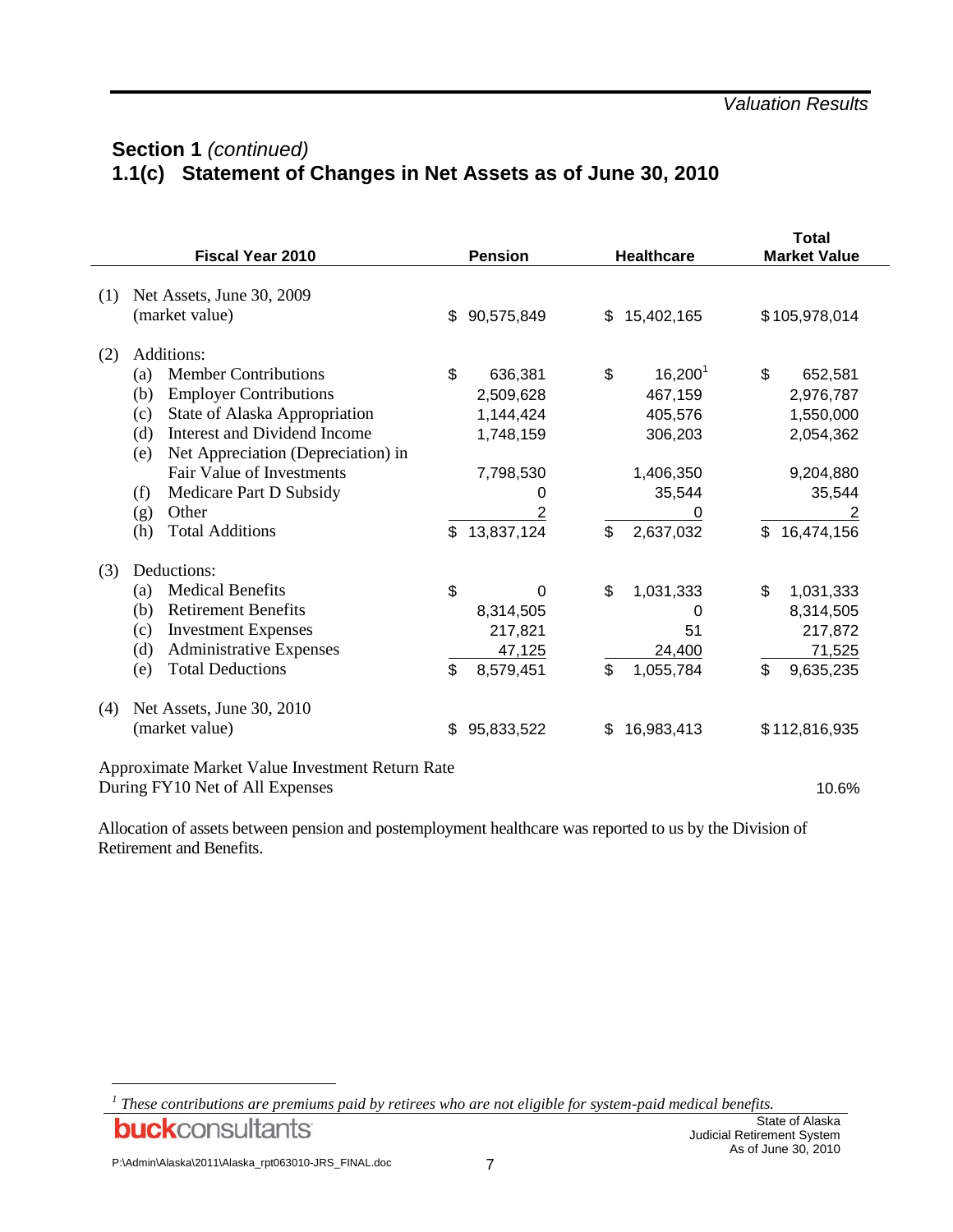## **Section 1** *(continued)* **1.1(d) Statement of Net Assets as of June 30, 2010**

| As of June 30, 2010                       | <b>Pension</b>   |                | <b>Healthcare</b> | <b>Total</b><br><b>Market Value</b> |
|-------------------------------------------|------------------|----------------|-------------------|-------------------------------------|
| Cash and Cash Equivalents                 | \$<br>1,310,564  | $\mathfrak{L}$ | 170,462           | \$<br>1,481,026                     |
| Domestic Equity Pool                      | 27,456,308       |                | 4,877,662         | 32,333,970                          |
| Domestic Fixed Income Pool                | 4,935,321        |                | 764,518           | 5,699,839                           |
| <b>International Equity Pool</b>          | 14,565,437       |                | 2,540,157         | 17,105,594                          |
| Real Estate Pool                          | 8,381,097        |                | 1,488,333         | 9,869,430                           |
| <b>International Fixed Income Pool</b>    | 1,442,991        |                | 246,269           | 1,689,260                           |
| Private Equity Pool                       | 9,274,772        |                | 1,611,587         | 10,886,359                          |
| <b>Treasury Inflation Protection Pool</b> | 537,129          |                | 105,067           | 642,196                             |
| <b>Retirement Fixed Income Pool</b>       | 8,565,503        |                | 1,881,408         | 10,446,911                          |
| <b>Emerging Markets Equity Pool</b>       | 5,456,905        |                | 1,014,379         | 6,471,284                           |
| High Yield Pool                           | 2,356,885        |                | 405,054           | 2,761,939                           |
| <b>Absolute Return Pool</b>               | 4,808,496        |                | 838,267           | 5,646,763                           |
| <b>Emerging Debt Pool</b>                 | 730,086          |                | 126,705           | 856,791                             |
| <b>Other Investments Pool</b>             | 5,236,527        |                | 909,253           | 6,145,780                           |
| <b>Total Cash and Investments</b>         | \$<br>95,058,021 | \$             | 16,979,121        | \$<br>112,037,142                   |
| Net Receivables                           | 48,304           |                | (65, 961)         | (17, 657)                           |
| Receivable Contribution                   | 727,183          |                | 61,754            | 788,937                             |
| <b>Other Assets</b>                       | 14               |                | 8,499             | 8,513                               |
| <b>Total Assets</b>                       | \$<br>95,833,522 | \$             | 16,983,413        | \$<br>112,816,935                   |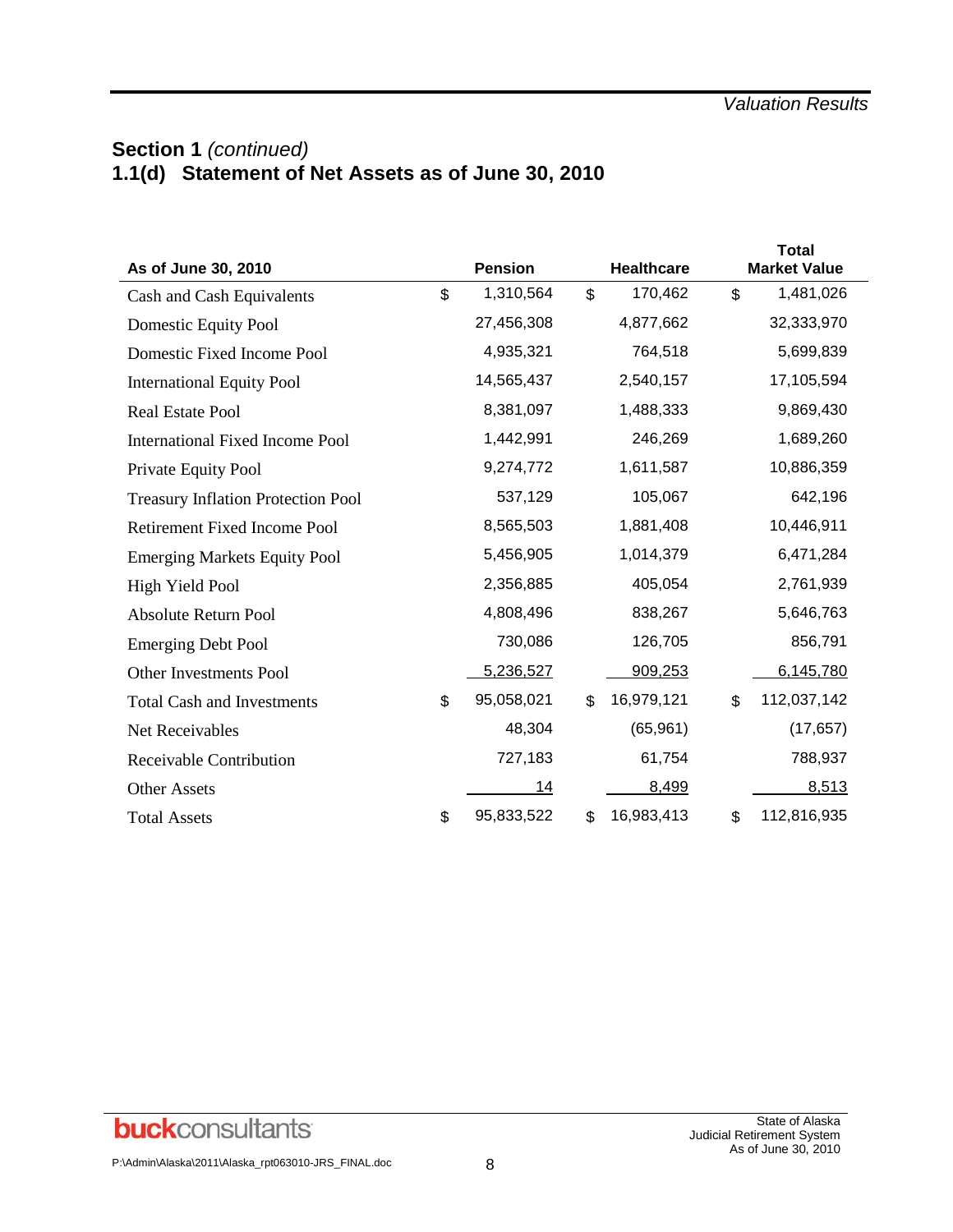## **Section 1** *(continued)* **1.1(e) Actuarial Value of Assets**

The actuarial value of assets was set equal to the market value at June 30, 2002. Future investment gains and losses will be recognized 20% per year over 5 years. In no event may valuation assets be less than 80% or more than 120% of market value as of the current valuation date.

| In Thousands                                                                                       | <b>Pension</b>   | <b>Healthcare</b> | Total          |
|----------------------------------------------------------------------------------------------------|------------------|-------------------|----------------|
| (1) Deferral of Investment Return for FY10                                                         |                  |                   |                |
| (a) Market Value, June 30, $20091$                                                                 | 90,575,849<br>\$ | 15,402,165<br>\$  | \$105,978,014  |
| Contributions for FY10<br>(b)                                                                      | 4,290,433        | 888,935           | 5,179,368      |
| Medicare Part D Subsidy<br>(c)                                                                     | $\Omega$         | 35,544            | 35,544         |
| Benefit Payments for FY10<br>(d)                                                                   | 8,314,505        | 1,031,333         | 9,345,838      |
| Actual Investment Return (net of expenses)<br>(e)                                                  | 9,281,745        | 1,688,102         | 10,969,847     |
| Expected Return Rate (net of expenses)<br>(f)                                                      | 8.25%            | 8.25%             | 8.25%          |
| Expected Return - Weighted for $T$ iming <sup>2</sup><br>(g)                                       | 7,249,811        | 1,261,264         | 8,511,075      |
| Investment Gain/(Loss) for the Year $(e. - g.)$<br>(h)                                             | 2,031,934        | 426,838           | 2,458,772      |
| Deferred Investment Return<br>(i)                                                                  | (22,863,850)     | (2,710,556)       | (25, 574, 406) |
| Actuarial Value, June 30, 2010<br>(2)                                                              |                  |                   |                |
| Market Value, June 30, 2010<br>(a)                                                                 | 95,833,522<br>\$ | 16,983,413<br>\$. | \$112,816,935  |
| 2010 Deferred Investment Return/(Loss)<br>(b)                                                      | (22, 863, 850)   | (2,710,556)       | (25, 574, 406) |
| Preliminary Actuarial Value, June 30, 2010<br>(c)<br>$(a. - b.)$                                   | 118,697,372      | 19,693,969        | 138,391,341    |
| Upper Limit: 120% of Market Value, June 30, 2010<br>(d)                                            | 115,000,226      | 20,380,095        | N/A            |
| Lower Limit: 80% of Market Value, June 30, 2010<br>(e)                                             | 76,666,818       | 13,586,731        | N/A            |
| Actuarial Value, June 30, 2010 (c. limited by d. and<br>(f)<br>e)                                  | \$115,000,226    | 19,693,969<br>\$. | \$134,694,195  |
| Ratio of Actuarial Value of Assets to<br>$\left( \varrho \right)$<br><b>Market Value of Assets</b> | 120.0%           | 116.0%            | 119.4%         |
| (h) Approximate Actuarial Value Investment<br>Return Rate During FY10 Net of All Expenses          | 9.0%             | 6.8%              | 8.7%           |

*2 State of Alaska appropriation of \$788,937 is excluded from expected return.*

*<sup>1</sup> Includes State of Alaska appropriation of \$788,937 as a receivable as of June 30, 2009.*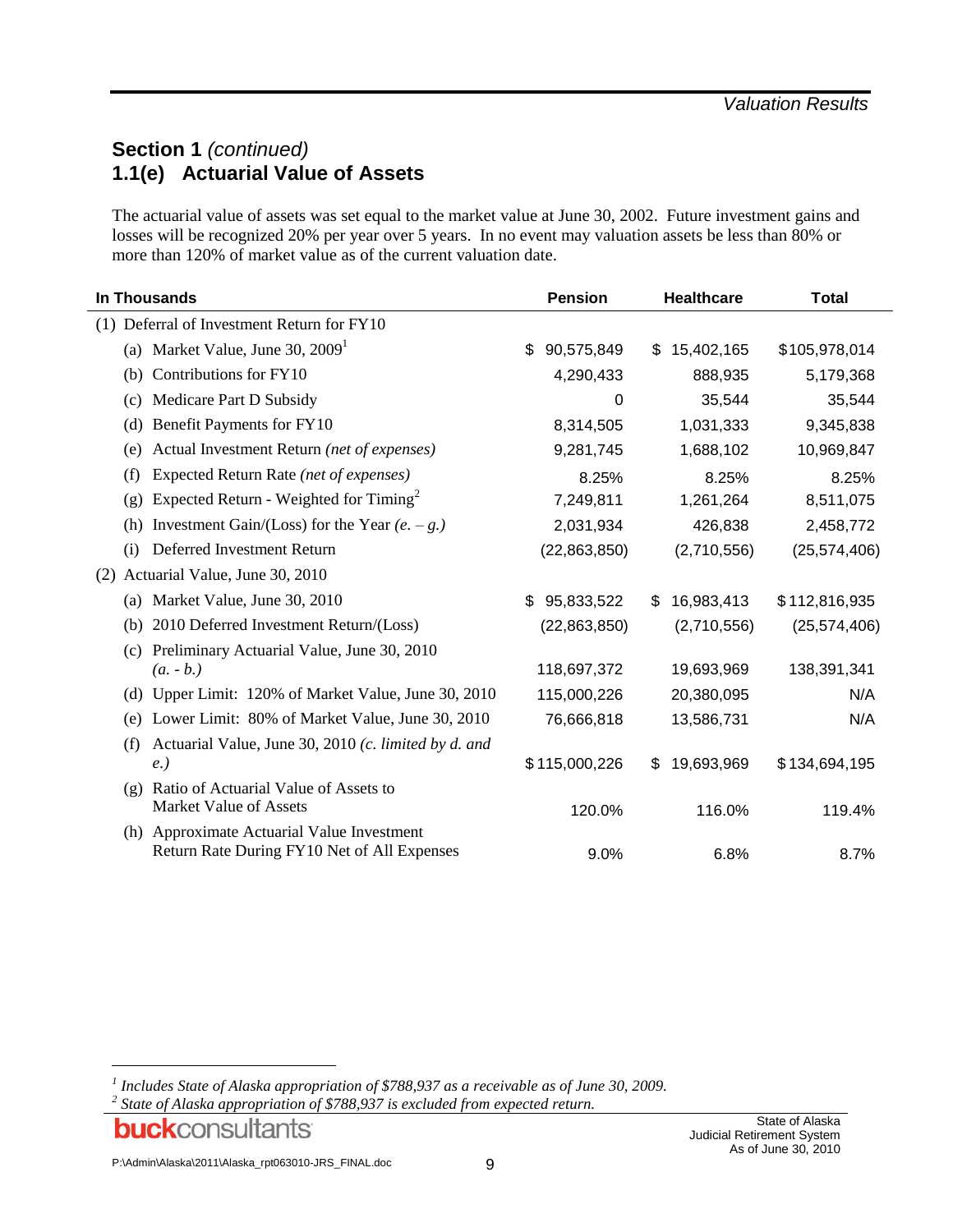#### *Valuation Results*

## **1.1(e) Actuarial Value of Assets** *(continued)*

The tables below show the development of gain/(loss) to be recognized in the current year.

|                                  |                          |    | <b>Pension</b>                                     |    |                                               |   |                                                   |
|----------------------------------|--------------------------|----|----------------------------------------------------|----|-----------------------------------------------|---|---------------------------------------------------|
| <b>Plan Year</b><br><b>Ended</b> | <b>Asset Gain/(Loss)</b> |    | Gain/(Loss)<br><b>Recognized in Prior</b><br>Years |    | Gain/(Loss)<br><b>Recognized This</b><br>Year |   | Gain/(Loss)<br><b>Deferred to Future</b><br>Years |
| $6/30/2007$ <sup>1</sup>         | 7,344,765<br>\$          | \$ | 4,406,859                                          | \$ | 1,468,953                                     | S | 1,468,953                                         |
| 6/30/2008                        | (13, 849, 954)           |    | (5,539,982)                                        |    | (2,769,991)                                   |   | (5,539,981)                                       |
| 6/30/2009                        | (34,030,615)             |    | (6,806,123)                                        |    | (6,806,123)                                   |   | (20, 418, 369)                                    |
| 6/30/2010                        | 2,031,934                |    | 0                                                  |    | 406,387                                       |   | 1,625,547                                         |
| <b>Total</b>                     | \$ (38,503,870)          | S  | (7,939,246)                                        | S  | (7,700,774)                                   |   | \$ (22,863,850)                                   |

|                                  |                          | <b>Healthcare</b>                                  |                                               |                                                   |
|----------------------------------|--------------------------|----------------------------------------------------|-----------------------------------------------|---------------------------------------------------|
| <b>Plan Year</b><br><b>Ended</b> | <b>Asset Gain/(Loss)</b> | Gain/(Loss)<br><b>Recognized in Prior</b><br>Years | Gain/(Loss)<br><b>Recognized This</b><br>Year | Gain/(Loss)<br><b>Deferred to Future</b><br>Years |
| $6/30/2007$ <sup>1</sup>         | \$<br>338.252            | \$<br>202.950                                      | \$<br>67.651                                  | \$<br>67,651                                      |
| 6/30/2008                        | (1, 192, 229)            | (476,892)                                          | (238, 446)                                    | (476, 891)                                        |
| 6/30/2009                        | (4,404,642)              | (880, 928)                                         | (880, 928)                                    | (2,642,786)                                       |
| 6/30/2010                        | 426,838                  | 0                                                  | 85,368                                        | 341,470                                           |
| <b>Total</b>                     | (4,831,781)              | (1, 154, 870)<br>\$                                | (966, 355)                                    | (2,710,556)                                       |

|                                  |                          | Total                                              |                                               |                                                   |
|----------------------------------|--------------------------|----------------------------------------------------|-----------------------------------------------|---------------------------------------------------|
| <b>Plan Year</b><br><b>Ended</b> | <b>Asset Gain/(Loss)</b> | Gain/(Loss)<br><b>Recognized in Prior</b><br>Years | Gain/(Loss)<br><b>Recognized This</b><br>Year | Gain/(Loss)<br><b>Deferred to Future</b><br>Years |
| 6/30/2007                        | 7,683,017<br>\$          | \$<br>4,609,809                                    | 1,536,604<br>S                                | 1,536,604<br>S                                    |
| 6/30/2008                        | (15,042,183)             | (6,016,874)                                        | (3,008,437)                                   | (6,016,872)                                       |
| 6/30/2009                        | (38, 435, 257)           | (7,687,051)                                        | (7,687,051)                                   | (23,061,155)                                      |
| 6/30/2010                        | 2,458,772                | 0                                                  | 491,755                                       | 1,967,017                                         |
| <b>Total</b>                     | \$ (43,335,651)          | (9,094,116)<br>S                                   | (8,667,129)                                   | \$ (25,574,406)                                   |

*<sup>1</sup> The pension and healthcare assets bases were allocated using a ratio of market value of assets as of June 30, 2007.*State of Alaska **buck**consultants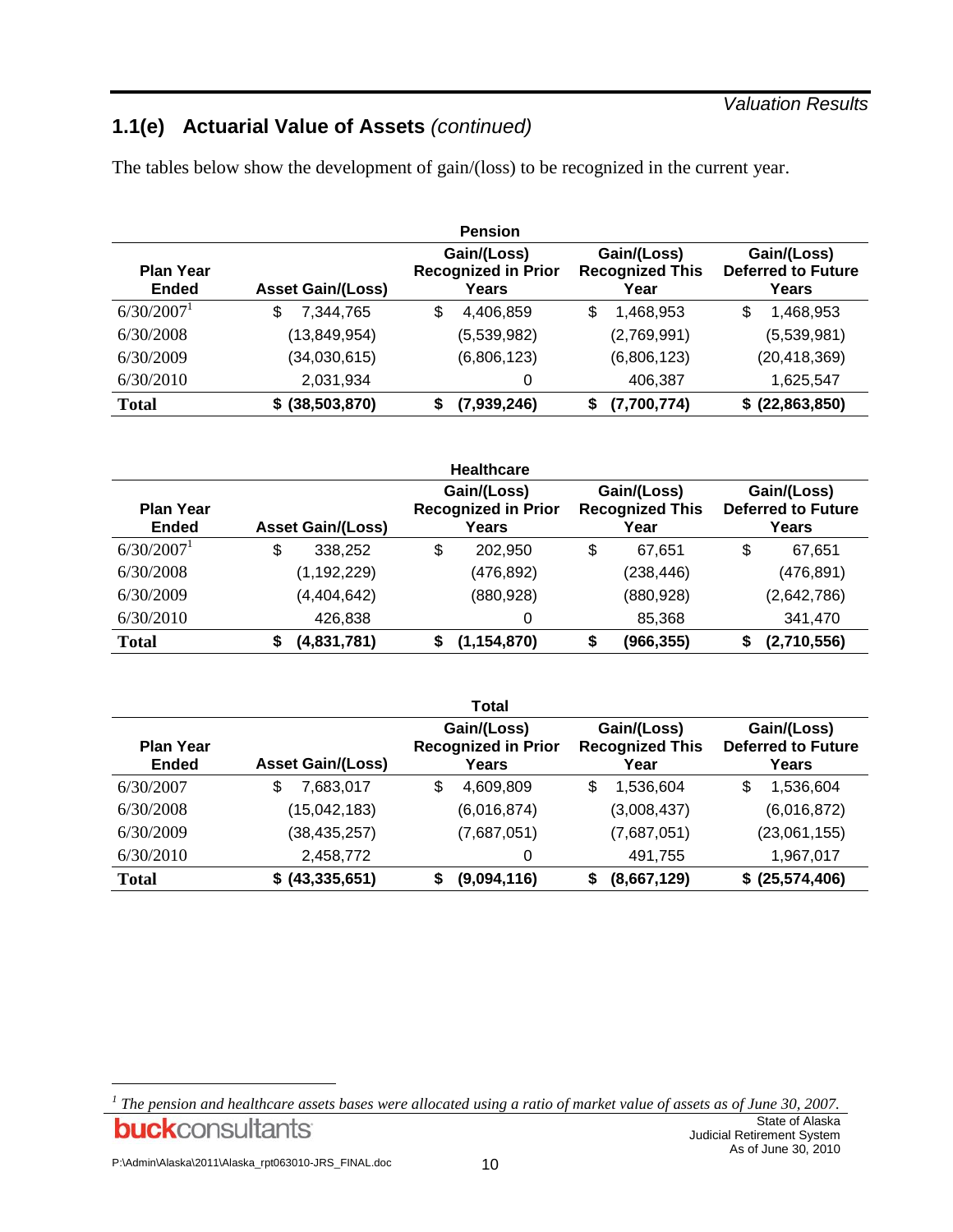## **Section 1** *(continued)*<br>1.2 **Breakdown of Breakdown of Accrued Liability and Normal Cost**

| At June 30, 2010                               | <b>Normal Cost</b> |               | <b>Accrued Liability</b> | <b>Present Value</b><br>of Benefits |
|------------------------------------------------|--------------------|---------------|--------------------------|-------------------------------------|
| <b>Active Members</b>                          |                    |               |                          |                                     |
| <b>Retirement Benefits</b>                     | \$<br>4,442,128    | \$            | 45,117,015               | \$<br>76,932,154                    |
| <b>Disability Benefits</b>                     | 14,661             |               | (29, 823)                | 82,917                              |
| <b>Death Benefits</b>                          | 102,870            |               | 558,352                  | 1,273,391                           |
| Termination Benefits <sup>1</sup>              | 325,590            |               | (965, 498)               | 1,506,503                           |
| Medical and Prescription Drug Benefits         | 724,703            |               | 6,243,388                | 10,750,354                          |
| Medicare Part D Subsidy                        | (63, 112)          |               | (569, 881)               | (955, 980)                          |
| Subtotal                                       | \$<br>5,546,840    | \$50,353,553  |                          | \$89,589,339                        |
| <b>Benefit Recipients</b>                      |                    |               |                          |                                     |
| <b>Retiree Benefits</b>                        |                    | \$104,261,214 |                          | \$104,261,214                       |
| <b>Survivor Benefits</b>                       |                    |               | 10,388,905               | 10,388,905                          |
| <b>Disability Benefits</b>                     |                    |               | $\Omega$                 | 0                                   |
| Medical and Prescription Drug Benefits         |                    |               | 15,175,978               | 15,175,978                          |
| Medicare Part D Subsidy                        |                    |               | (1, 412, 354)            | (1, 412, 354)                       |
| Subtotal                                       |                    | \$128,413,743 |                          | \$128,413,743                       |
| <b>Vested Terminations</b>                     |                    |               |                          |                                     |
| <b>Deferred Retirement Benefits</b>            |                    | \$            | 5,193,610                | \$<br>5,193,610                     |
| Medical and Prescription Drug Benefits         |                    |               | 927,029                  | 927,029                             |
| Medicare Part D Subsidy                        |                    |               | (59, 829)                | (59, 829)                           |
| Subtotal                                       |                    | \$            | 6,060,810                | \$<br>6,060,810                     |
| <b>Non-Vested Terminations</b>                 |                    | \$            | $\mathbf 0$              | \$<br>0                             |
| <b>Total</b>                                   | \$<br>5,546,840    | \$184,828,106 |                          | \$224,063,892                       |
| <b>Total Pension</b>                           | \$<br>4,885,249    | \$164,523,775 |                          | \$199,638,694                       |
| <b>Total Healthcare, Net of Part D Subsidy</b> | \$<br>661,591      | \$20,304,331  |                          | \$24,425,198                        |

*1 Includes return of contributions.*

l

**buck**consultants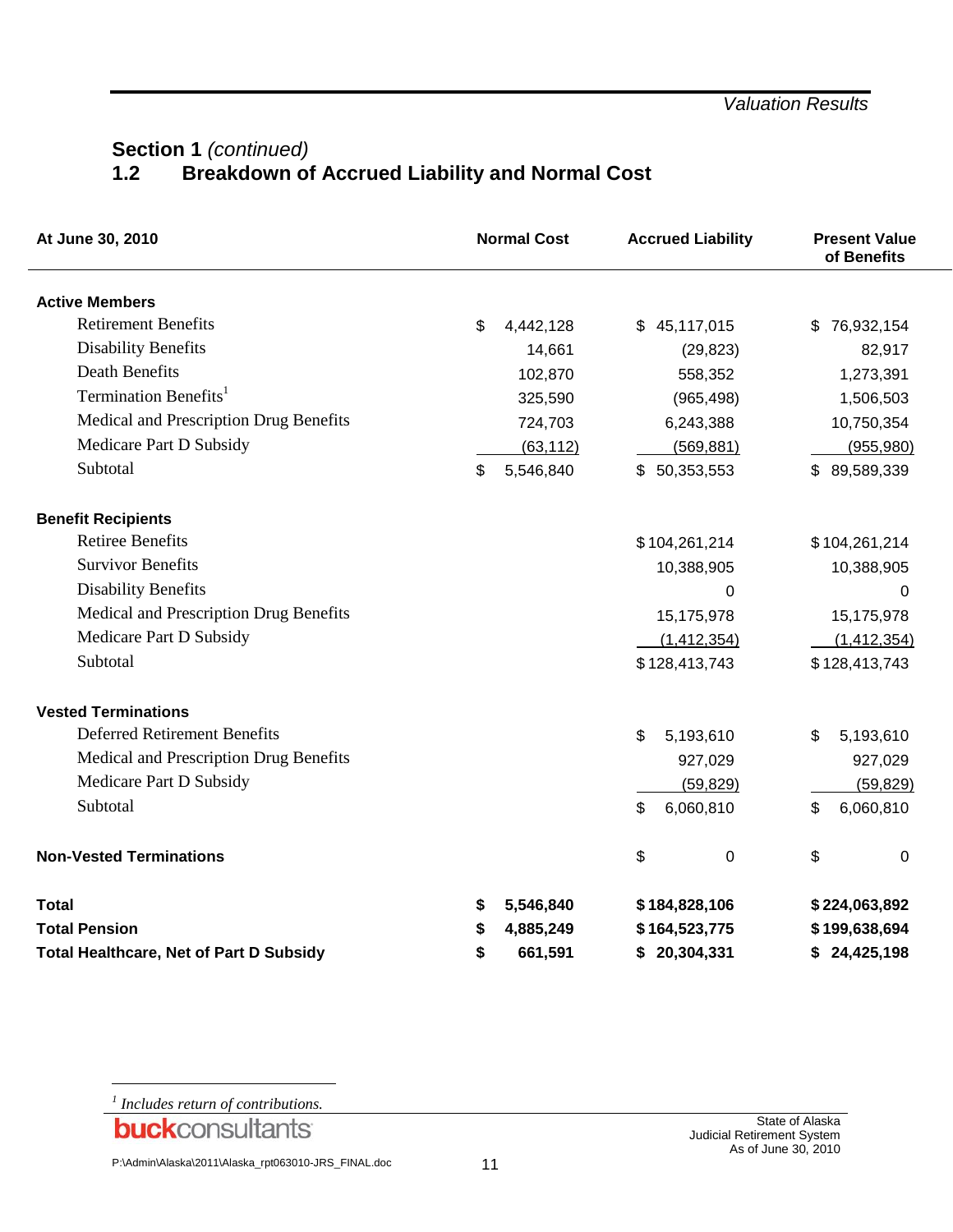#### *Valuation Results*

## **Section 1 (continued)**<br>**1.3 Development**

## **1.3 Development of Actuarial Gain/(Loss) for FY10**

|      | <b>Liability Gain/(Loss)</b>                                                                 | <b>Pension</b>      | <b>Healthcare</b> | <b>Total</b>        |
|------|----------------------------------------------------------------------------------------------|---------------------|-------------------|---------------------|
| (1)  | Accrued Liability, June 30, 2009                                                             | \$137,586,315       | \$<br>19,093,191  | \$<br>156,679,506   |
| (2)  | Normal Cost for FY10                                                                         | 3,736,779           | 462,781           | 4,199,560           |
| (3)  | Interest on $(1)$ and $(2)$ at 8.25%                                                         | 11,659,155          | 1,613,368         | 13,272,523          |
| (4)  | Benefit Payments for FY10                                                                    | 8,314,505           | 1,031,333         | 9,345,838           |
| (5)  | Refund of Contributions for FY10                                                             | 0                   | 0                 | 0                   |
| (6)  | Interest on $(4)$ and $(5)$ at 8.25% for one-half                                            |                     |                   |                     |
|      | year                                                                                         | 336,177             | 41,699            | 377,876             |
| (7)  | Change in Assumptions                                                                        | 13,976,981          | 2,006,196         | 15,983,177          |
| (8)  | Expected Accrued Liability, June 30, 2010                                                    |                     |                   |                     |
|      | $(1) + (2) + (3) - (4) - (5) - (6) + (7)$                                                    | \$158,308,548       | \$<br>22,102,504  | \$<br>180,411,052   |
| (9)  | Accrued Liability, June 30, 2010                                                             | 164,523,775         | 20,304,331        | 184,828,106         |
| (10) | Liability Gain/(Loss) $(8) - (9)$                                                            | \$<br>(6, 215, 227) | \$<br>1,798,173   | \$<br>(4, 417, 054) |
|      | <b>Asset Gain/(Loss)</b>                                                                     |                     |                   |                     |
| (11) | Valuation Assets, June 30, 2009                                                              | \$108,691,018       | \$<br>18,482,598  | \$<br>127, 173, 616 |
| (12) | Interest on (11) at $8.25\%$ <sup>1</sup>                                                    | 8,907,016           | 1,519,720         | 10,426,736          |
| (13) | Member Contributions for FY10                                                                | 636,381             | $16,200^2$        | 652,581             |
| (14) | <b>Employer Contributions for FY10</b>                                                       | 2,509,628           | 467,159           | 2,976,787           |
| (15) | State of Alaska Appropriation Relief                                                         | 1,144,424           | 405,576           | 1,550,000           |
| (16) | Medicare Part D Subsidy                                                                      | 0                   | 35,544            | 35,544              |
| (17) | Interest on $(13)$ , $(14)$ , $(15)$ and $(16)$ at 8.25%                                     |                     |                   |                     |
|      | for one-half year                                                                            | 173,473             | 37,379            | 210,852             |
| (18) | Benefit Payments for FY10                                                                    | 8,314,505           | 1,031,333         | 9,345,838           |
| (19) | Refund of Contributions for FY10                                                             | 0                   | 0                 | 0                   |
| (20) | Interest on $(19)$ and $(20)$ at 8.25% for                                                   |                     |                   |                     |
|      | one-half year                                                                                | 336,177             | 41,699            | 377,876             |
| (21) | Expected Valuation Assets, June 30, 2010<br>$(11) + (12) + (13) + (14) + (15) + (16) + (17)$ |                     |                   |                     |
|      | $-(18)-(19)-(20)$                                                                            | \$113,411,258       | \$<br>19,891,144  | \$<br>133,302,402   |
| (22) | Valuation Assets, June 30, 2010                                                              | 115,000,226         | 19,693,969        | 134,694,195         |
| (23) | Asset Gain/(Loss) $(22) - (21)$                                                              | \$<br>1,588,968     | \$<br>(197, 175)  | \$<br>1,391,793     |
|      | <b>Total Gain/(Loss)</b>                                                                     |                     |                   |                     |
| (24) | Actuarial Gain/(Loss) $(10) + (23)$                                                          | \$<br>(4,626,259)   | \$<br>1,600,998   | \$<br>(3,025,261)   |
| (25) | <b>Effect of Delay on Contributions and State</b>                                            |                     |                   |                     |
|      | <b>Appropriations</b>                                                                        | \$<br>(1,848,521)   | \$<br>329,658     | \$<br>(1,518,863)   |
| (26) | Total Gain/(Loss) to be Amortized<br>$(24) + (25)$                                           | \$<br>(6,474,780)   | \$<br>1,930,656   | \$<br>(4, 544, 124) |

*1 State of Alaska appropriation of \$788,937 does not receive interest. 2 These contributions are premiums paid by retirees who are not eligible for system paid medical benefits.*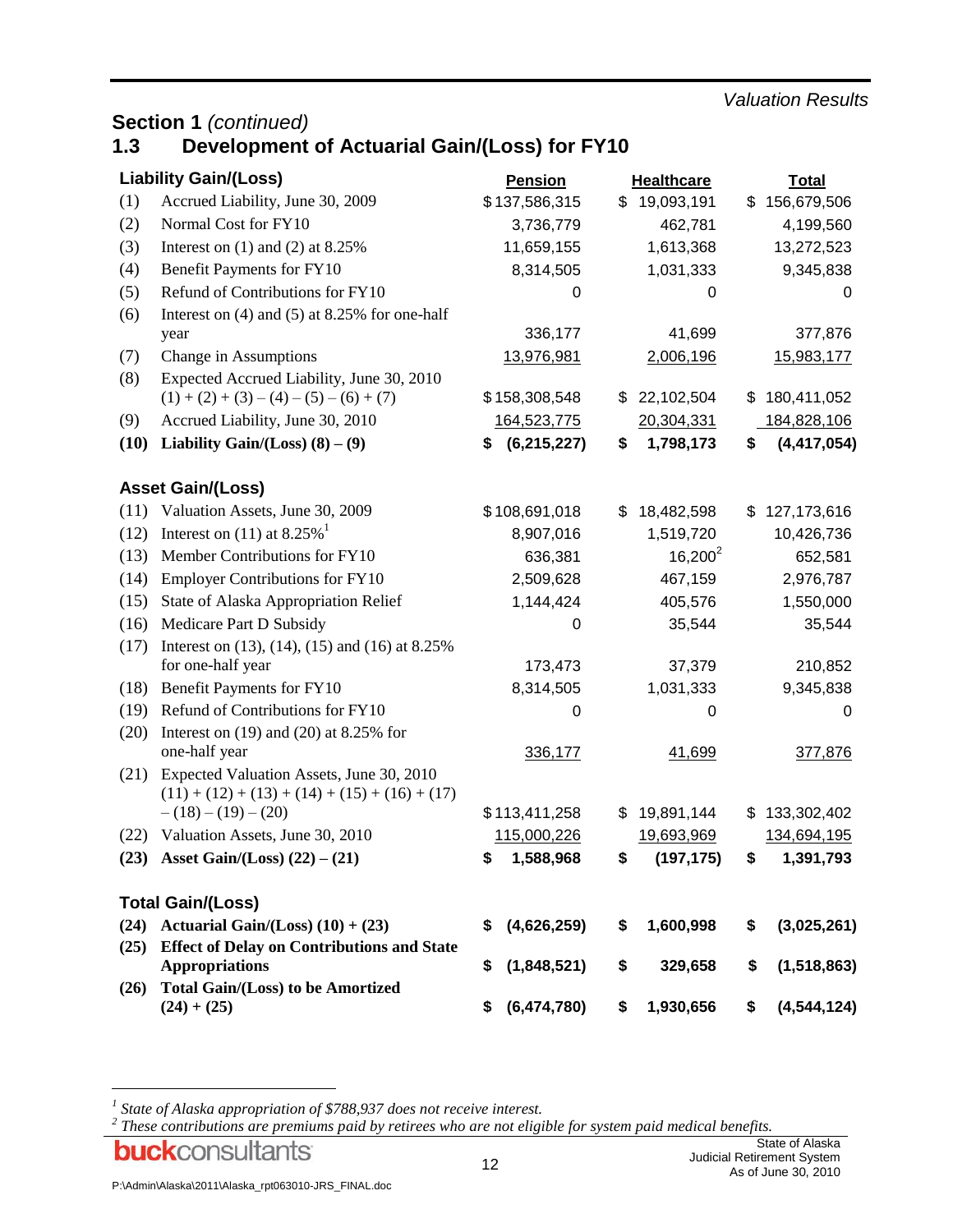## **Section 1** *(continued)* **1.4 Calculation of Total Contribution Rate for FY13**

| <b>Normal Cost</b>                                              | <b>Pension</b>   | <b>Healthcare</b> | Total            |  |  |
|-----------------------------------------------------------------|------------------|-------------------|------------------|--|--|
| <b>Total Normal Cost</b><br>(1)                                 | \$<br>4,885,249  | \$<br>661,591     | \$<br>5,546,840  |  |  |
| (2)<br><b>Total Base Salaries for Upcoming Fiscal Year</b>      | 12,082,560<br>\$ | \$<br>12,082,560  | \$<br>12,082,560 |  |  |
| (3)<br>Total Normal Cost Rate, $(1) / (2)$                      | 40.43%           | 5.48%             | 45.91%           |  |  |
| (4)<br><b>Average Member Contribution Rate</b>                  | 5.61%            | 0.00%             | 5.61%            |  |  |
| Employer Normal Cost Rate, (3) - (4)<br>(5)                     | 34.82%           | 5.48%             | 40.30%           |  |  |
| <b>Past Service Rate</b>                                        | <b>Pension</b>   | <b>Healthcare</b> | Total            |  |  |
| (1) Accrued Liability                                           | \$164,523,775    | \$<br>20,304,331  | \$184,828,106    |  |  |
| (2) Valuation Assets                                            | 115,000,226      | 19,693,969        | 134,694,195      |  |  |
| $(3)$ Total Unfunded Liability, $(1) - (2)$                     | \$49,523,549     | \$<br>610,362     | \$<br>50,133,911 |  |  |
| Funded Ratio, $(2) / (1)$<br>(4)                                | 69.9%            | 97.0%             | 72.9%            |  |  |
| (5) Past Service Cost Amortization Payment<br>(See Section 1.5) | \$<br>3,399,999  | \$<br>125,745     | \$<br>3,525,744  |  |  |
| (6) Total Base Salaries for Upcoming Fiscal Year                | 12,082,560<br>\$ | \$<br>12,082,560  | \$<br>12,082,560 |  |  |
| Past Service Cost Rate, $(5) / (6)$<br>(7)                      | 28.14%           | 1.04%             | 29.18%           |  |  |
| <b>Total Employer Contribution Rate</b>                         | 62.96%           | 6.52%             | 69.48%           |  |  |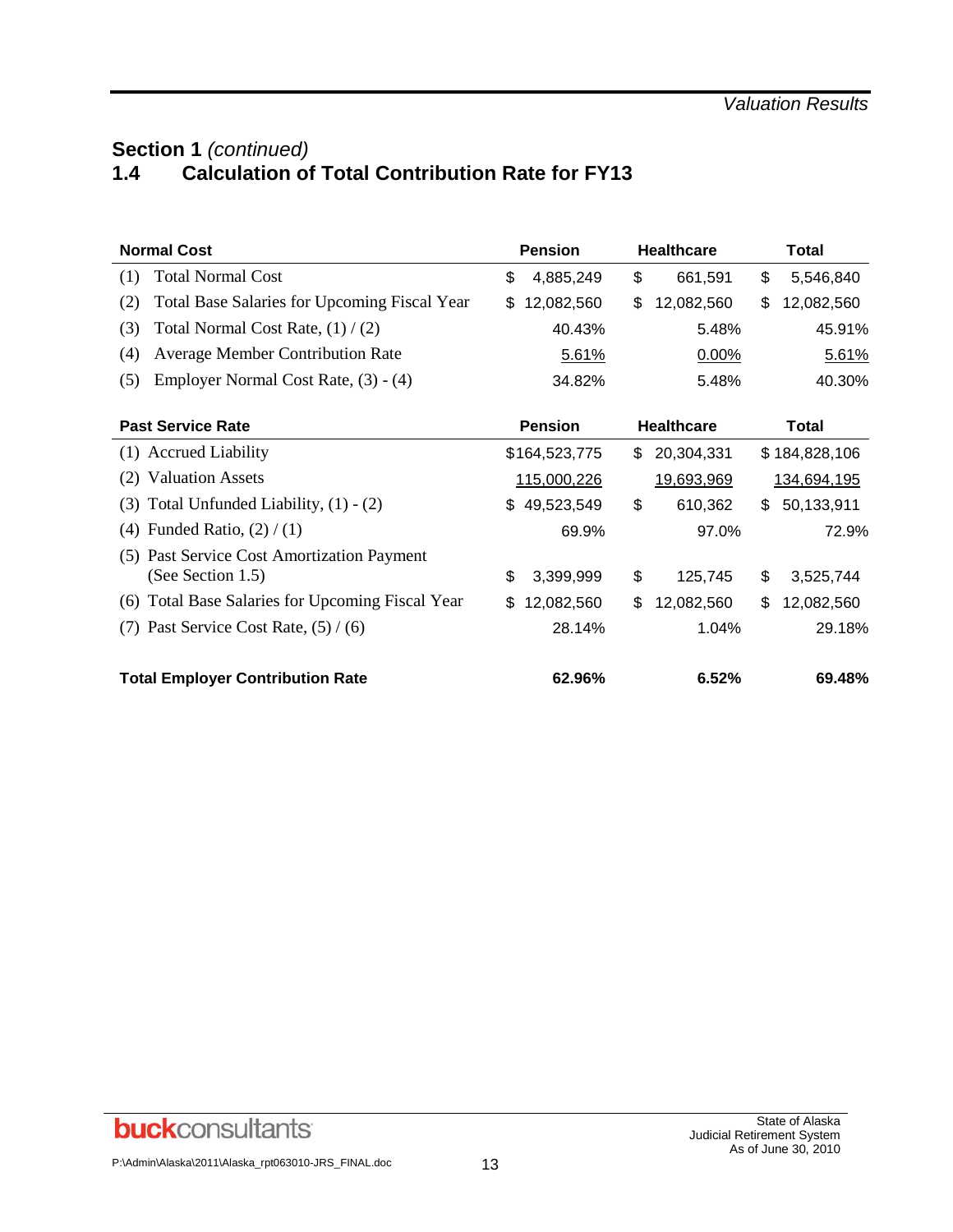## **Section 1** *(continued)*<br>1.5 **Schedule of P 1.5 Schedule of Past Service Cost Amortizations**

|                                                                   |                            |                   | <b>Pension</b> |                      |    |                      |                                            |
|-------------------------------------------------------------------|----------------------------|-------------------|----------------|----------------------|----|----------------------|--------------------------------------------|
|                                                                   | <b>Amortization Period</b> |                   |                | <b>Balances</b>      |    |                      |                                            |
| Charge                                                            | <b>Date Created</b>        | <b>Years Left</b> | <b>Initial</b> |                      |    | Outstanding          | <b>Beginning-of-Year</b><br><b>Payment</b> |
| Initial Unfunded<br>Liability <sup>1</sup><br>$FY03/FY04$ $Loss1$ | 06/30/2002<br>06/30/2004   | 17<br>19          | \$             | 5,864,449<br>855,068 | \$ | 6,260,451<br>909,504 | \$<br>502,461<br>67,727                    |
| Loss due to<br>revaluation of plan<br>liabilities <sup>1</sup>    | 06/30/2005                 | 20                |                | 9,115,451            |    | 9,638,310            | 694,188                                    |
| $FY05/FY06$ $Loss1$                                               | 06/30/2006                 | 21                |                | 18,186,558           |    | 19,070,357           | 1,331,616                                  |
| FY07 Loss                                                         | 06/30/2007                 | 22                |                | 1,364,721            |    | 1,416,919            | 96,125                                     |
| FY08 Gain                                                         | 06/30/2008                 | 23                |                | (29,014,739)         |    | (29,800,653)         | (1,968,001)                                |
| FY09 Loss                                                         | 06/30/2009                 | 24                |                | 21,273,454           |    | 21,576,900           | 1,389,505                                  |
| Change in<br>Assumptions                                          | 06/30/2010                 | 25                |                | 13,976,981           |    | 13,976,981           | 879,126                                    |
| FY10 Loss                                                         | 06/30/2010                 | 25                |                | 6,474,780            |    | 6,474,780            | 407,252                                    |
| <b>Total</b>                                                      |                            |                   |                |                      | \$ | 49,523,549           | \$<br>3,399,999                            |

*<sup>1</sup> The pension and healthcare split was done using a ratio of unfunded accrued liability as of June 30, 2006.***buck**consultants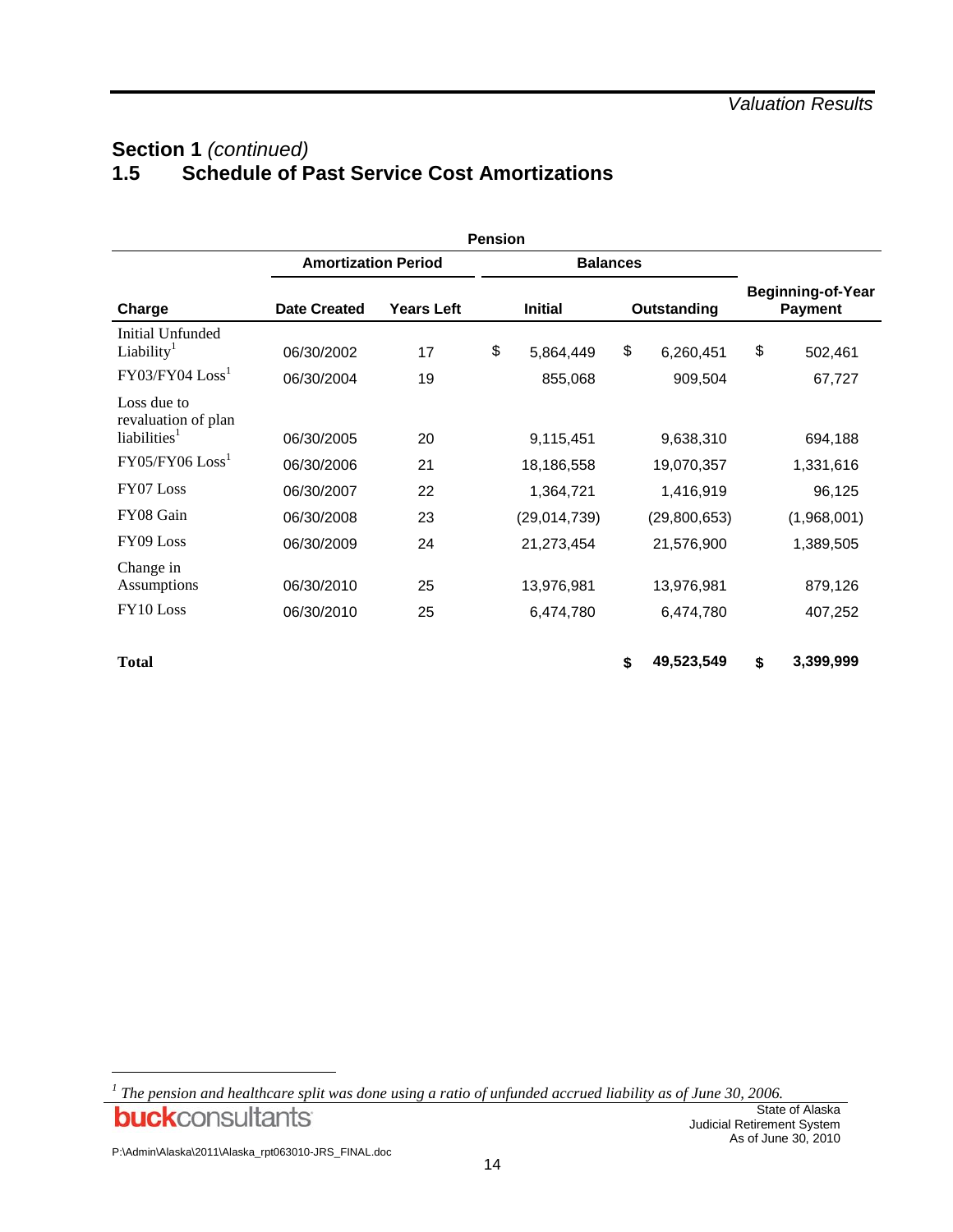## **Section 1** *(continued)*<br>1.5 **Schedule of P 1.5 Schedule of Past Service Cost Amortizations**

|                                                                |                            |                   | <b>Healthcare</b> |                         |    |                           |                                            |
|----------------------------------------------------------------|----------------------------|-------------------|-------------------|-------------------------|----|---------------------------|--------------------------------------------|
|                                                                | <b>Amortization Period</b> |                   |                   | <b>Balances</b>         |    |                           |                                            |
| Charge                                                         | <b>Date Created</b>        | <b>Years Left</b> | <b>Initial</b>    |                         |    | Outstanding               | <b>Beginning-of-Year</b><br><b>Payment</b> |
| Initial Unfunded<br>Liability <sup>1</sup>                     | 06/30/2002                 | 17                | \$                | 2,295,257               | \$ | 2,450,246                 | \$<br>196,655                              |
| $FY03/FY04$ $Loss1$                                            | 06/30/2004                 | 19                |                   | 334,660                 |    | 355,965                   | 26,507                                     |
| Loss due to<br>revaluation of plan<br>liabilities <sup>1</sup> | 06/30/2005                 | 20                |                   | 3,567,649               |    | 3,772,287                 | 271,695                                    |
| $FY05/FY06$ $Loss1$                                            | 06/30/2006                 | 21                |                   | 7,117,943               |    | 7,463,847                 | 521,174                                    |
| FY07 Gain                                                      | 06/30/2007                 | 22                |                   | (810, 073)              |    | (841,056)                 | (57,058)                                   |
| FY08 Change in<br>Assumptions<br>FY08 Gain                     | 06/30/2008<br>06/30/2008   | 23<br>23          |                   | 789,072<br>(14,011,596) |    | 810,445<br>(14, 391, 124) | 53,521<br>(950, 373)                       |
| FY09 Loss                                                      | 06/30/2009                 | 24                |                   | 901,355                 |    | 914,212                   | 58,873                                     |
| Change in<br>Assumptions                                       | 06/30/2010                 | 25                |                   | 2,006,196               |    | 2,006,196                 | 126,186                                    |
| FY10 Gain                                                      | 06/30/2010                 | 25                |                   | (1,930,656)             |    | (1,930,656)               | (121, 435)                                 |
| <b>Total</b>                                                   |                            |                   |                   |                         | \$ | 610,362                   | \$<br>125,745                              |

*1 The pension and healthcare split was done using a ratio of unfunded accrued liability as of June 30, 2006.***buck**consultants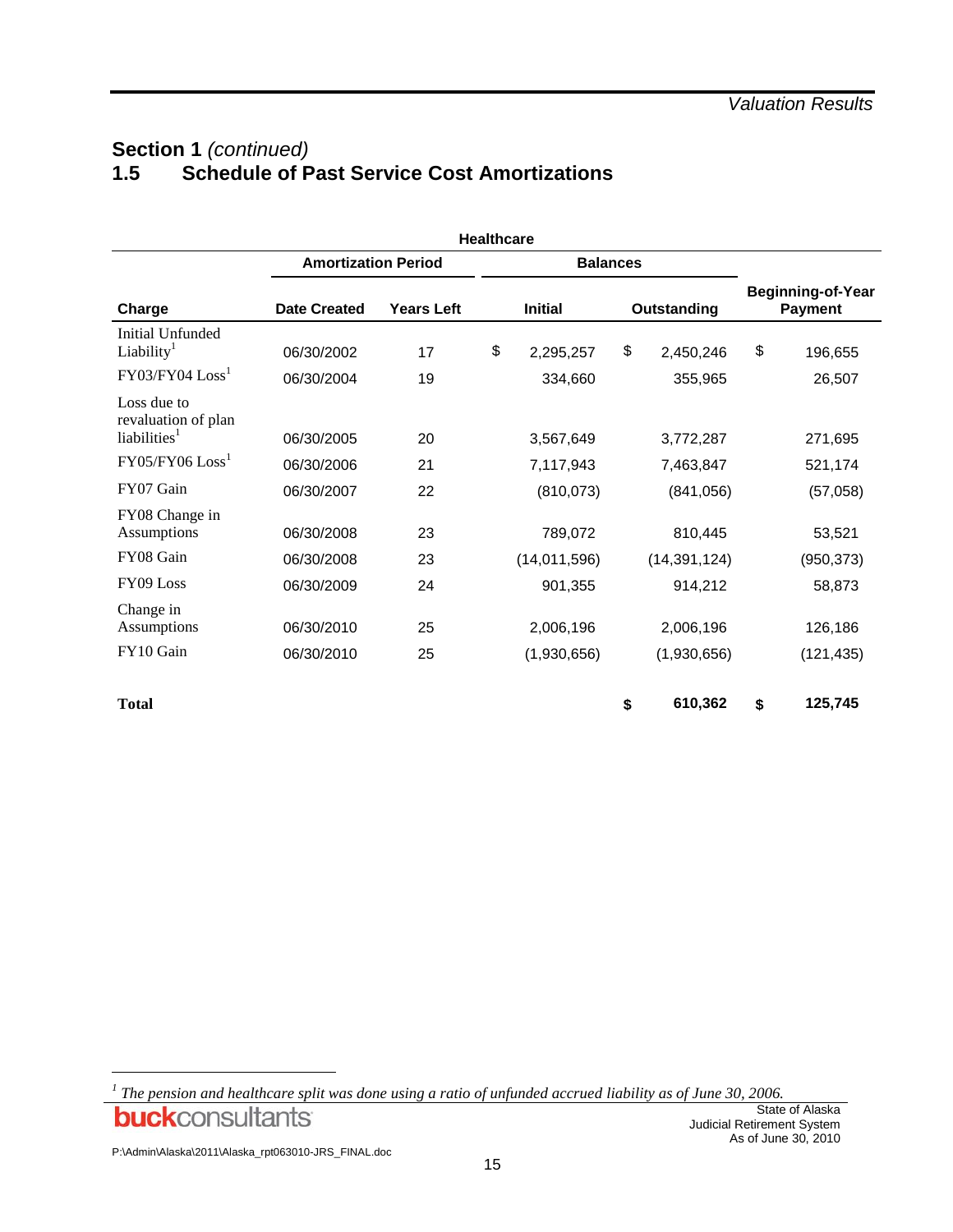## **Section 1** *(continued)*<br>1.5 **Schedule of P 1.5 Schedule of Past Service Cost Amortizations**

|                                                   |                            |                   | Total          |                 |    |                |                                      |
|---------------------------------------------------|----------------------------|-------------------|----------------|-----------------|----|----------------|--------------------------------------|
|                                                   | <b>Amortization Period</b> |                   |                | <b>Balances</b> |    |                |                                      |
| Charge                                            | <b>Date Created</b>        | <b>Years Left</b> | <b>Initial</b> |                 |    | Outstanding    | Beginning-of-<br><b>Year Payment</b> |
| Initial Unfunded<br>Liability                     | 6/30/2002                  | 17                | \$             | 8,159,706       | \$ | 8,710,697      | \$<br>699,116                        |
| FY03/FY04 Loss                                    | 6/30/2004                  | 19                |                | 1,189,728       |    | 1,265,469      | 94,234                               |
| Loss due to<br>revaluation of plan<br>liabilities | 06/30/2005                 | 20                |                | 12,683,100      |    | 13,410,597     | 965,883                              |
| FY05/FY06 Loss                                    | 06/30/2006                 | 21                |                | 25,304,501      |    | 26,534,204     | 1,852,790                            |
| FY07 Loss                                         | 06/30/2007                 | 22                |                | 554,648         |    | 575,863        | 39,067                               |
| FY08 Change in<br>Assumptions<br>FY08 Gain        | 06/30/2008                 | 23<br>23          |                | 789,072         |    | 810,445        | 53,521                               |
|                                                   | 06/30/2008                 |                   |                | (43,026,335)    |    | (44, 191, 777) | (2,918,374)                          |
| FY09 Loss                                         | 06/30/2009                 | 24                |                | 22,174,809      |    | 22,491,112     | 1,448,378                            |
| Change in<br>Assumptions                          | 06/30/2010                 | 25                |                | 15,983,177      |    | 15,983,177     | 1,005,312                            |
| FY10 Loss                                         | 06/30/2010                 | 25                |                | 4,544,124       |    | 4,544,124      | 285,817                              |
| <b>Total</b>                                      |                            |                   |                |                 | \$ | 50,133,911     | \$<br>3,525,744                      |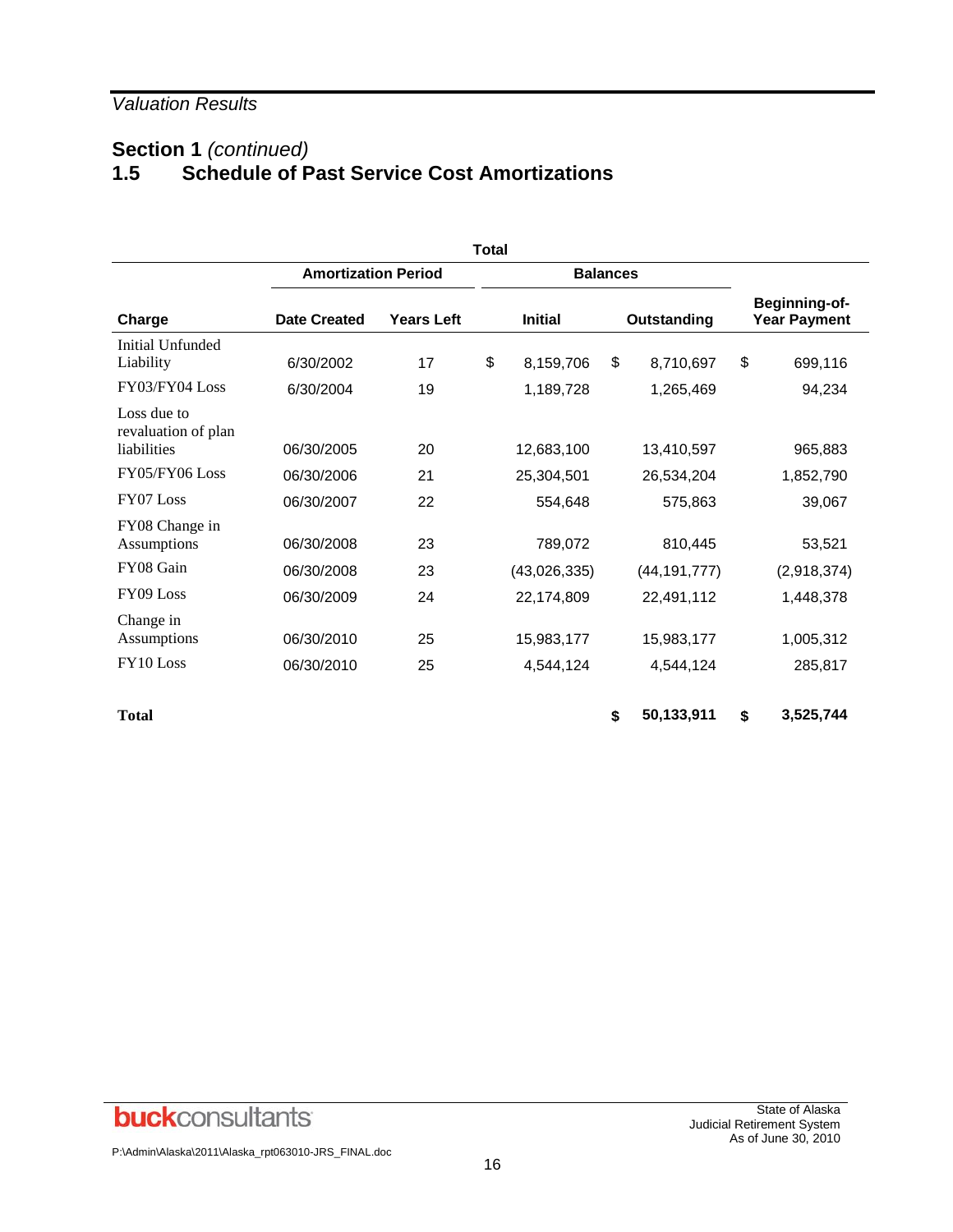## **Section 2 Information Required by GASB Nos. 25 and 43**

This section contains supplementary information on retirement benefits that is required to be disclosed in financial statements to comply with Statements No. 25 and 43 of the Governmental Accounting Standards Board (GASB Nos. 25 and 43). GASB No. 43 first applies for the June 30, 2006 disclosure.

- Section 2.1 Shows the Schedule of Employer Contributions.
- Section 2.2 Shows the Schedule of Funding Progress.
- Section 2.3 Shows the Actuarial Assumptions, Methods and Additional Information Under GASB

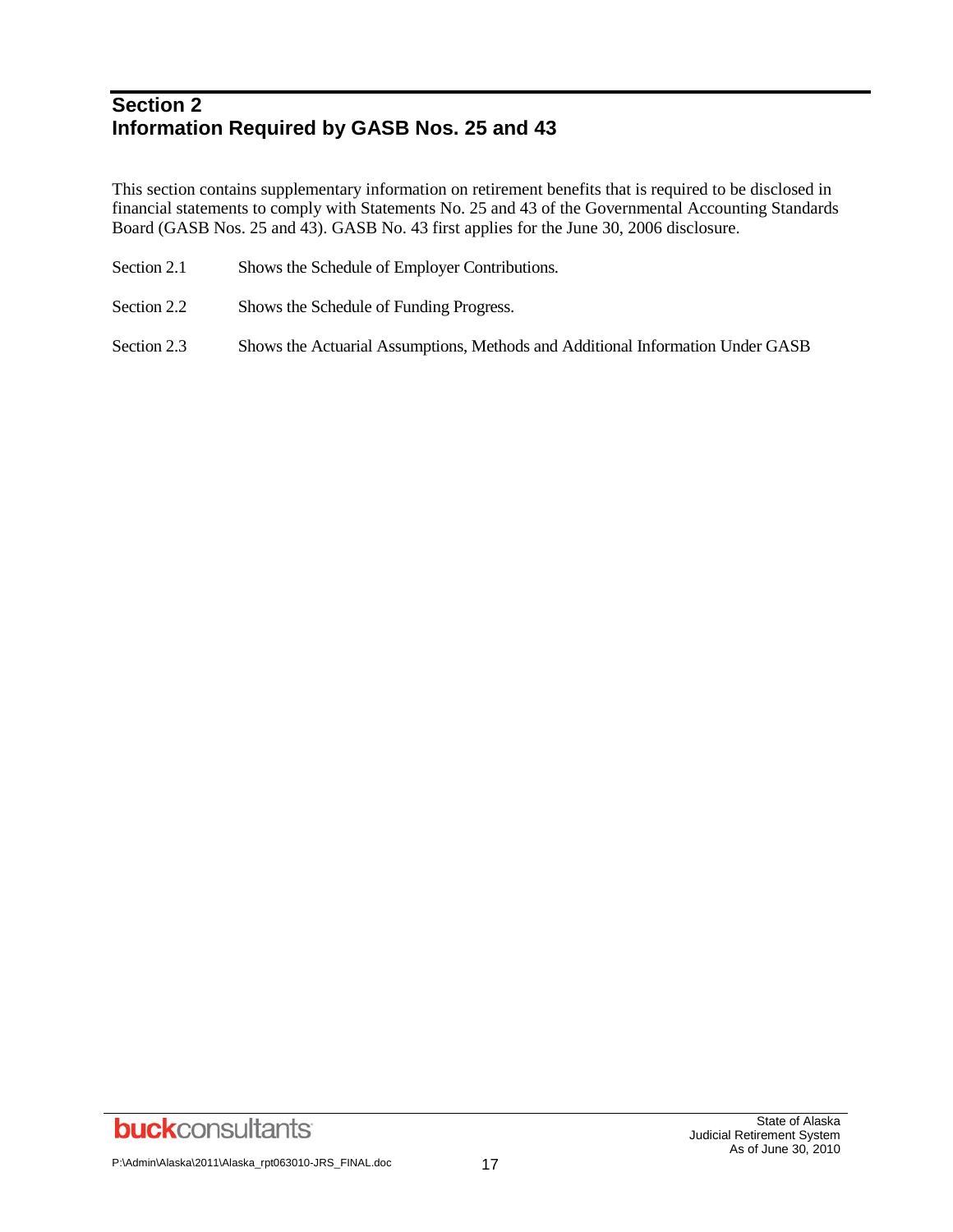## **Section 2** *(continued)* **2.1 Schedule of Employer Contributions**

Prior to adoption of GASB Statement No. 25 and 26 in 1997, an ARC was not determined pursuant to the parameters of the statements. Therefore, history prior to 1997 has not been shown. The exhibit below shows the combined annual required contribution for fiscal years ending in 2004 and before.

| <b>Fiscal Year Ending</b> |   | <b>Annual Required</b><br><b>Contribution (ARC)</b> | <b>Percentage of ARC</b><br><b>Contributed</b> |
|---------------------------|---|-----------------------------------------------------|------------------------------------------------|
| June 30, 1998             | S | 2,204,026                                           | 100.0%                                         |
| June 30, 2000             |   | 1,510,516                                           | 100.0%                                         |
| June 30, 2002             |   | 1,005,968                                           | 100.0%                                         |
| June 30, 2004             |   | 1,786,835                                           | 100.0%                                         |

The following shows pension disclosure under GASB No. 25 for fiscal year ending 2006 and later.

| <b>Fiscal Year Ending</b> | <b>Annual Required</b><br><b>Contribution (ARC)</b> | <b>Percentage of ARC</b><br><b>Contributed</b> |
|---------------------------|-----------------------------------------------------|------------------------------------------------|
| June 30, 2006             | \$<br>2,133,876                                     | 115.6%                                         |
| June 30, 2007             | \$<br>3,168,943                                     | 100.0%                                         |
| June 30, 2008             | \$<br>3,898,001                                     | 1.045.0%                                       |
| June 30, 2009             | \$<br>4,937,406                                     | 100.0%                                         |
| June 30, 2010             | \$<br>5,236,646                                     | 69.8%                                          |

The following shows healthcare disclosure without regard to Medicare Part D subsidy under GASB No. 43 for fiscal year ending 2006 and later.

| <b>Fiscal Year Ending</b> | <b>Annual Required</b><br><b>Contribution (ARC)</b> | <b>Percentage of ARC</b><br><b>Contributed</b> |
|---------------------------|-----------------------------------------------------|------------------------------------------------|
| June 30, 2006             | \$<br>262,631                                       | 115.6%                                         |
| June 30, 2007             | \$<br>486,800                                       | 100.0%                                         |
| June 30, 2008             | \$<br>567,415                                       | 2,489.4%                                       |
| June 30, 2009             | \$<br>1,411,259                                     | 100.0%                                         |
| June 30, 2010             | \$<br>1,432,721                                     | 60.9%                                          |



State of Alaska Judicial Retirement System As of June 30, 2010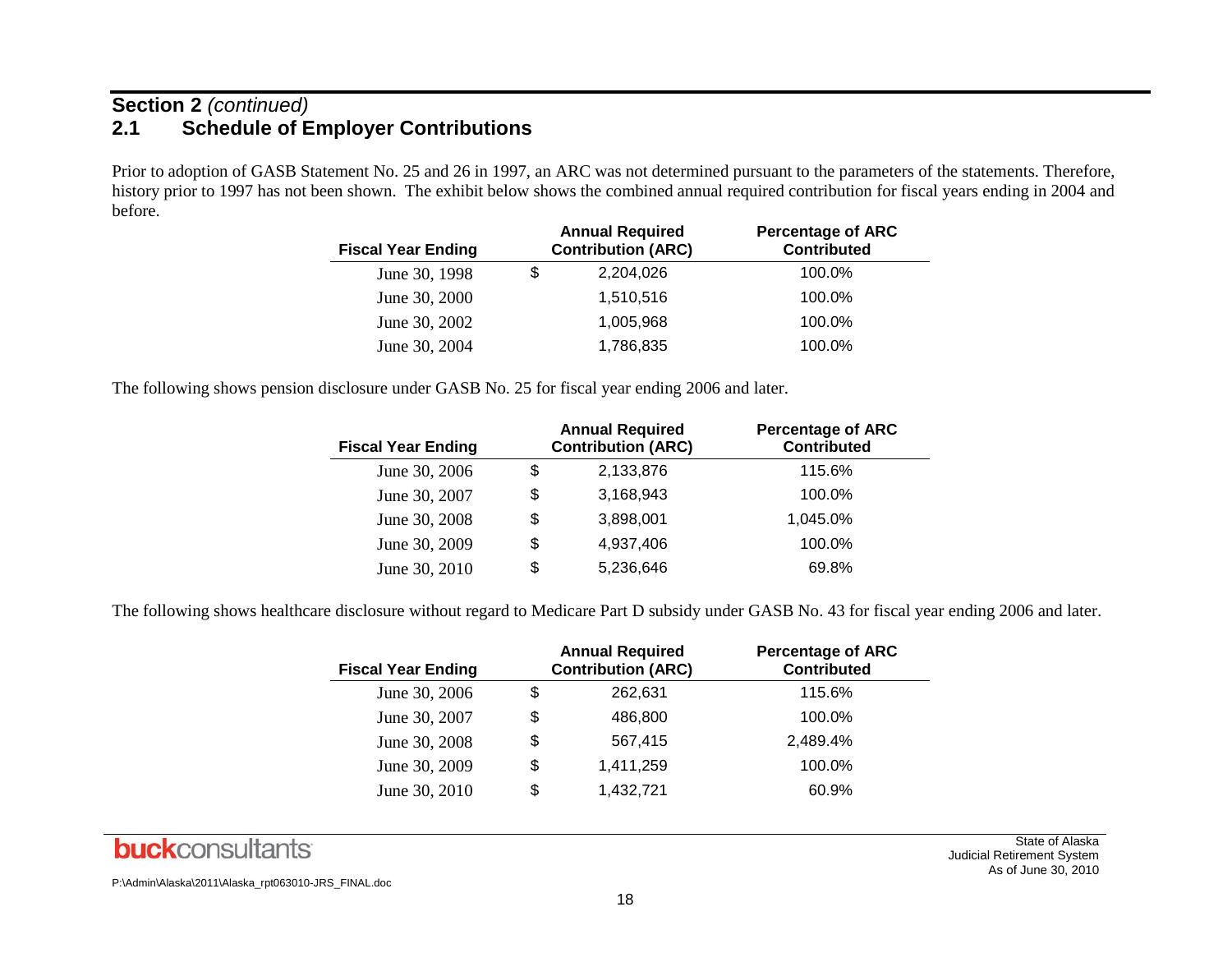#### **Section 2** *(continued)* **2.2 Schedule of Funding Progress**

| <b>Actuarial</b><br><b>Valuation Date</b> | <b>Actuarial Value</b><br>of Assets<br>(a) |   | <b>Actuarial Accrued</b><br><b>Liabilities (AAL)</b><br>(b) | <b>Unfunded AAL</b><br>(UAAL)<br>(b-a) | <b>Funded Ratio</b><br>(a/b) |     | <b>Covered Payroll</b><br>(c) | UAAL as a<br>Percentage of<br><b>Covered Payroll</b><br>$((b-a)/c)$ |
|-------------------------------------------|--------------------------------------------|---|-------------------------------------------------------------|----------------------------------------|------------------------------|-----|-------------------------------|---------------------------------------------------------------------|
| June 30, 1998                             | \$<br>64,689,972                           | S | 61,483,386                                                  | N/A                                    | $105.2\%$                    | \$. | 5.716.092                     | N/A                                                                 |
| June 30, 2000                             | 72.660.197                                 |   | 73.483.475                                                  | 823.278                                | 98.9%                        |     | 5,701,980                     | 14.4%                                                               |
| June 30, 2002                             | 63,683,909                                 |   | 71,843,615                                                  | 8,159,706                              | 88.6%                        |     | 5,941,860                     | 137.3%                                                              |
| June 30, 2004                             | 70,455,634                                 |   | 80,052,559                                                  | 9,596,925                              | 88.0%                        |     | 6,529,608                     | 147.0%                                                              |

Note: Prior to adoption of GASB Statements No. 25 and 26 in 1997, information which does not meet the parameters of GASB 25 was used to determine funding requirements. Therefore, the history prior to 1997 has not been shown.

The exhibit below shows the pension disclosure under GASB No. 25.

|               | <b>Actuarial Value</b><br>of Assets<br>(a) | <b>Actuarial Accrued</b><br><b>Liabilities (AAL)</b><br>(b) | <b>Unfunded AAL</b><br>(UAAL)<br>$(b-a)$ | <b>Funded Ratio</b><br>(a/b) | <b>Covered Payroll</b><br>(C) | UAAL QƏ Q<br>Percentage of<br><b>Covered Payroll</b><br>$((b-a)/c)$ |  |
|---------------|--------------------------------------------|-------------------------------------------------------------|------------------------------------------|------------------------------|-------------------------------|---------------------------------------------------------------------|--|
| June 30, 2006 | \$<br>77,310,716                           | 111.819.972                                                 | 34,509,256                               | 69.1%                        | 7.130.592                     | 484.0%                                                              |  |
| June 30, 2008 | 122,882,726                                | 130,596,048                                                 | 7,713,322                                | 94.1%                        | 10.462.322                    | 73.7%                                                               |  |
| June 30, 2010 | 115,000,226                                | 164,523,775                                                 | 49.523.549                               | 69.9%                        | 11.845.548                    | 418.1%                                                              |  |

The exhibit below shows the postemployment healthcare disclosure without regard to Medicare Part D under GASB No. 43.

|               | <b>Actuarial Value</b><br>of Assets<br>(a) | <b>Actuarial Accrued</b><br>Liabilities (AAL)<br>(b) | <b>Unfunded AAL</b><br>(UAAL)<br>(b-a) | <b>Funded Ratio</b><br>(a/b) | <b>Covered Payroll</b><br>(c) | UAAL as a<br>Percentage of<br><b>Covered Payroll</b><br>$((b-a)/c)$ |
|---------------|--------------------------------------------|------------------------------------------------------|----------------------------------------|------------------------------|-------------------------------|---------------------------------------------------------------------|
| June 30, 2006 | \$<br>2,399,387                            | 17.794.213                                           | 15,394,826                             | 13.5%                        | 7.130.592                     | 215.9%                                                              |
| June 30, 2008 | \$<br>18,352,929                           | 19,941,128                                           | 1,588,199                              | 92.0%                        | 10,462,322                    | 15.2%                                                               |
| June 30, 2010 | \$<br>19,693,969                           | 22,346,395                                           | 2.652.426                              | 88.1%                        | 11.845.548                    | 22.4%                                                               |

**UAAL as a** 

**UAAL as a**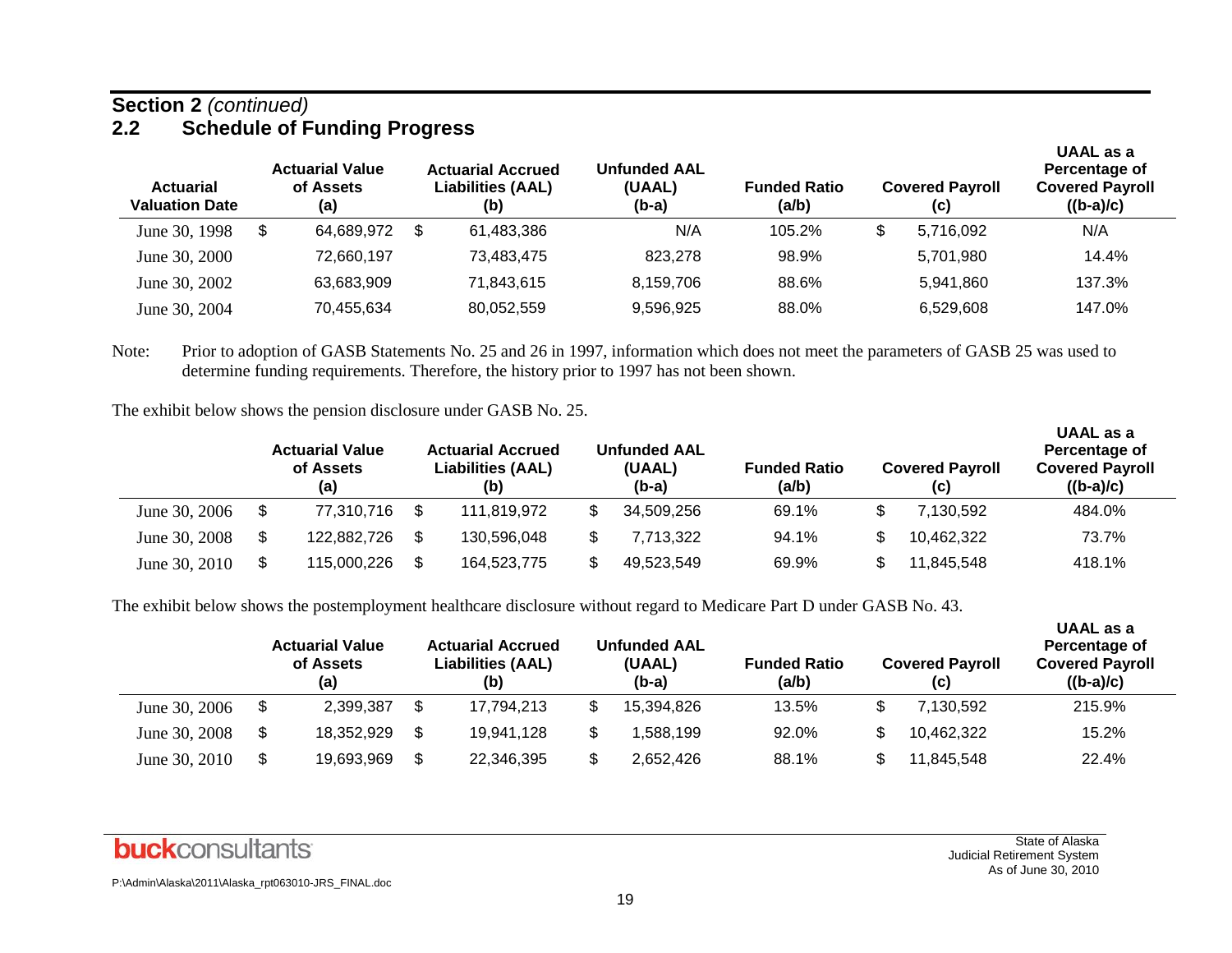## **Section 2** *(continued)* **2.3 Actuarial Assumptions, Methods and Additional Information Under GASB**

| <b>Valuation Date</b>                        | June 30, 2010                       |
|----------------------------------------------|-------------------------------------|
| <b>Actuarial Cost Method</b>                 | Entry Age Normal                    |
|                                              | Level Percentage of Pay for Pension |
|                                              | Level Dollar for Healthcare         |
| <b>Amortization Method</b>                   | Level dollar, closed                |
| <b>Equivalent Single Amortization Period</b> | 21 years                            |
|                                              |                                     |
| <b>Asset Valuation Method</b>                | 5-year smoothed market              |
| <b>Actuarial Assumptions:</b>                |                                     |
| Investment rate of return*                   | 8.00%                               |
| Projected salary increases                   | 4.12%                               |
| *Includes inflation at                       | 3.12%                               |

GASB 43 requires that the discount rate used in the valuation be the estimated long-term yield on investments that are expected to finance postemployment benefits. Depending on the method by which a plan is financed, the relevant investments could be plan assets, employer assets or a combination of plan and employer assets. The investment return should reflect the nature and the mix of both current and expected investments and the basis used to determined the actuarial value of assets.

The State of Alaska Judicial Retirement System's retiree health care benefits are being fully funded. Therefore, the 8.00% discount rate used for GASB 25 reporting is also applied herein for GASB 43 reporting.

Based on GASB accounting rules, the retiree drug subsidy the State of Alaska receives under Medicare Part D has not been recognized for GASB 43 disclosure purposes.

Using the GASB 43 discount rate determined above and disregarding future Medicare Part D payments, the fiscal 2013 employer ARC for accounting purposes is 8.10% of pay for healthcare benefits and 71.06% of pay for healthcare and pension benefits combined.

<sup>&</sup>lt;sup>1</sup> Retirement benefits are recalculated when the salary for the office held by the member at the time of retirement *changes.*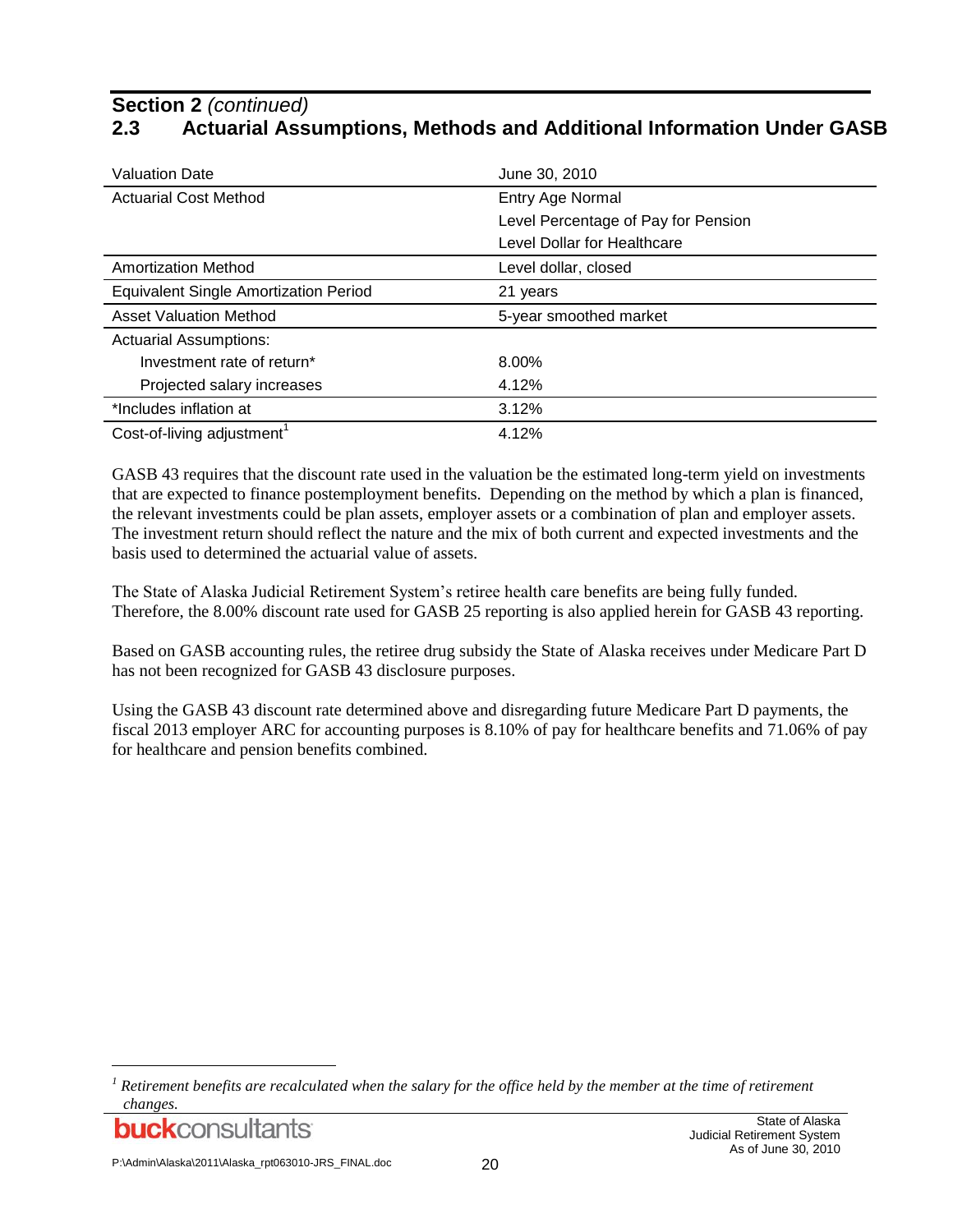## **Section 3 Basis of the Valuation**

In this section, the basis of the valuation is presented and described. This information – the provisions of the System and the census of members – is the foundation of the valuation, since these are the present facts upon which benefit payments will depend.

A summary of the System's provisions is provided in Section 3.1 and member census information is shown in Section 3.2 to Section 3.4.

The valuation is based upon the premise that the System will continue in existence, so that future events must also be considered. These future events are assumed to occur in accordance with the actuarial assumptions and concern such events as the earnings of the fund; the number of members who will retire, die or terminate their services; their ages at such termination and their expected benefits.

The actuarial assumptions and the actuarial cost method, or funding method, which have been adopted to guide the sponsor in funding the System in a reasonable and acceptable manner, are described in Section 3.5.

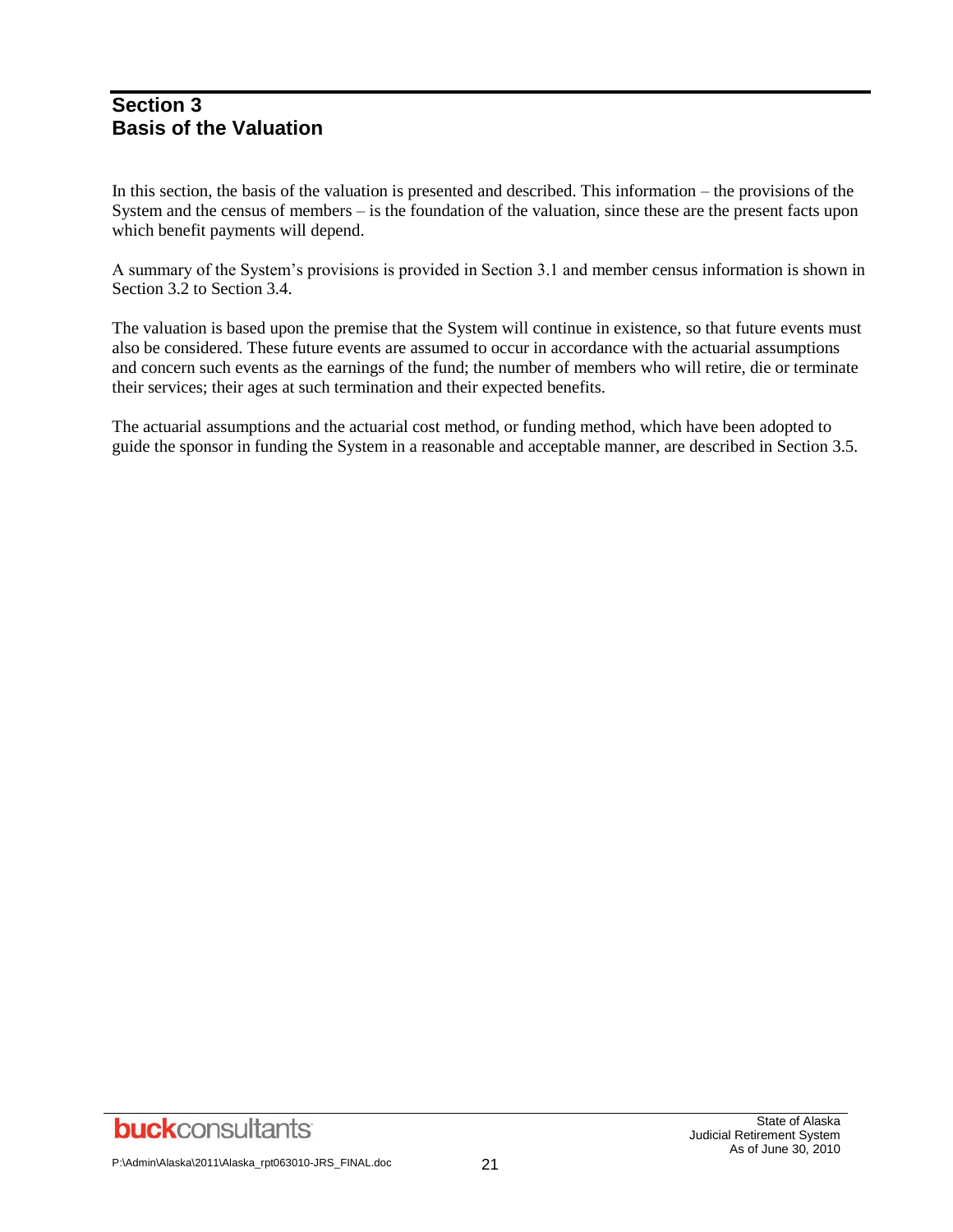## **Section 3** *(continued)* **3.1 Summary of Plan Provisions**

#### *(1) Effective Date*

May 4, 1963, with amendments through June 30, 2010.

#### *(2) Administration of Plan*

The Commissioner of Administration is responsible for administering the Judicial Retirement System (JRS). The Alaska Retirement Management Board is responsible for managing and investing the fund (Ch 5, SLA 2005).

#### *(3) Members Included*

JRS membership is mandatory for all Supreme Court justices and Superior, District and Appellate Court judges. The administrative director of the Court System may elect to participate in either the JRS or the Public Employees' Retirement System (PERS).

#### *(4) Credited Service*

Members receive credit for each day of JRS employment. Earlier service as a magistrate or deputy magistrate before July 1, 1967 is covered under the JRS. JRS members become vested in the plan after reaching 5 years of credited service.

#### *(5) Member Contributions*

Members hired after July 1, 1978, are required to contribute 7% of their base annual salaries. Contributions are required for a maximum of 15 years. Members hired before July 1, 1978 are not required to contribute.

Interest Credited: 4.5% compounded semiannually on June 30 and December 31.

Refund of Contributions: Nonvested members may receive a refund of their contributions and interest earned if they terminate employment. Refunded contributions, plus 7% indebtedness interest, must be repaid before appointment to retirement.

JRS contributions for terminated members may be attached to satisfy claims under Alaska Statute 09.38.065 or federal tax levies. Contributions that are attached to satisfy claims or tax levies may be reinstated at any time. The member is not required to return to JRS employment.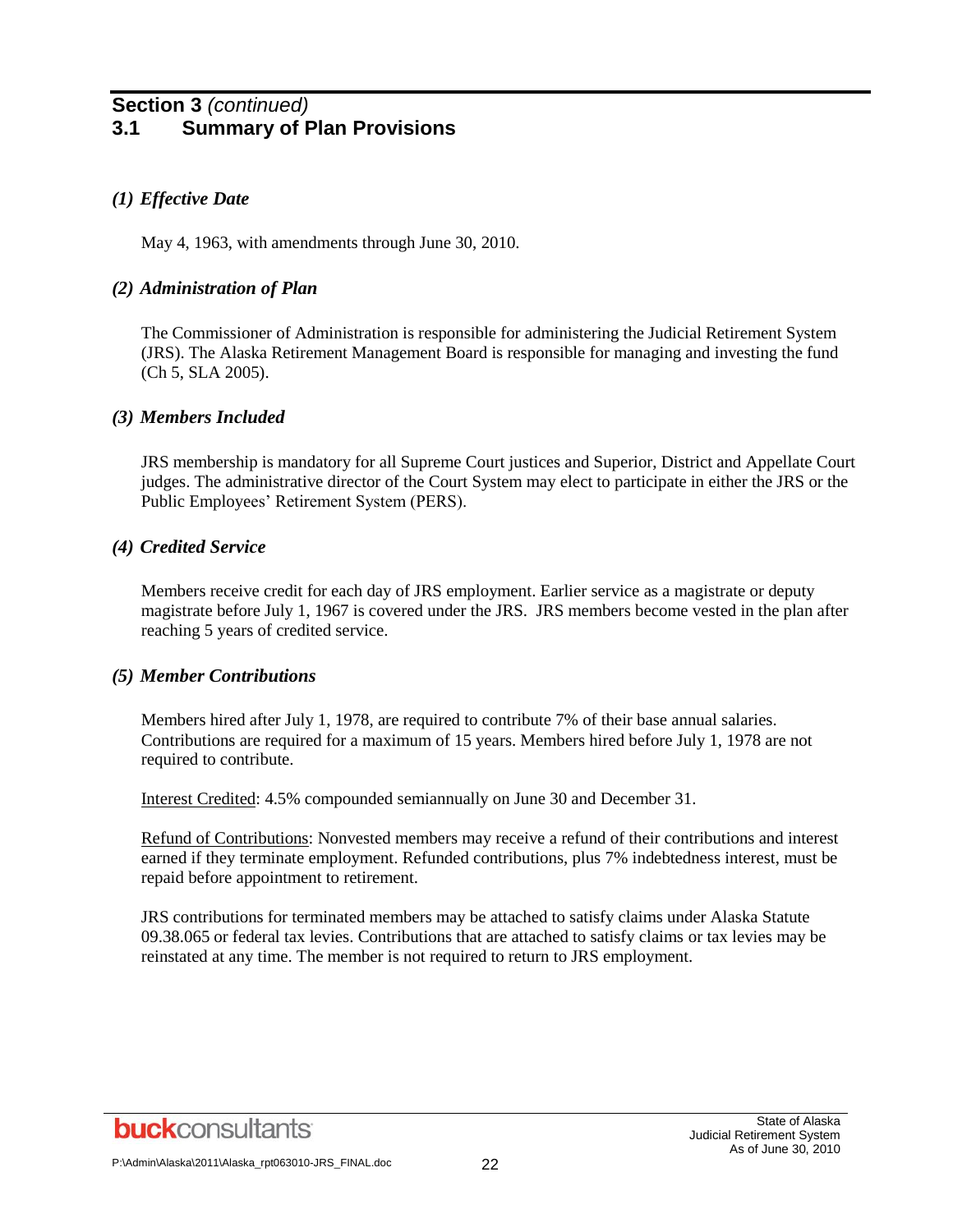## **Section 3** *(continued)* **3.1 Summary of Plan Provisions**

#### *(6) Retirement Eligibility and Benefits*

Normal Retirement: Members are eligible for normal retirement at age 60 if they have at least five years of JRS service. Terminated, vested members may defer retirement and begin receiving normal retirement benefits when they reach age 60. Vesting is completion of at least five years of JRS service.

Early Retirement: Members are eligible for early retirement at any age if they have at least 20 years of service. Terminated, vested members may defer retirement and begin receiving early retirement benefits when they reach age 55. Under early retirement, members receive reduced benefits equal to the actuarial equivalent of their normal retirement benefits. Early benefits are based on the member's service and early retirement date.

Type of Benefit: Lifetime monthly benefits are paid to the member. Upon the member's death, a survivor's benefit (below) may be payable if the member has an eligible spouse or dependent children.

Computation of Normal Retirement Benefit: 5% of authorized monthly base salary for each year of JRS service up to a maximum of 15 years. JRS retirement benefit payments are recalculated when the salary for the office held by the member at the time of retirement changes. The maximum JRS benefit payable to a member is 75% of the authorized salary.

#### *(7) Survivor's Benefits*

Survivor's benefits are payable to the spouse of a member if they have been married for at least one year immediately preceding the member's death and the member has at least two years of JRS service. The monthly survivor's benefit is equal to the greater of:

- (a) one-half of the monthly benefit that the member would have received if retired at the time of death; or
- (b) 30% of the authorized monthly base salary if the member was not eligible to retire, or was entitled to less than 60% of the authorized monthly base salary.

If there is no eligible surviving spouse, the member's dependent children receive, in equal shares, 50% of the benefit under (a) or (b) until age 19 or 23 and attending an accredited educational or technical institution on a full-time basis.

When there is both an eligible surviving spouse and dependent children residing in separate households, the spouse and children share equally the benefit under (a) or (b) while the children are under 19 or 23 and attending an accredited educational or technical institution on a full-time basis.

When there is no surviving spouse or dependent children, the members' contribution account balance, including interest earned, will be paid to the designated beneficiary.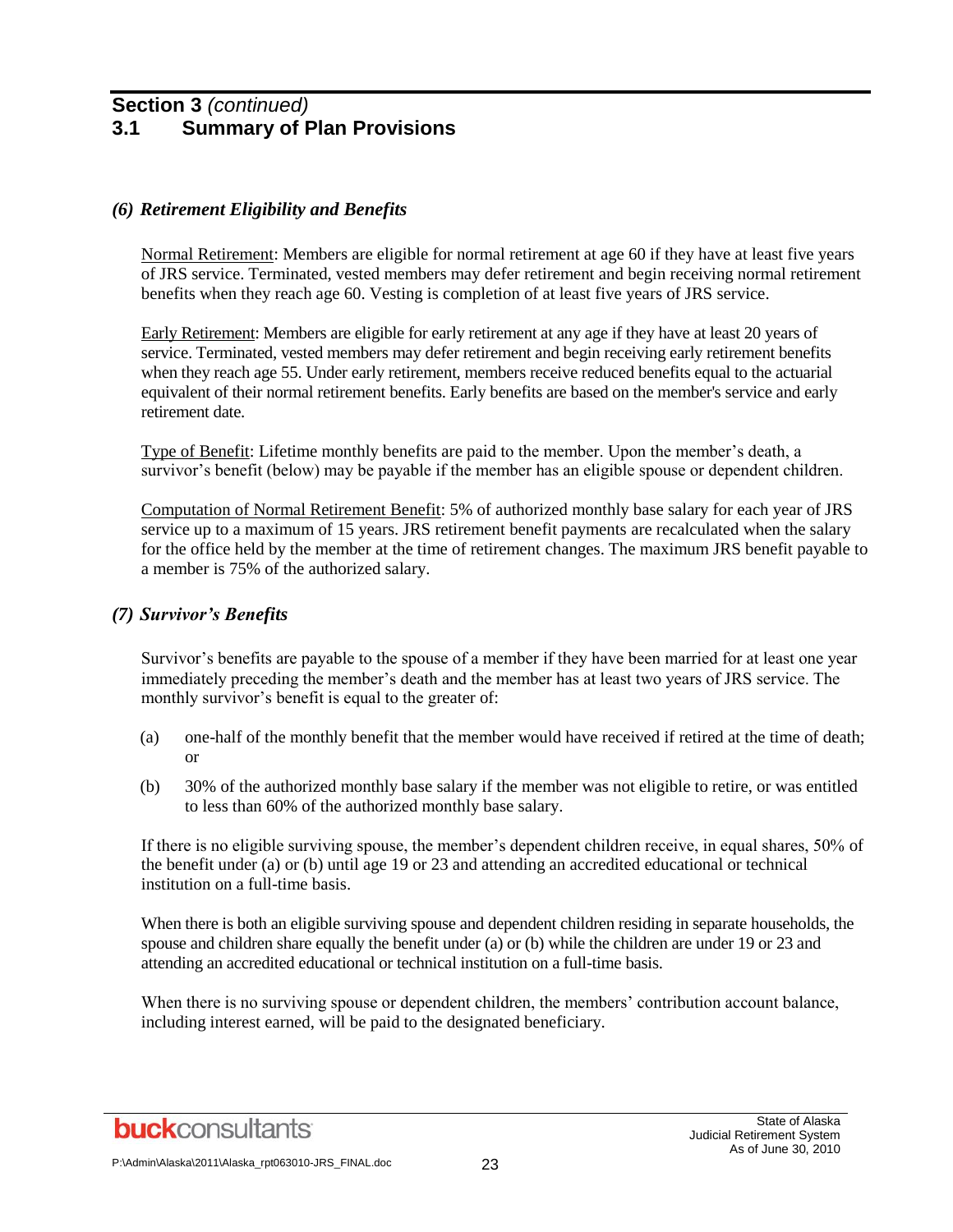## **Section 3** *(continued)* **3.1 Summary of Plan Provisions**

#### *(8) Disability Benefits*

Members are eligible to receive monthly disability benefits at any age if they become incapacitated and they have at least two years of JRS service. Disability benefits are calculated the same as normal retirement benefits.

#### *(9) Medical Benefits*

Medical benefits are provided at no cost to JRS members, their spouses and dependents while monthly retirement, disability and survivor benefits are being paid.

#### **Changes Since the Prior Valuation**

There have been no changes in benefit provisions since the prior valuation.

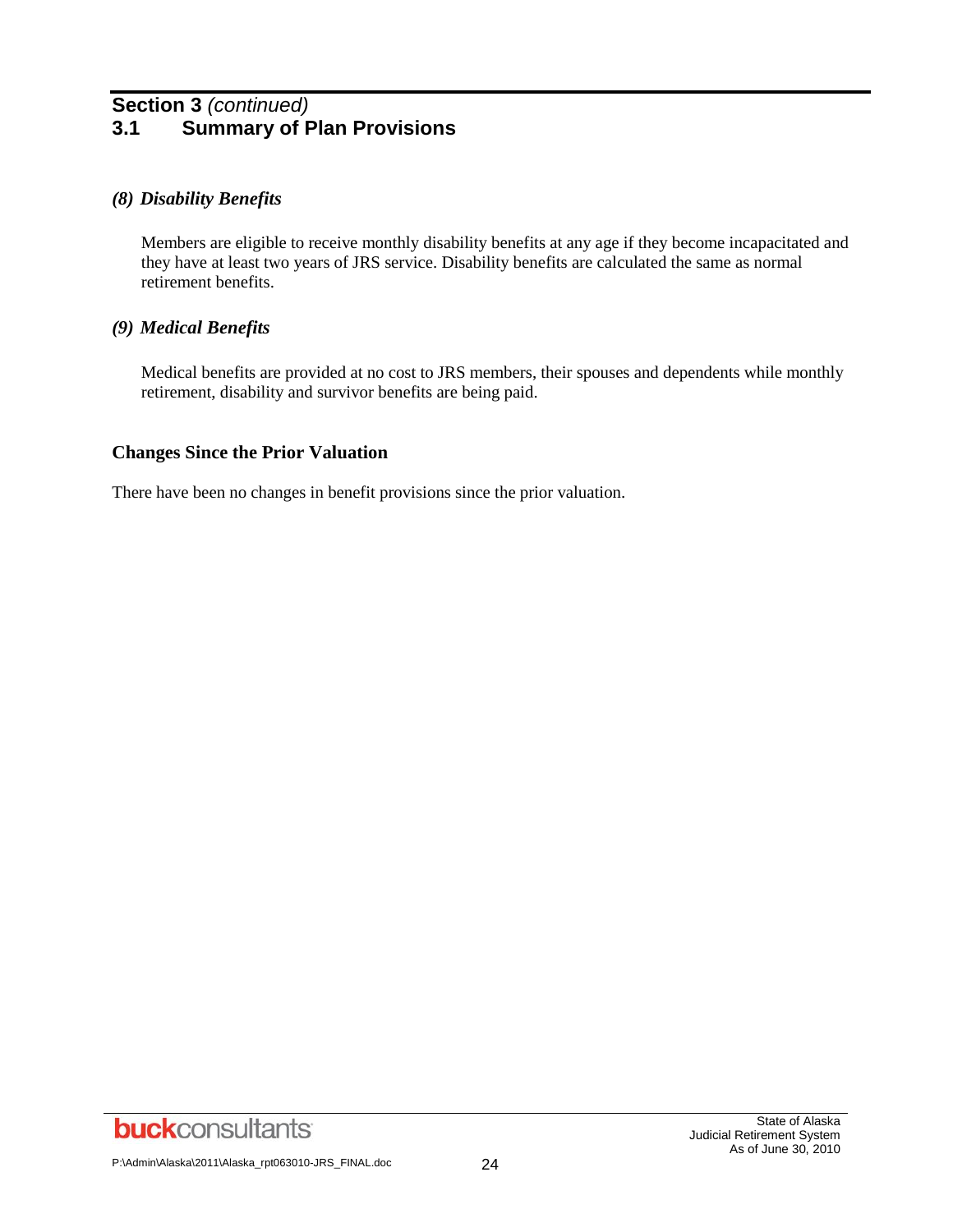# **Section 3** *(continued)*

## **3.2 Changes in System Participation from June 30, 2008 to June 30, 2010**

|                                | <b>Active</b><br><b>Members</b> | <b>Vested</b><br><b>Members</b> | <b>Nonvested</b><br><b>Members</b> | <b>Benefit</b><br><b>Recipients</b> | Total |
|--------------------------------|---------------------------------|---------------------------------|------------------------------------|-------------------------------------|-------|
| Total at June 30, 2008         | 73                              | 5                               |                                    | 90                                  | 169   |
| <b>New Entrants</b>            | 10                              |                                 |                                    | 0                                   | 10    |
| Rehires                        | 2                               | (1)                             |                                    | (1)                                 |       |
| <b>Nonvested Terminations</b>  | 0                               |                                 |                                    |                                     |       |
| <b>Refund of Contributions</b> | 0                               |                                 | (1)                                | O                                   | (1)   |
| <b>Vested Terminations</b>     | (1)                             |                                 |                                    | O                                   |       |
| Retirements                    | (12)                            | (1)                             | O                                  | 13                                  |       |
| New Survivors                  | 0                               | O                               |                                    | 0                                   |       |
| New QDROs                      |                                 | ი                               |                                    | 0                                   |       |
| Deaths                         |                                 |                                 |                                    | (3)                                 | (3)   |
| Total at June 30, 2010         | 72                              |                                 |                                    | 99                                  | 175   |

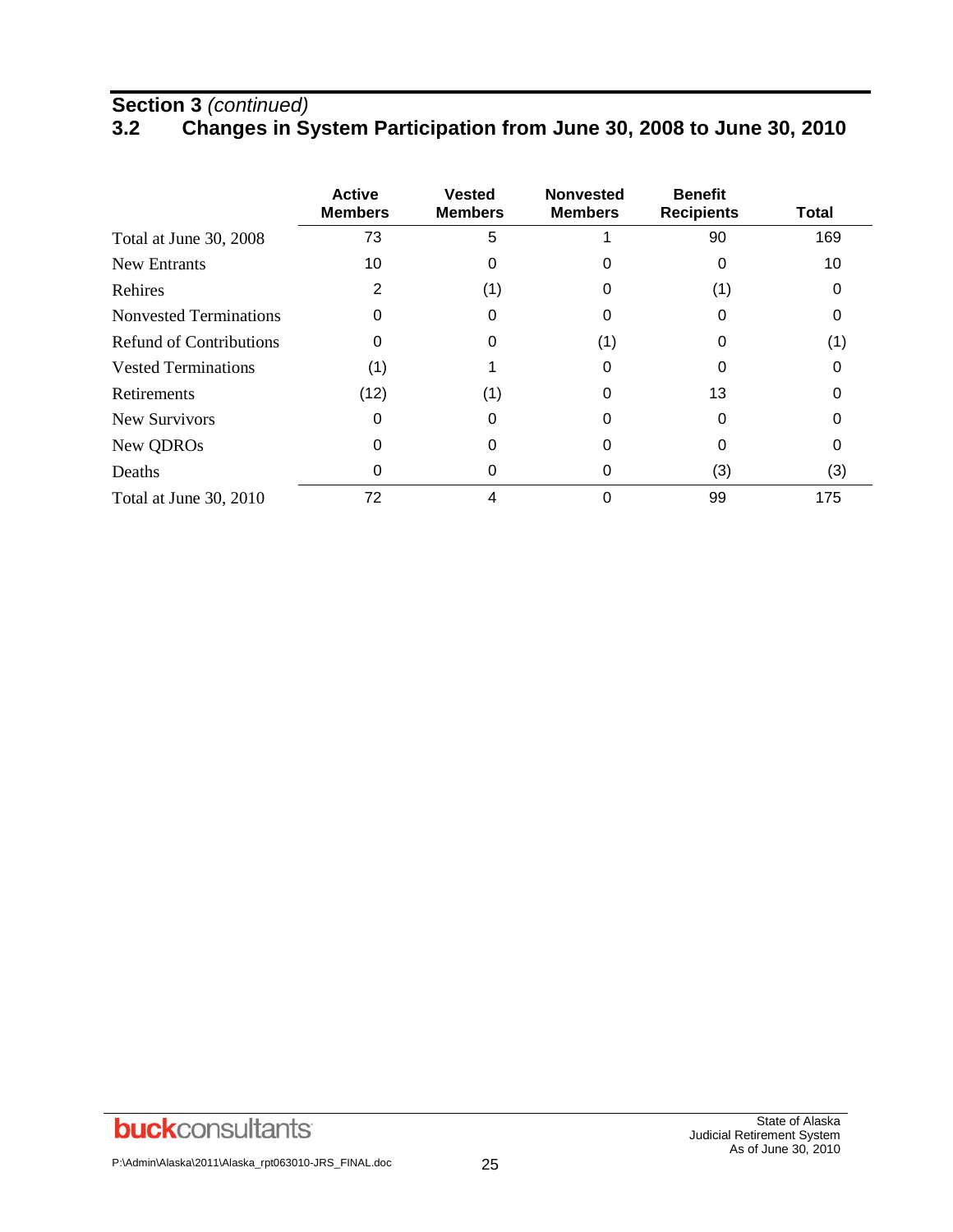## **Section 3** *(continued)*

## **3.3 Member Census Information**

|    | As of June 30                        | 2002              | 2004              | 2006        | 2008         | 2010          |
|----|--------------------------------------|-------------------|-------------------|-------------|--------------|---------------|
|    | <b>Active Members</b>                |                   |                   |             |              |               |
| 1. | Number                               | 56                | 62                | 66          | 73           | 72            |
| 2. | Average Age                          | 52.88             | 54.19             | 54.70       | 55.64        | 56.58         |
| 3. | Average Service                      | 10.85             | 10.68             | 10.45       | 10.20        | 9.20          |
| 4. | <b>Average Entry Age</b>             | 42.03             | 43.51             | 44.25       | 45.44        | 47.38         |
| 5. | Average Annual Base Pay              | \$<br>106,105     | \$<br>105,316     | \$146,458   | \$159,617    | \$<br>167,813 |
| 6. | Number Vested                        | N/A               | 44                | 41          | 46           | 45            |
|    | <b>Vested Terminated Members</b>     |                   |                   |             |              |               |
| 1. | Number                               | 11                | 11                | 7           | 5            | 4             |
| 2. | Average Age                          | 54.97             | 54.94             | 55.88       | 54.81        | 57.53         |
| 3. | Average Service                      | 9.65              | 10.08             | 12.22       | 7.67         | 10.99         |
| 4. | <b>Average Monthly Benefit</b>       | \$<br>3,879       | \$<br>3,911       | \$<br>6,653 | \$<br>4,743  | \$<br>6,823   |
|    | <b>Non-Vested Terminated Members</b> |                   |                   |             |              |               |
| 1. | Number                               | 0                 | 0                 | 0           |              | 0             |
| 2. | Average Age                          | 0                 | 0                 | 0           | 56.95        | 0             |
| 3. | <b>Average Service</b>               | 0                 | $\mathbf 0$       | 0           | 1.5          | 0             |
| 4. | <b>Average Account Balance</b>       | \$<br>$\mathbf 0$ | \$<br>$\mathbf 0$ | \$<br>0     | \$<br>12,191 | \$<br>0       |
|    | <b>Benefit Recipients</b>            |                   |                   |             |              |               |
| 1. | Number                               | 71                | 75                | 86          | 90           | 99            |
| 2. | Average Age                          | 69.91             | 70.35             | 70.16       | 70.92        | 71.42         |
| 3. | <b>Average Monthly Benefit</b>       | \$<br>4,354       | \$<br>4,255       | \$<br>6,029 | \$<br>6,765  | \$<br>7,484   |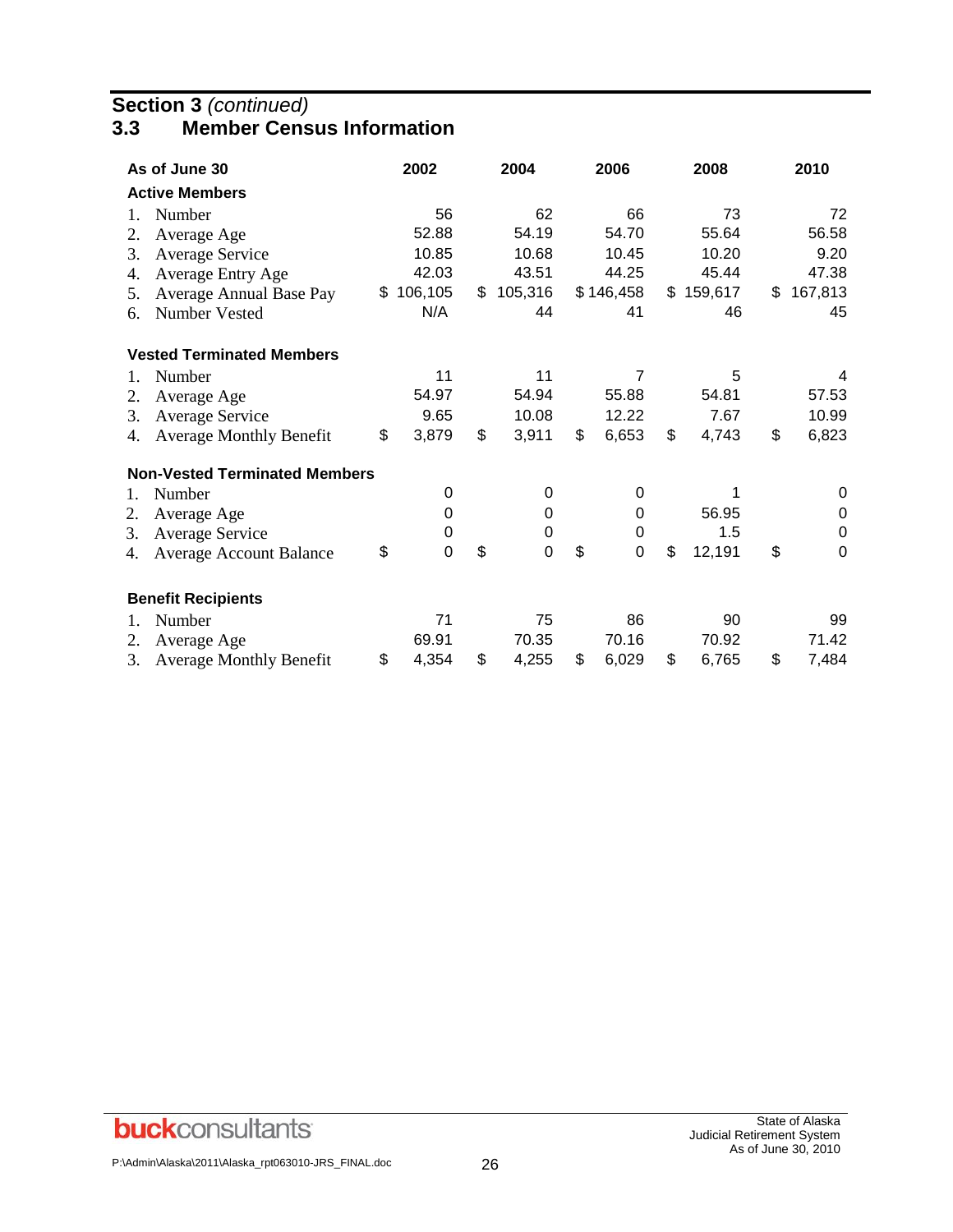## **Section 3** *(continued)* **3.4 Distributions of Active Members**

|               |                 | <b>Annual Earnings By Age</b> | <b>Annual Earnings By Service</b> |                        |                         |                   |                     |  |  |
|---------------|-----------------|-------------------------------|-----------------------------------|------------------------|-------------------------|-------------------|---------------------|--|--|
| Age<br>Groups | Number          | Total<br>Earnings             | Average<br>Earnings               | Years<br>οf<br>Service | Number                  | Total<br>Earnings | Average<br>Earnings |  |  |
| $0 - 19$      | 0               | \$<br>0                       | \$<br>$\mathbf 0$                 | 0                      | 6                       | \$<br>947,844     | \$<br>157,974       |  |  |
| 20-24         | $\Omega$        | 0                             | 0                                 |                        | $\overline{\mathbf{4}}$ | 631,896           | 157,974             |  |  |
| 25-29         | $\Omega$        | 0                             | 0                                 | 2                      | 7                       | 1,184,760         | 169,251             |  |  |
| 30-34         | 0               | 0                             | 0                                 | 3                      | 6                       | 999,852           | 166,642             |  |  |
| 35-39         | $\mathbf 0$     | 0                             | 0                                 | 4                      | 4                       | 657,900           | 164,475             |  |  |
| 40-44         | 4               | 579,888                       | 144,972                           | $0 - 4$                | 27                      | 4,422,252         | 163,787             |  |  |
| 45-49         | $6\phantom{1}6$ | 987,780                       | 164,630                           | $5-9$                  | 23                      | 3,752,280         | 163,143             |  |  |
| 50-54         | 17              | 2,724,564                     | 160,268                           | $10 - 14$              | 8                       | 1,319,520         | 164,940             |  |  |
| 55-59         | 24              | 4,070,928                     | 169,622                           | 15-19                  | 6                       | 977,568           | 162,928             |  |  |
| 60-64         | 17              | 2,794,764                     | 164,398                           | 20-24                  | $\overline{2}$          | 355,884           | 177,942             |  |  |
| 65-69         | 4               | 687,624                       | 171,906                           | 25-29                  | 6                       | 1,018,044         | 169,674             |  |  |
| 70-74         | $\Omega$        | 0                             | 0                                 | 30-34                  | 0                       | 0                 | 0                   |  |  |
| 75-79         | 0               | 0                             | 0                                 | 35-39                  | $\mathbf 0$             | 0                 | 0                   |  |  |
| $80 +$        | $\pmb{0}$       | 0                             | 0                                 | $40 +$                 | $\mathbf 0$             | 0                 | 0                   |  |  |
| Total         | 72              | \$11,845,548                  | \$<br>164,522                     | Total                  | 72                      | \$11,845,548      | \$<br>164,522       |  |  |

#### **Years of Service By Age**

|          | <b>Years of Service</b> |       |           |           |       |       |       |       |       |       |  |  |
|----------|-------------------------|-------|-----------|-----------|-------|-------|-------|-------|-------|-------|--|--|
| Age      | $0 - 4$                 | $5-9$ | $10 - 14$ | $15 - 19$ | 20-24 | 25-29 | 30-34 | 35-39 | $40+$ | Total |  |  |
| $0 - 19$ | 0                       | 0     | ი         | 0         |       | 0     |       | 0     |       |       |  |  |
| 20-24    |                         |       |           |           |       |       |       |       |       |       |  |  |
| 25-29    | 0                       |       |           |           |       |       |       |       |       |       |  |  |
| 30-34    |                         |       |           |           |       |       |       |       |       |       |  |  |
| 35-39    |                         |       |           |           |       |       |       |       |       |       |  |  |
| 40-44    |                         |       |           |           |       |       |       |       |       |       |  |  |
| 45-49    |                         |       |           |           |       |       |       |       |       |       |  |  |
| 50-54    |                         |       |           |           |       |       |       |       |       | 17    |  |  |
| 55-59    | 9                       |       |           |           |       |       |       |       |       | 24    |  |  |
| 60-64    | 6                       |       |           |           |       |       |       |       |       | 17    |  |  |
| 65-69    |                         |       |           |           |       |       |       |       |       |       |  |  |
| 70-74    |                         |       |           |           |       |       |       |       |       |       |  |  |
| $75+$    | ი                       |       | 0         |           |       |       |       | O     |       |       |  |  |
|          | 27                      | 23    | 8         | 6         | っ     | 6     | ∩     | 0     |       | 72    |  |  |

Total annual earnings are the annualized earnings for the fiscal year ending on the valuation date.

**buck**consultants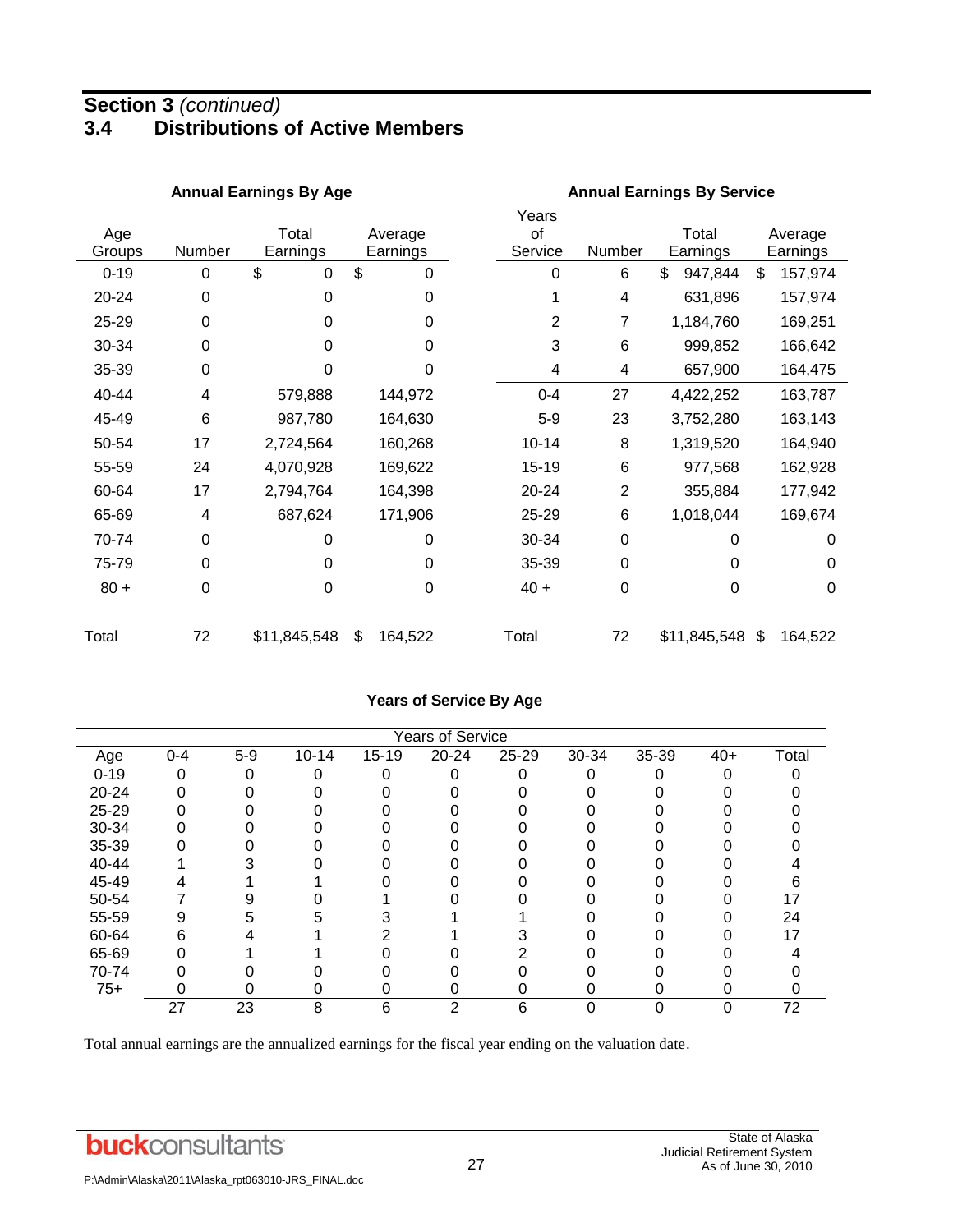## **Summary of Actuarial Assumptions and Methods**

#### **Actuarial Method** – Entry Age Actuarial Cost.

Liabilities and contributions shown in the report are computed using the Entry Age Actuarial Cost method of funding. Any funding surpluses or unfunded accrued liability is amortized over 25 years as a level percentage of expected payroll. However, in keeping with GASB requirements, the net amortization period will not exceed 30 years.

Projected pension and preretirement spouse's death benefits were determined for all active members. Cost factors designed to produce annual costs as a constant percentage of each member's expected compensation in each year for pension benefits (constant dollar amount for healthcare benefits), from the assumed entry age to the assumed retirement age were applied to the projected benefits to determine the normal cost (the portion of the total cost of the plan allocated to the current year under the method). The normal cost is determined by summing intermediate results for active members and determining an average normal cost rate which is then related to the total payroll of active members. The actuarial accrued liability for active members (the portion of the total cost of the plan allocated to prior years under the method) was determined as the excess of the actuarial present value of projected benefits over the actuarial present value of future normal costs.

The actuarial accrued liability for retired members and their beneficiaries currently receiving benefits, terminated vested members and disabled members not yet receiving benefits was determined as the actuarial present value of the benefits expected to be paid. No future normal costs are payable for these members.

The actuarial accrued liability under this method at any point in time is the theoretical amount of the fund that would have been accumulated had annual contributions equal to the normal cost been made in prior years (it does not represent the liability for benefits accrued to the valuation date). The unfunded actuarial accrued liability is the excess of the actuarial accrued liability over the actuarial value of plan assets measured on the valuation date.

Under this method, experience gains or losses, i.e., decreases or increases in accrued liabilities attributable to deviations in experience from the actuarial assumptions, adjust the unfunded actuarial accrued liability.

## **Valuation of Assets**

Effective June 30, 2006, the asset valuation method recognizes 20% of the investment gain or loss in each of the current and preceding four years. This method will be phased in over five years. Assets are initialized at market value as of June 30, 2006. All assets are valued at market value. Assets are accounted for on an accrued basis and are taken directly from financial statements audited by KPMG LLP. Valuation assets are constrained to a range of 80% to 120% of the market value of assets.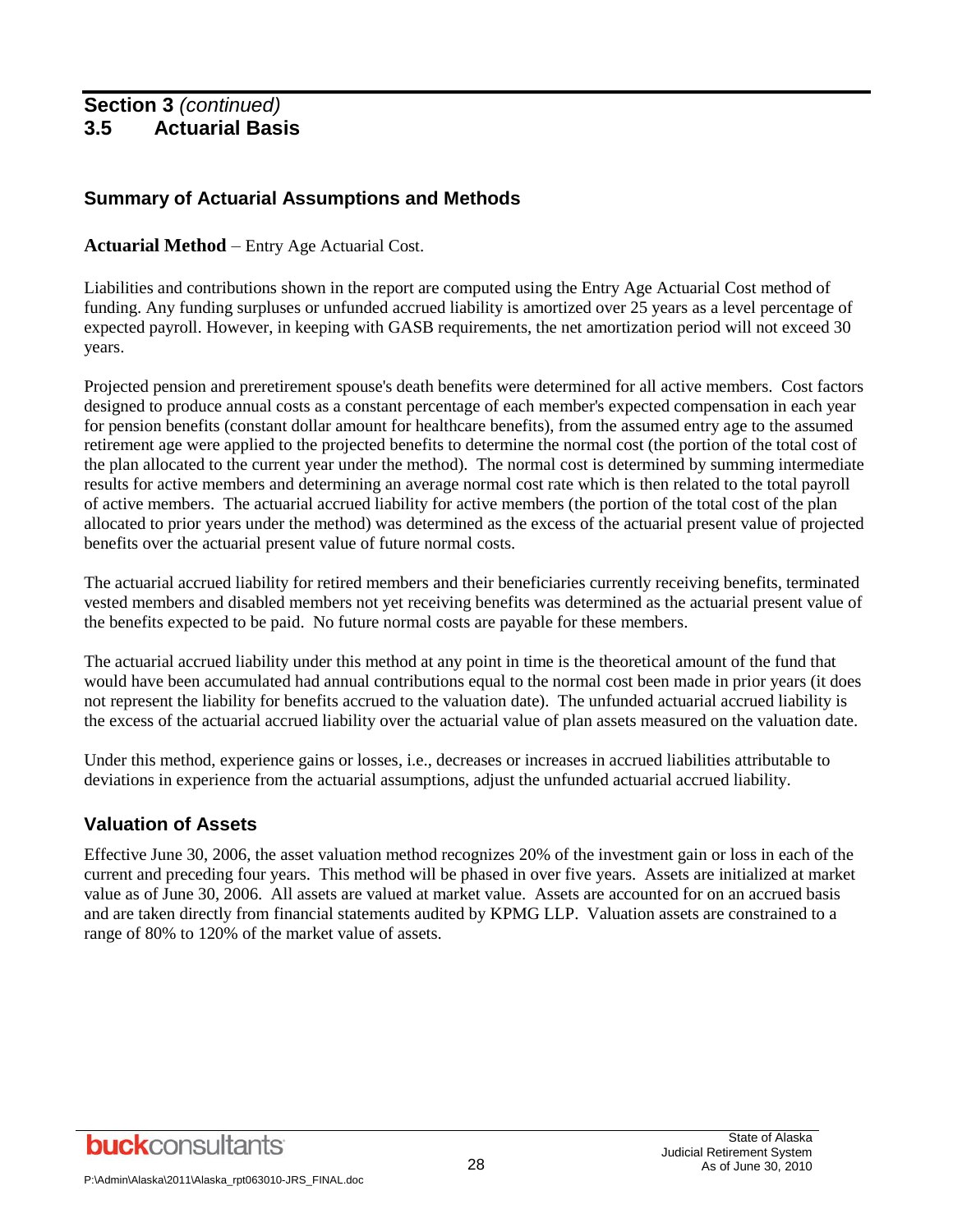## **Valuation of Medical and Prescription Drug Benefits**

This section outlines the detailed methodology used to develop the initial per capita claims cost rates for the State of Alaska Judges' Retirement System postemployment healthcare plan. Note that methodology reflects the results of our annual experience rate update for the period July 1, 2010 to June 30, 2011.

Base claims cost rates are incurred healthcare costs expressed as a rate per member per year. Ideally, claims cost rates should be derived for each significant component of cost that can be expected to require differing projection assumptions or methods, i.e., medical claims, prescription drug claims, administrative costs, etc. Separate analysis is limited by the availability and credibility of cost and enrollment data for each component of cost. This valuation reflects non-prescription claims separated by Medicare status, including eligibility for free Part A coverage. Prescription costs are analyzed separately as in prior valuations. Administrative costs are assumed in the final per capita claims cost rates used for valuation purposes, as described below. Analysis to date on Medicare Part A coverage is limited since Part A claim data is not available by individual, nor is this status incorporated into historical claim data.

We analyzed Wells Fargo Insurance Services (WFIS) and Premera management level reporting for fiscal 2007 through fiscal 2010, as well as WFIS and Premera claim level data for the same period and derived recommended base claims cost rates as described in the following steps:

- 1. Based on analysis described in our Experience Study, dental, vision and audio claims (DVA) are excluded from data analyzed for this valuation.
- 2. Available management level reporting does not show claims or enrollment separately for Medicare and non-Medicare plan participants, but does include overall statistics as to the percentage of claims and enrollment attributable to both groups. Claim level reporting and the State's approved RDS listing from Medicare were used to augment cost data by Medicare status.
- 3. Alaska retirees who do not have 40 quarters of Medicare-covered compensation do not qualify for Medicare Part A coverage free of charge. This is a relatively small and closed group. Medicare was applied to State employment for all employees hired after March 31, 1986. For these "no-Part A" individuals, the State is the primary payer for hospital bills and other Part A services. Thus, claims costs are higher for the no-Part A group. To date, claim experience is not available separately for participants with both Medicare Parts A and B and those with Part B only. Therefore, higher no-Part A claims are spread across the entire retired population and have been applied to future claims of current active employees projected to retire in the future. To the extent that no-Part A claims can be isolated and applied strictly to the appropriate closed group, actuarial accrued liability will be more accurate and will be lower. The larger the no-Part A population, the more accrued liabilities will decrease.

Based on census data received from WFIS, 0.6% of the current retiree population, for all plans, was identified as having coverage only under Medicare Part B. For future retirees, we assume their Part A eligible status based on a combination of date of hire, date of birth, tier, etc.

All claims cost rates developed from management level reporting have been compared to similar rates developed from claim level data.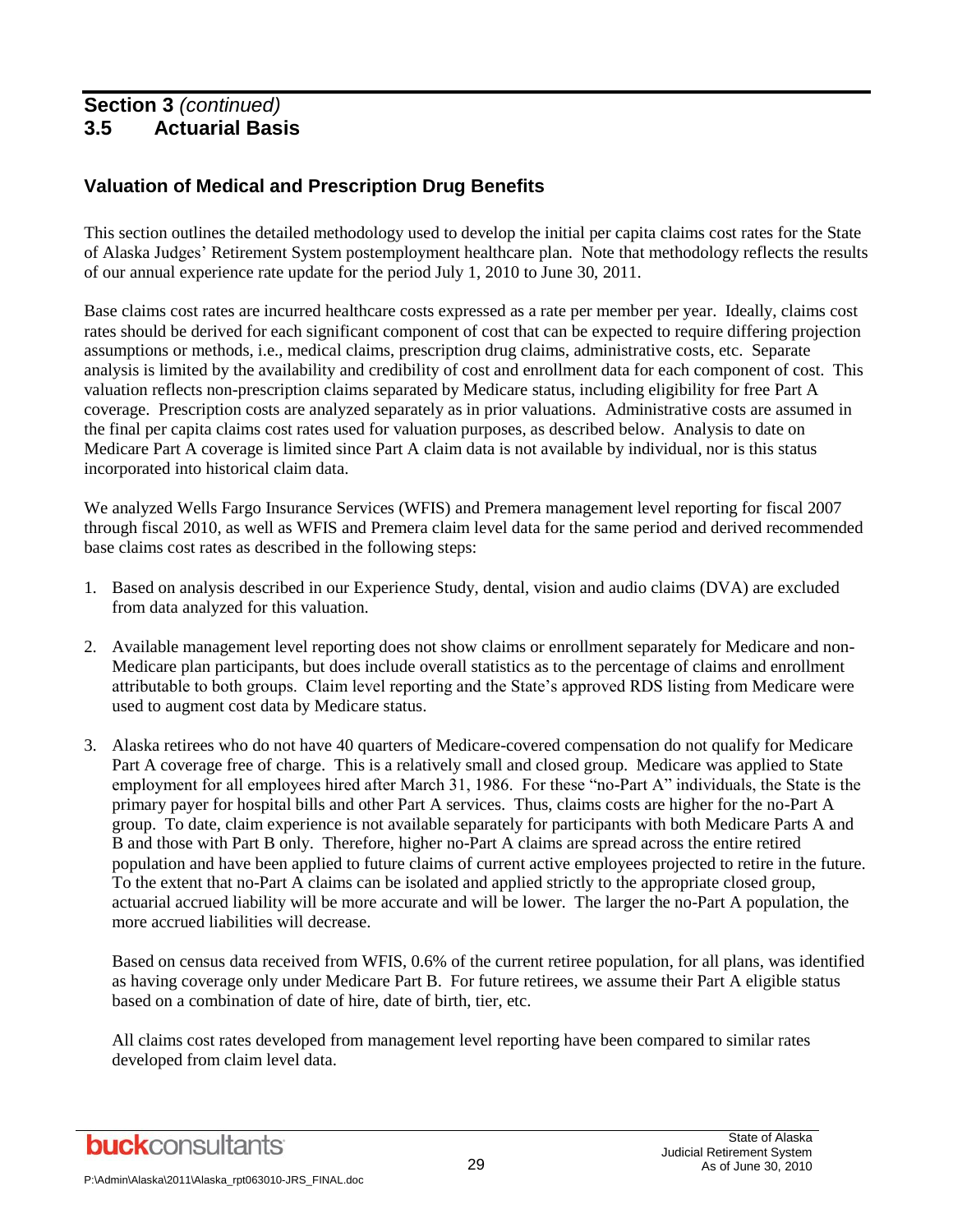- 4. The steps above result in separate paid claims cost rates for medical and prescription benefits for non-Medicare, Medicare Part B only and Medicare Part A&B members for the past four fiscal years. Medical claims cost rates reflect differing average ages and levels of Medicare coordination for each group. Prescription claims cost rates reflect differing average ages. We converted paid claim data to incurred cost rates projected from each historical data period to the valuation year using a weighted average of national and Alaska-specific trend factors and developed weighted average incurred claims cost rates. The assumed lag between medical claim incurred and paid dates is approximately 2.4 months for medical claims and 0.15 months for prescription claims.
- 5. Healthcare Reform legislation passed on March 23, 2010 included several provisions with potential implications for the State of Alaska Retiree Health Plan liability. Buck evaluated the impact of the following provisions; however, none of the impacts have been included in the valuation results.
	- $\bullet$ Because the State plan is retiree-only, and was in effect at the time the legislation was enacted, not all provisions are required. Unlimited lifetime benefits and dependent coverage to age 26 are two of these provisions. We reviewed the impact of including these provisions, but there was no decision made to adopt them, and no requirement to do so.
	- The Plan will be subject to the high cost plan excise tax (Cadillac tax). Based upon guidance available at the time of disclosures, Buck estimated the year in which the tax would potentially affect Alaska to be 2047, and with a minimal impact. Buck determined the impact to be immaterial based on a blend of pre-Medicare and Medicare retirees.

We have not identified any other specific provisions of healthcare reform that would be expected to have a significant impact on the measured obligation. As additional guidance on the legislation is issued, we will continue to monitor any potential impacts.

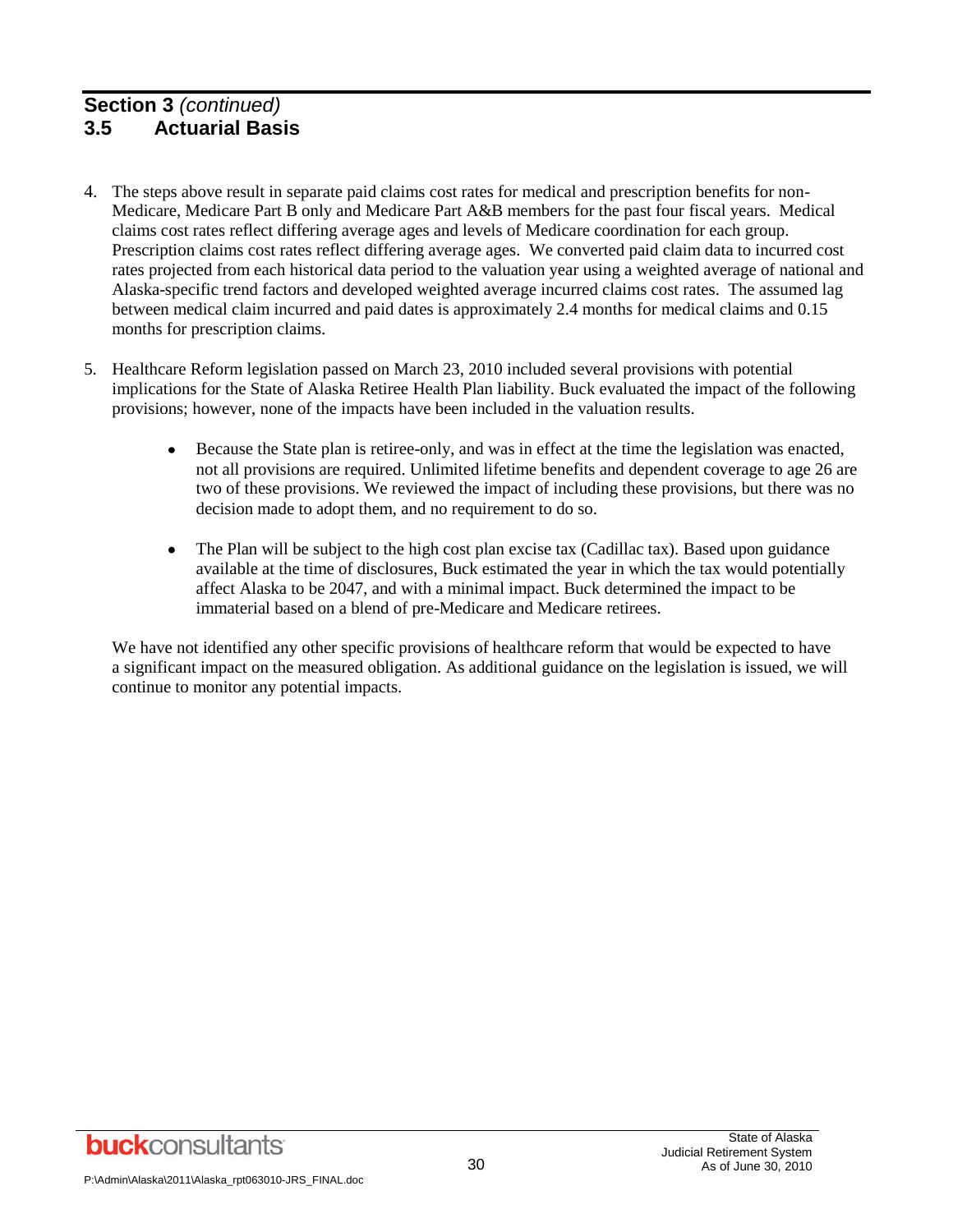|                                | <b>Medical</b>      |    |                         |     |                   |    |                     | <b>Prescription Drugs</b> |    |                   |    |               |
|--------------------------------|---------------------|----|-------------------------|-----|-------------------|----|---------------------|---------------------------|----|-------------------|----|---------------|
|                                |                     |    |                         |     | <b>Medicare B</b> |    |                     |                           |    | <b>Medicare B</b> |    |               |
|                                | <b>Pre-Medicare</b> |    | <b>Medicare A&amp;B</b> |     | Only              |    | <b>Pre-Medicare</b> | <b>Medicare A&amp;B</b>   |    | Only              |    | <b>Total</b>  |
| <b>Fiscal 2007 Paid Claims</b> | 129,762,975         |    | 22,677,328              | -S  | 3,524,812         |    | 46,176,199          | 42,348,638                | -S | 2,391,089         |    | 246,881,041   |
| Membership                     | 33,446              |    | 20,315                  |     | 1,069             |    | 33,446              | 20,315                    |    | 1,069             |    | 54,830        |
| Paid Claims Cost Rate          | \$<br>3,880         | \$ | 1,116                   | \$  | 3,297             | \$ | 1,381               | \$<br>2,085               | \$ | 2,236             | \$ | 4,503         |
| Trend to FY2011                | 1.512               |    | 1.512                   |     | 1.512             |    | 1.467               | 1.467                     |    | 1.467             |    |               |
| FY 2011 Paid Cost Rate         | \$<br>5,866         | \$ | 886.1                   | \$  | 4,984             | \$ | 2,026               | \$<br>3,059               | \$ | 3,282             | \$ | 6,734         |
| Paid to Incurred Factor*       | 1.022               |    | 1.022                   |     | 1.022             |    | 1.001               | 1.001                     |    | 1.001             |    |               |
| FY 2011 Incurred Cost Rate     | 5,995               |    | 1,725                   |     | 5,094             |    | 2,028               | 3,062                     |    | 3,285             |    | 6,830         |
| <b>Fiscal 2008 Paid Claims</b> | 169,598,064         |    | 28,657,490              |     | 6,079,463         |    | 53,506,123          | 52,529,773                | S. | 2,346,512         |    | 312,717,425   |
| Membership                     | 33,630              |    | 21,434                  |     | 893               |    | 33,630              | 21,434                    |    | 893               |    | 55,957        |
| Paid Claims Cost Rate          | \$<br>5,043         | \$ | 1,337                   | \$  | 6,807             | \$ | 1,591               | \$<br>2,451               | \$ | 2,627             | S  | 5,589         |
| Trend to FY2011                | 1.358               |    | 1.358                   |     | 1.358             |    | 1.316               | 1.316                     |    | 1.316             |    |               |
| FY 2011 Paid Cost Rate         | \$<br>6,847         | \$ | 1,815                   | S.  | 9,243             | \$ | 2,094               | \$<br>3,226               | \$ | 3,459             | \$ | 7,508         |
| Paid to Incurred Factor*       | 1.022               |    | 1.022                   |     | 1.022             |    | 1.001               | 1.001                     |    | 1.001             |    |               |
| FY 2011 Incurred Cost Rate     | 6,998               |    | 1,855                   | - 5 | 9,446             |    | 2,096               | 3,229                     |    | 3,462             |    | 7,618         |
| <b>Fiscal 2009 Paid Claims</b> | 185,275,626         |    | 39,286,392              |     | 3,949,927         |    | 61,062,842          | 60,195,838                |    | 1,412,907         |    | 351, 183, 532 |
| Membership                     | 32,943              |    | 24,624                  |     | 539               |    | 32,943              | 24,624                    |    | 539               |    | 58,106        |
| Paid Claims Cost Rate          | \$<br>5,624         | \$ | 1,595                   | \$  | 7,327             | \$ | 1,854               | \$<br>2,445               | \$ | 2,621             | \$ | 6,044         |
| Trend to FY2011                | 1.221               |    | 1.221                   |     | 1.221             |    | 1.184               | 1.184                     |    | 1.184             |    |               |
| FY 2011 Paid Cost Rate         | \$<br>6,866         | \$ | 1,948                   | \$  | 8,944             | \$ | 2,194               | \$<br>2,893               | \$ | 3,102             | \$ | 7,300         |
| Paid to Incurred Factor*       | 1.022               |    | 1.022                   |     | 1.022             |    | 1.001               | 1.001                     |    | 1.001             |    |               |
| FY 2011 Incurred Cost Rate     | 7,017               |    | 1,991                   |     | $9,141$           |    | 2,196               | 2,896                     |    | 3,105             |    | 7,407         |

#### **June 30, 2010 Valuation – FY 2011 Claims Cost Rates**

\* As data specific to Medicare and Pre-Medicare retirees is provided, lag factors specific to Medicare status will be reflected.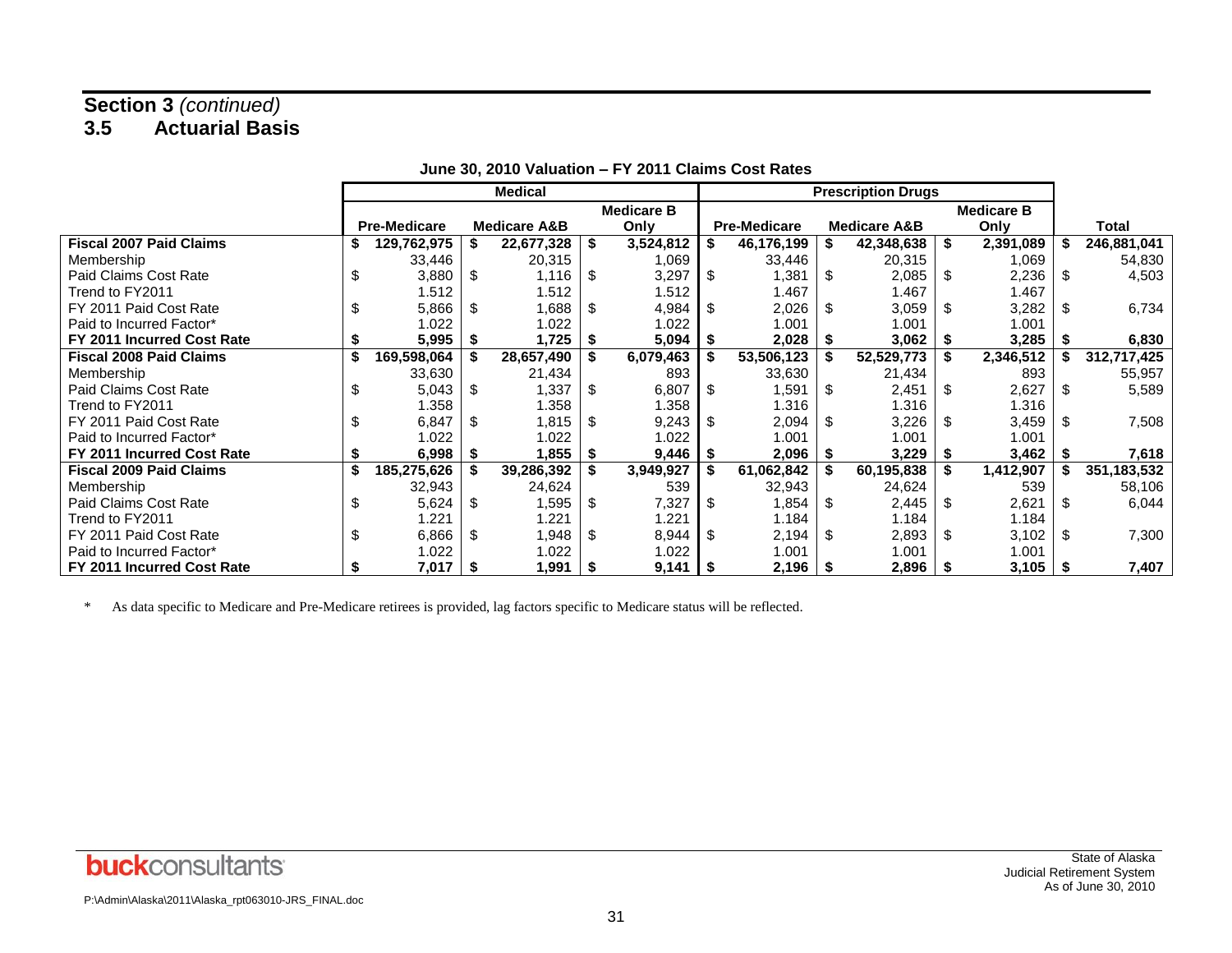|                                                                 | <b>Medical</b> |                     |      |                         |     |                       |           |                     | <b>Prescription Drugs</b> |                   |             |
|-----------------------------------------------------------------|----------------|---------------------|------|-------------------------|-----|-----------------------|-----------|---------------------|---------------------------|-------------------|-------------|
|                                                                 |                |                     |      |                         |     | <b>Medicare B</b>     |           |                     |                           | <b>Medicare B</b> |             |
|                                                                 |                | <b>Pre-Medicare</b> |      | <b>Medicare A&amp;B</b> |     | Only                  |           | <b>Pre-Medicare</b> | <b>Medicare A&amp;B</b>   | Only              | Total       |
| <b>Fiscal 2010 Paid Claims</b>                                  | P.             | 199,739,865         |      | $51,373,725$   \$       |     | 1,215,832             |           | 62,310,224          | 73,005,066                | 414,101           | 388,058,813 |
| Membership                                                      |                | 32,026              |      | 27.915                  |     | 156                   |           | 32.026              | 27.915                    | 156               | 60,097      |
| Paid Claims Cost Rate                                           | จ              | 6,237               | l \$ | 1,840 S                 |     | 7,794                 | <b>IS</b> | .946                | 2,615                     | 2,654             | 6,457       |
| Trend to FY2011                                                 |                | 1.130               |      | 1.130                   |     | 1.130                 |           | 096. ا              | 1.096                     | 1.096             |             |
| FY 2011 Paid Cost Rate                                          | S              | 7.050               | 1 S  | 2.080                   | 1 S | $8,810$ $\sqrt{5}$    |           | $2.132 \mid$ \$     | 2,866                     | 2,909             | 7.221       |
| Paid to Incurred Factor*                                        |                | 1.022               |      | 1.022                   |     | 1.022                 |           | 1.001               | 1.001                     | 1.001             |             |
| FY 2011 Incurred Cost Rate                                      |                | 7,205 \$            |      | $2,126$   \$            |     | $9,003$   \$          |           |                     | $2,869$   \$              | $2,912$   \$      | 7,327       |
| Weighted Average 7/1/2010-6/30/2011 Incurred Claims Cost Rates: |                |                     |      |                         |     |                       |           |                     |                           |                   |             |
| At average age                                                  |                | 6,967               |      | 1,978 \$                |     | $8,756$ $\frac{1}{3}$ |           | 2.141               | 2,971                     | 3,136             | 7,427       |
| At age 65*                                                      |                | $8,606$   \$        |      | 1,563                   |     | $6,654$   \$          |           | 2,600               | 2,600                     | 2,600             | 7,924       |

#### **June 30, 2010 Valuation – FY 2011 Claims Cost Rates**

\* As data specific to Medicare and Pre-Medicare retirees is provided, lag factors specific to Medicare status will be reflected.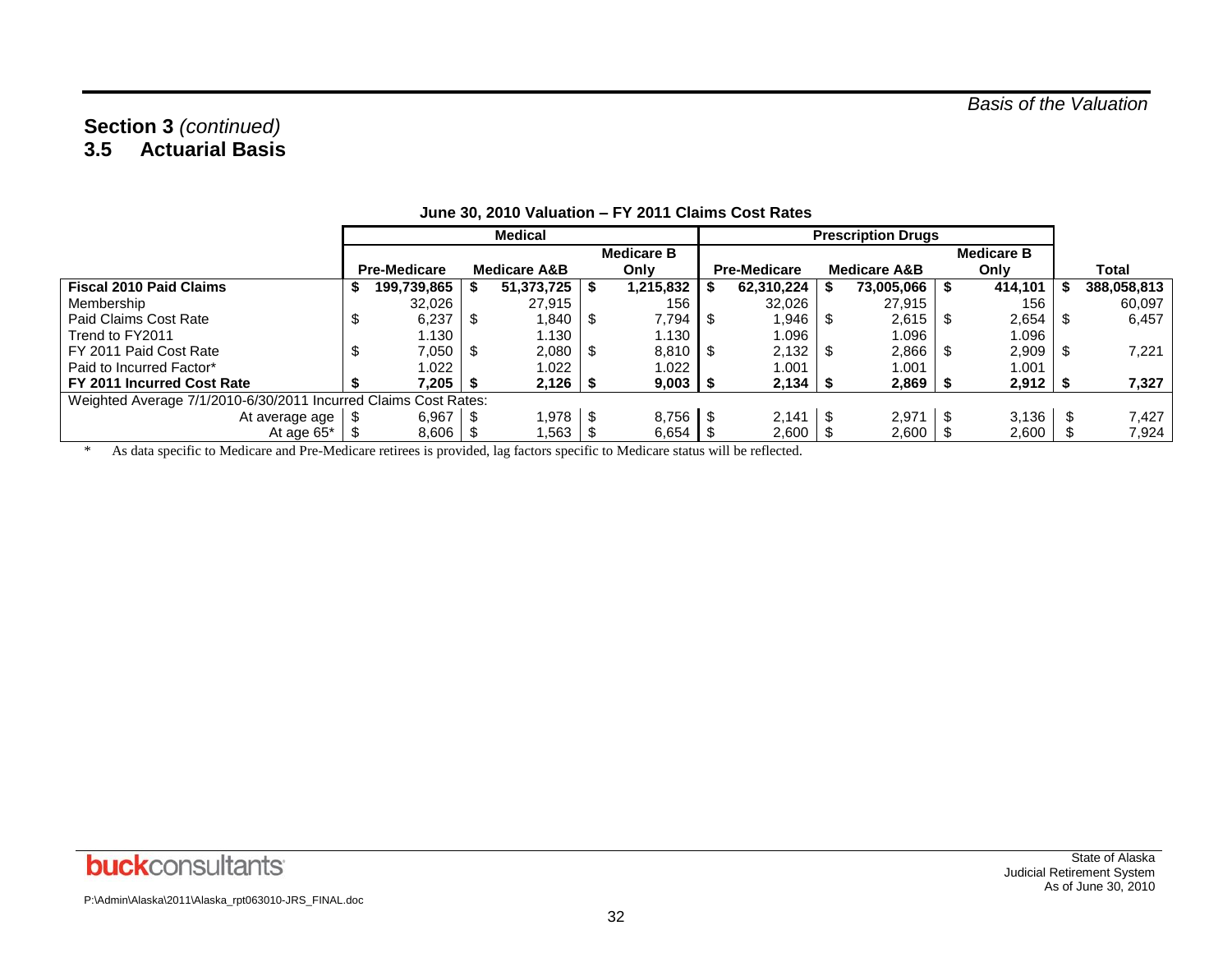Following the development of total projected costs, a distribution of per capita claims cost was developed. This was accomplished by allocating total projected costs to the population census used in the valuation. The allocation was done separately for each of prescription drugs and medical costs for the Medicare eligible and pre-Medicare populations. The allocation weights were developed using participant counts by age and assumed morbidity and aging factors. Results were tested for reasonableness based on historical trend and external benchmarks for costs paid by Medicare.

Below are the results of this analysis:

| Age | <b>Medical and</b><br><b>Medicare Parts A &amp;</b><br>B | <b>Medical and</b><br><b>Medicare</b><br>Part B Only | <b>Prescription Drug</b> | <b>Medicare Retiree</b><br><b>Drug Subsidy</b> |
|-----|----------------------------------------------------------|------------------------------------------------------|--------------------------|------------------------------------------------|
| 45  | \$4,766                                                  | \$4,766                                              | \$1,372                  | \$0                                            |
| 50  | 5,392                                                    | 5,392                                                | 1,629                    | $\boldsymbol{0}$                               |
| 55  | 6,101                                                    | 6,101                                                | 1,935                    | $\boldsymbol{0}$                               |
| 60  | 7,246                                                    | 7,246                                                | 2,243                    | $\boldsymbol{0}$                               |
| 65  | 1,563                                                    | 6,654                                                | 2,600                    | 515                                            |
| 70  | 1,902                                                    | 8,096                                                | 2,801                    | 555                                            |
| 75  | 2,258                                                    | 9,613                                                | 2,988                    | 592                                            |
| 80  | 2,433                                                    | 10,356                                               | 3,063                    | 607                                            |

#### **Distribution of Per Capita Claims Cost by Age for the Period July 1, 2010 through June 30, 2011**

## **Changes in Methods Since the Prior Valuation**

There were no changes in methods from the prior valuation, except for any described in the healthcare sections above.

| Investment Return                 | 8.00% per year, compound annually, net of expenses for all funding<br>calculations and pension disclosure; 8.00% for healthcare liabilities under<br><b>GASB 43.</b>                              |
|-----------------------------------|---------------------------------------------------------------------------------------------------------------------------------------------------------------------------------------------------|
| <b>Pre-termination Mortality</b>  | 45% of the male rates and 55% of the female rates of the 1994 Group<br>Annuity Mortality (GAM) Table, 1994 Base Year without margin projected<br>to 2013 with Projection Scale AA. (See Table 1.) |
| <b>Post-termination Mortality</b> | 1994 GAM Table, 1994 Base Year without margin projected to 2013 with<br>Projection Scale AA. Setback 1 year for females and 3 years for males.<br>(See Table 2.)                                  |
| <b>Salary Scale</b>               | 4.12% per year, compounded annually.                                                                                                                                                              |
| <b>Total Payroll Growth</b>       | 3.62% per year.                                                                                                                                                                                   |

## **Summary of Actuarial Assumptions and Methods**

## **buck**consultants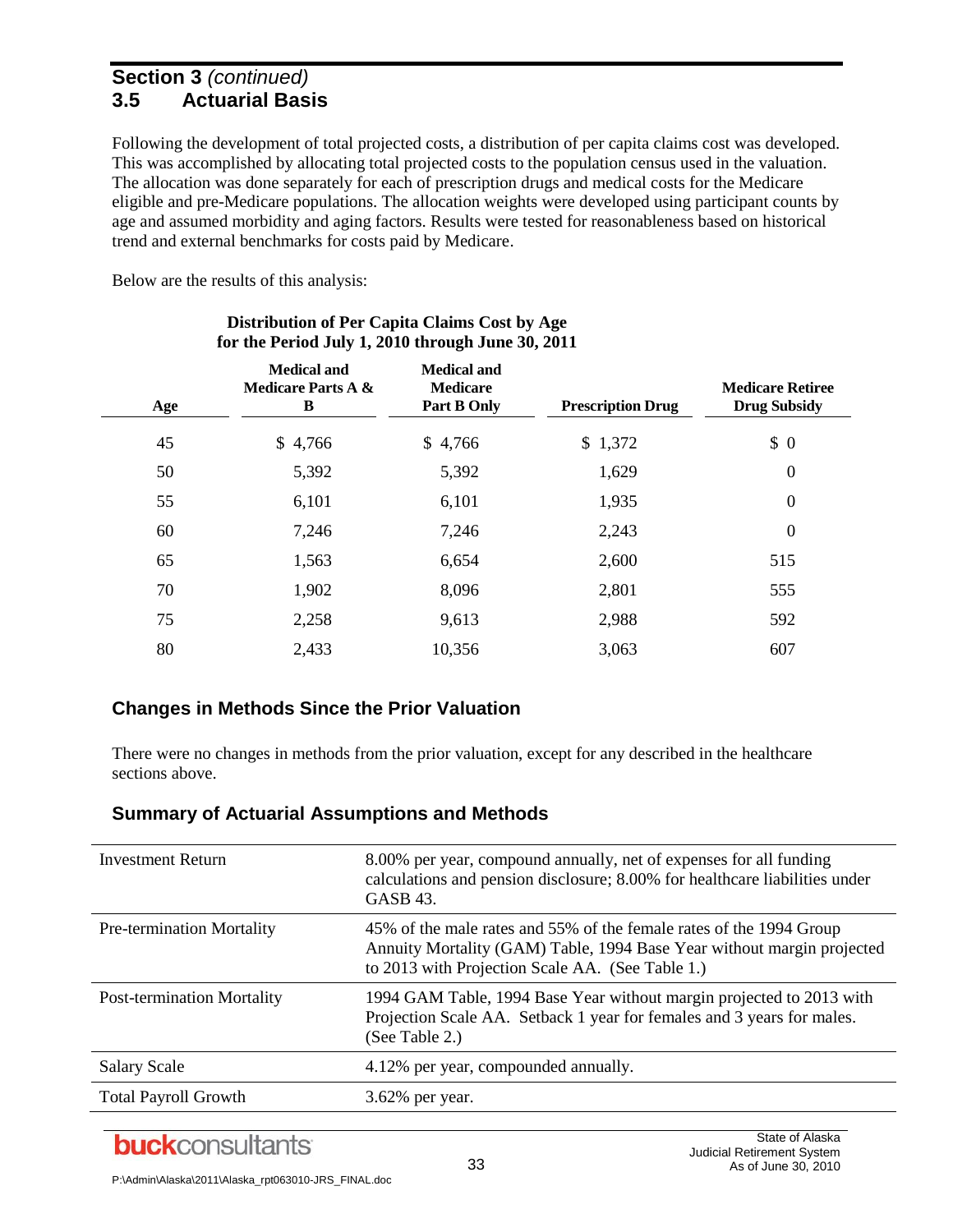## **Summary of Actuarial Assumptions and Methods** *(continued)*

| <b>Total Inflation</b>                               |                                                                                                                                                                                               | Total inflation as measured by the Consumer Price Index for urban and<br>clerical workers for Anchorage is assumed to increase 3.12% annually. |                         |  |  |  |  |  |  |  |
|------------------------------------------------------|-----------------------------------------------------------------------------------------------------------------------------------------------------------------------------------------------|------------------------------------------------------------------------------------------------------------------------------------------------|-------------------------|--|--|--|--|--|--|--|
| Cost-of-Living Adjustment                            | 4.12% per year. Retirement benefits are recalculated when the salary for<br>the office held by the member at the time of retirement changes.                                                  |                                                                                                                                                |                         |  |  |  |  |  |  |  |
| $401(a)(17)$ Maximum<br><b>Compensation Increase</b> | 3.12% per year.                                                                                                                                                                               |                                                                                                                                                |                         |  |  |  |  |  |  |  |
| 415(b) Maximum Benefit Increase                      | 3.12% per year.                                                                                                                                                                               |                                                                                                                                                |                         |  |  |  |  |  |  |  |
| Per Capita Claims Cost                               | Sample claims cost rates adjusted to age 65 for FY11 medical and<br>prescription are shown below:                                                                                             |                                                                                                                                                |                         |  |  |  |  |  |  |  |
|                                                      |                                                                                                                                                                                               | <b>Medical</b>                                                                                                                                 | Prescription            |  |  |  |  |  |  |  |
|                                                      | Pre-Medicare                                                                                                                                                                                  | \$8,606                                                                                                                                        | <b>Drugs</b><br>\$2,600 |  |  |  |  |  |  |  |
|                                                      | Medicare Parts A & B                                                                                                                                                                          | \$1,563                                                                                                                                        | \$2,600                 |  |  |  |  |  |  |  |
|                                                      |                                                                                                                                                                                               |                                                                                                                                                |                         |  |  |  |  |  |  |  |
|                                                      |                                                                                                                                                                                               |                                                                                                                                                |                         |  |  |  |  |  |  |  |
| <b>Health Cost Trend</b>                             | Medicare Part B Only<br>Medicare Part D<br>The table below shows the rate used to project the cost from the shown<br>fiscal year to the next fiscal year. For example, 6.9% is applied to the | \$6,654<br>N/A                                                                                                                                 | \$2,600<br>\$515        |  |  |  |  |  |  |  |
|                                                      | FY11 medical claims costs to get the FY12 medical claims costs.                                                                                                                               |                                                                                                                                                | Prescription            |  |  |  |  |  |  |  |
|                                                      |                                                                                                                                                                                               | <b>Medical</b>                                                                                                                                 | <b>Drugs</b>            |  |  |  |  |  |  |  |
|                                                      | <b>FY11</b>                                                                                                                                                                                   | 6.9%                                                                                                                                           | 8.3%                    |  |  |  |  |  |  |  |
|                                                      | FY12                                                                                                                                                                                          | 6.4%                                                                                                                                           | 7.1%                    |  |  |  |  |  |  |  |
|                                                      | FY13<br><b>FY14</b>                                                                                                                                                                           | 5.9%<br>5.9%                                                                                                                                   | 5.9%<br>5.9%            |  |  |  |  |  |  |  |
|                                                      | <b>FY15</b>                                                                                                                                                                                   | 5.9%                                                                                                                                           | 5.9%                    |  |  |  |  |  |  |  |
|                                                      | FY16                                                                                                                                                                                          | 5.9%                                                                                                                                           | 5.9%                    |  |  |  |  |  |  |  |
|                                                      | <b>FY17</b>                                                                                                                                                                                   | 5.9%                                                                                                                                           | 5.9%                    |  |  |  |  |  |  |  |
|                                                      | <b>FY25</b>                                                                                                                                                                                   | 5.8%                                                                                                                                           | 5.8%                    |  |  |  |  |  |  |  |
|                                                      | <b>FY50</b>                                                                                                                                                                                   | 5.7%                                                                                                                                           | 5.7%                    |  |  |  |  |  |  |  |

estimating trend amounts beginning in 2012 and projects out to 2100. The model has been populated with assumptions that are specific to the State of Alaska.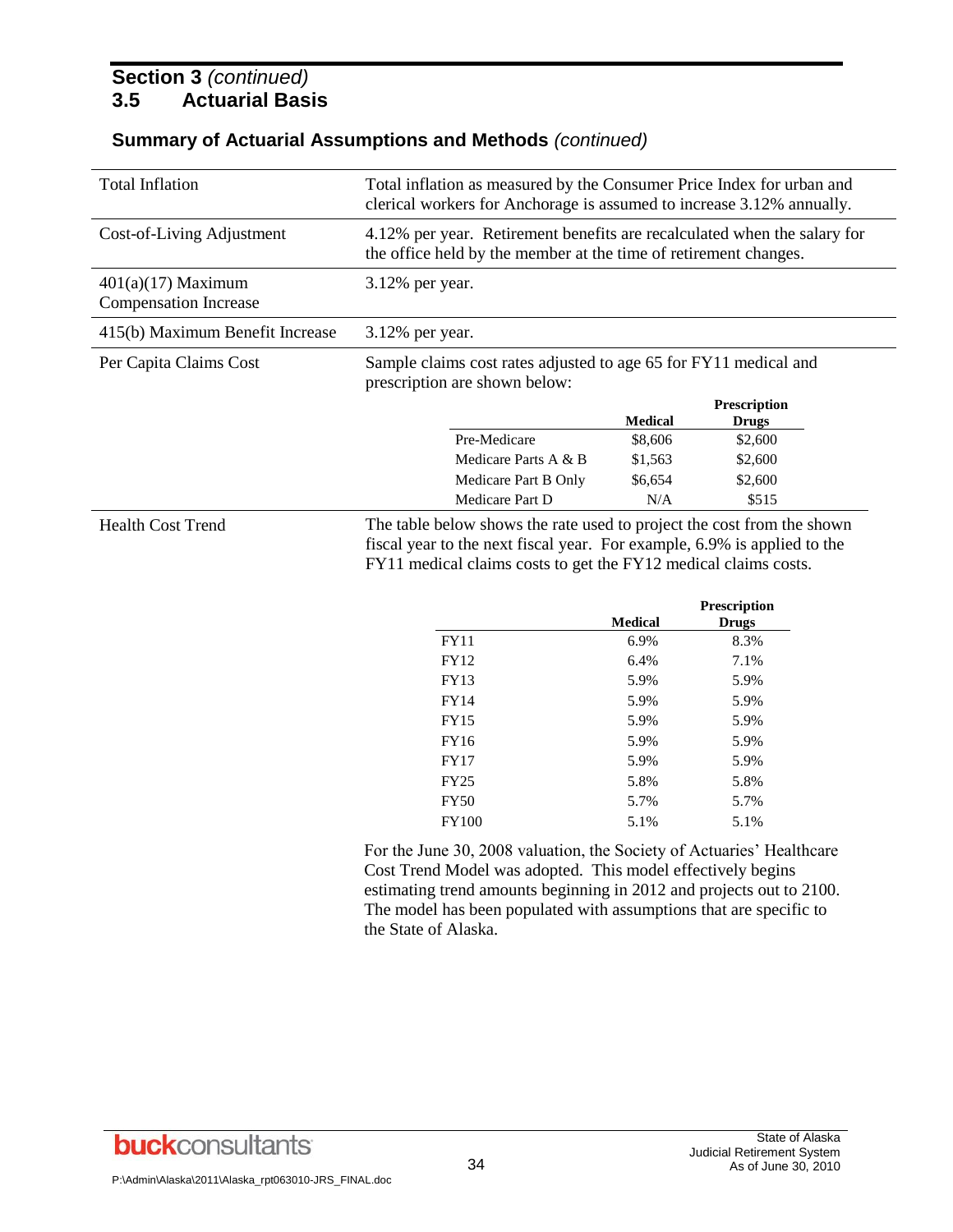| <b>Summary of Actuarial Assumptions and Methods (continued)</b> |  |
|-----------------------------------------------------------------|--|
|-----------------------------------------------------------------|--|

| <b>Aging Factors</b>         | <u>Age</u>                    | <b>Medical</b>                                                                                                                                                                         | <b>Prescription Drugs</b>                                           |
|------------------------------|-------------------------------|----------------------------------------------------------------------------------------------------------------------------------------------------------------------------------------|---------------------------------------------------------------------|
|                              | $0 - 44$                      | 2.0%                                                                                                                                                                                   | 4.5%                                                                |
|                              | $45 - 54$                     | 2.5%                                                                                                                                                                                   | 3.5%                                                                |
|                              | 55-64                         | 3.5%                                                                                                                                                                                   | 3.0%                                                                |
|                              | 65-73                         | 4.0%                                                                                                                                                                                   | 1.5%                                                                |
|                              | 74-83                         | 1.5%                                                                                                                                                                                   | 0.5%                                                                |
|                              | $84+$                         | 0.5%                                                                                                                                                                                   | 0.0%                                                                |
| <b>Medical Participation</b> |                               | have assumed 100% participation in the medical plans.                                                                                                                                  | Because medical benefits are provided at no cost to the retiree, we |
| Turnover                     | a.                            | 3% if service is less than 10 years.                                                                                                                                                   |                                                                     |
|                              | b.                            | 1% if service is greater than 10 years.                                                                                                                                                |                                                                     |
| Retirement                   | a.                            | 3% if vested and age is less than 59.                                                                                                                                                  |                                                                     |
|                              | b.                            | 10% if vested and age is greater than 59.                                                                                                                                              |                                                                     |
|                              | 100% at age 70.<br>c.         |                                                                                                                                                                                        |                                                                     |
|                              |                               | Terminated vested members are expected to commence                                                                                                                                     |                                                                     |
|                              | benefits at age 60.           |                                                                                                                                                                                        |                                                                     |
| Disability                   |                               | In accordance with Table 3. Post-disability mortality in                                                                                                                               |                                                                     |
|                              |                               | accordance with the RP-2000 Disabled Retiree Mortality                                                                                                                                 |                                                                     |
|                              | Table.                        |                                                                                                                                                                                        |                                                                     |
| Maximum Retirement Age       | Age $70$                      |                                                                                                                                                                                        |                                                                     |
| <b>Marital Status</b>        | years older than their wives. | 90% of male and 70% of female active and inactive members<br>are assumed to be married. Husbands are assumed to be 4                                                                   |                                                                     |
| Form of Payment              |                               | Married members are assumed to choose the 50% Joint and<br>Survivor benefit option. Single members are assumed to<br>choose the Modified Cash Refund Annuity.                          |                                                                     |
| <b>Contribution Refunds</b>  | refunded.                     | 0% of terminating members with vested benefits are assumed<br>to have their contributions refunded. 100% of those with non-<br>vested benefits are assumed to have their contributions |                                                                     |

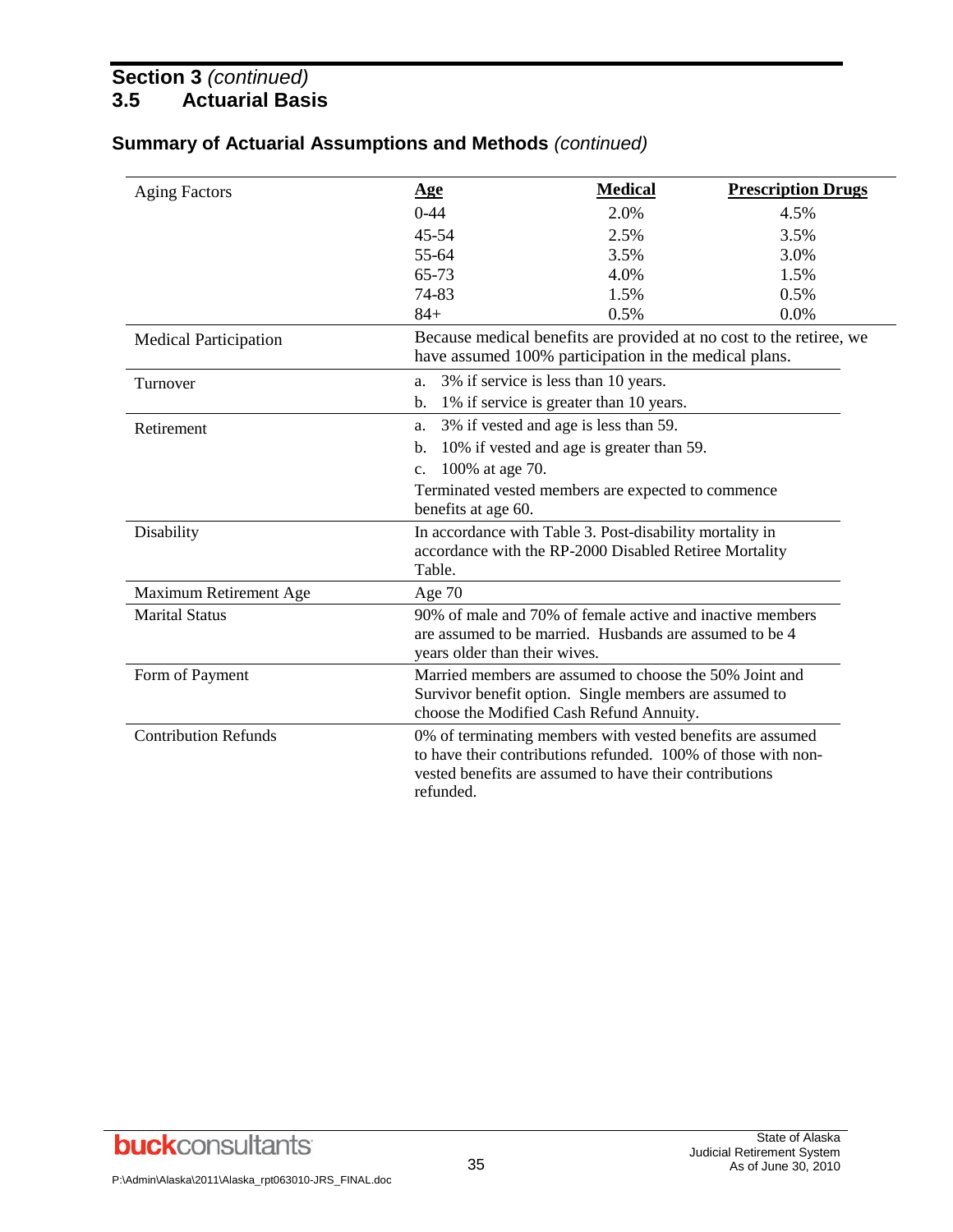|                                   | June 30, 2008                     | June 30, 2010                     |
|-----------------------------------|-----------------------------------|-----------------------------------|
| <b>Investment Return</b>          | 8.25% per year, compounded        | 8.00% per year, compounded        |
|                                   | annually, net of expenses.        | annually, net of expenses.        |
| Pre-termination Mortality         | 55% of the male rates and 60%     | 45% of the male rates and 55%     |
|                                   | of the female rates of the 1994   | of the female rates of the 1994   |
|                                   | GAM Table, 1994 Base Year         | GAM Table, 1994 Base Year         |
|                                   | without margin.                   | without margin projected to       |
|                                   |                                   | 2013 with Projection Scale AA.    |
| <b>Post-termination Mortality</b> | 1994 GAM Table, 1994 Base         | 1994 GAM Table, 1994 Base         |
|                                   | Year without margin, with a 3-    | Year without margin projected     |
|                                   | year setback for males and a 1-   | to 2013 with Projection Scale     |
|                                   | year setback for females.         | AA, with a 3-year setback for     |
|                                   |                                   | males and a 1-year setback for    |
|                                   |                                   | females.                          |
| <b>Salary Scale</b>               | 4% per year, compounded           | 4.12% per year, compounded        |
|                                   | annually.                         | annually.                         |
| <b>Total Payroll Growth</b>       | 4% per year.                      | 3.62% per year.                   |
| <b>Total Inflation</b>            | 3.5% annually.                    | 3.12% annually.                   |
| Turnover                          | 3% if service is greater than 15  | 3% if service is less than 10     |
|                                   | years.                            | years and 1% if service is        |
|                                   |                                   | greater than 10 years.            |
| Retirement                        | 6% if vested and age is less than | 3% if vested and age is less than |
|                                   | 65 and 10% if vested and age is   | 59 and 10% if vested and age is   |
|                                   | greater than 65, 100% at age 70.  | greater than 59, 100% at age 70.  |
| <b>Disability Mortality</b>       | Table ranging from 5.10% for      | RP-2000 Disabled Retiree          |
|                                   | males and 4.26% for females at    | Mortality Table.                  |
|                                   | age 20 to 8.13% for males and     |                                   |
|                                   | 4.73% for females at age 64.      |                                   |
| <b>Marital Status</b>             | 90% of active and inactive        | 90% of male and 70% of female     |
|                                   | members are assumed to be.        | active and inactive members are   |
|                                   | married.                          | assumed to be married.            |

## **Changes in Assumptions Since the Last Valuation**

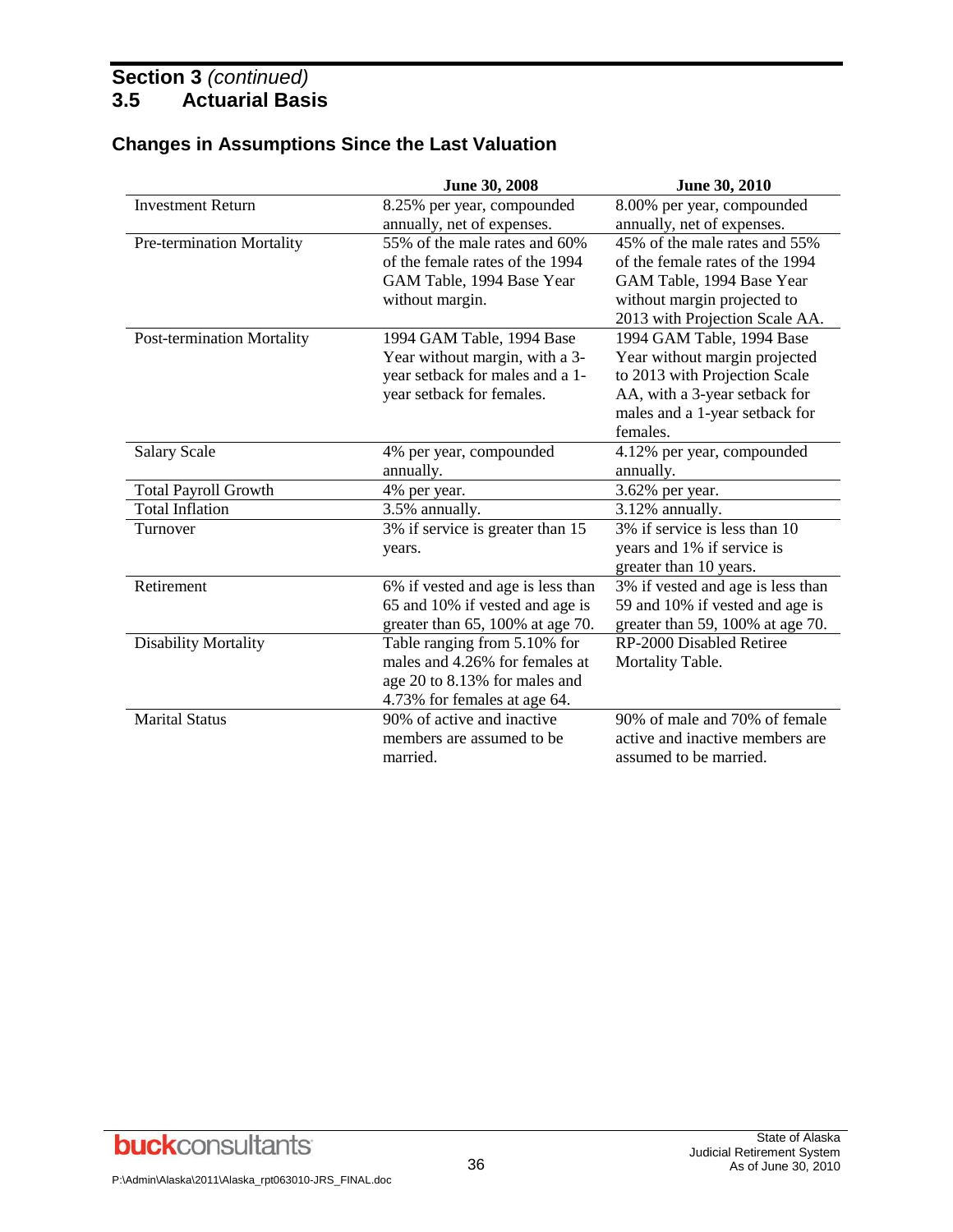#### **Table 1 Pre-Termination Mortality Rates Annual Rates Per 1,000 Members**

|     |             | Rate<br>Rate |     |             |               |
|-----|-------------|--------------|-----|-------------|---------------|
| Age | <b>Male</b> | Female       | Age | <b>Male</b> | <b>Female</b> |
| 20  | .170        | .123         | 45  | .596        | .423          |
| 21  | .182        | .122         | 46  | .638        | .441          |
| 22  | .194        | .123         | 47  | .690        | .466          |
| 23  | .214        | .127         | 48  | .749        | .505          |
| 24  | .235        | .129         | 49  | .813        | .548          |
| 25  | .264        | .132         | 50  | .884        | .610          |
| 26  | .301        | .138         | 51  | .965        | .683          |
| 27  | .320        | .142         | 52  | 1.059       | .784          |
| 28  | .332        | .148         | 53  | 1.181       | .897          |
| 29  | .343        | .156         | 54  | 1.311       | 1.018         |
| 30  | .353        | .171         | 55  | 1.487       | 1.164         |
| 31  | .361        | .189         | 56  | 1.696       | 1.352         |
| 32  | .369        | .202         | 57  | 1.950       | 1.570         |
| 33  | .373        | .210         | 58  | 2.244       | 1.806         |
| 34  | .374        | .219         | 59  | 2.525       | 2.077         |
| 35  | .374        | .229         | 60  | 2.841       | 2.387         |
| 36  | .379        | .240         | 61  | 3.263       | 2.738         |
| 37  | .392        | .254         | 62  | 3.684       | 3.136         |
| 38  | .405        | .271         | 63  | 4.246       | 3.590         |
| 39  | .423        | .289         | 64  | 4.790       | 4.097         |
| 40  | .445        | .315         |     |             |               |
| 41  | .471        | .341         |     |             |               |
| 42  | .500        | .366         |     |             |               |
| 43  | .530        | .389         |     |             |               |
| 44  | .561        | .409         |     |             |               |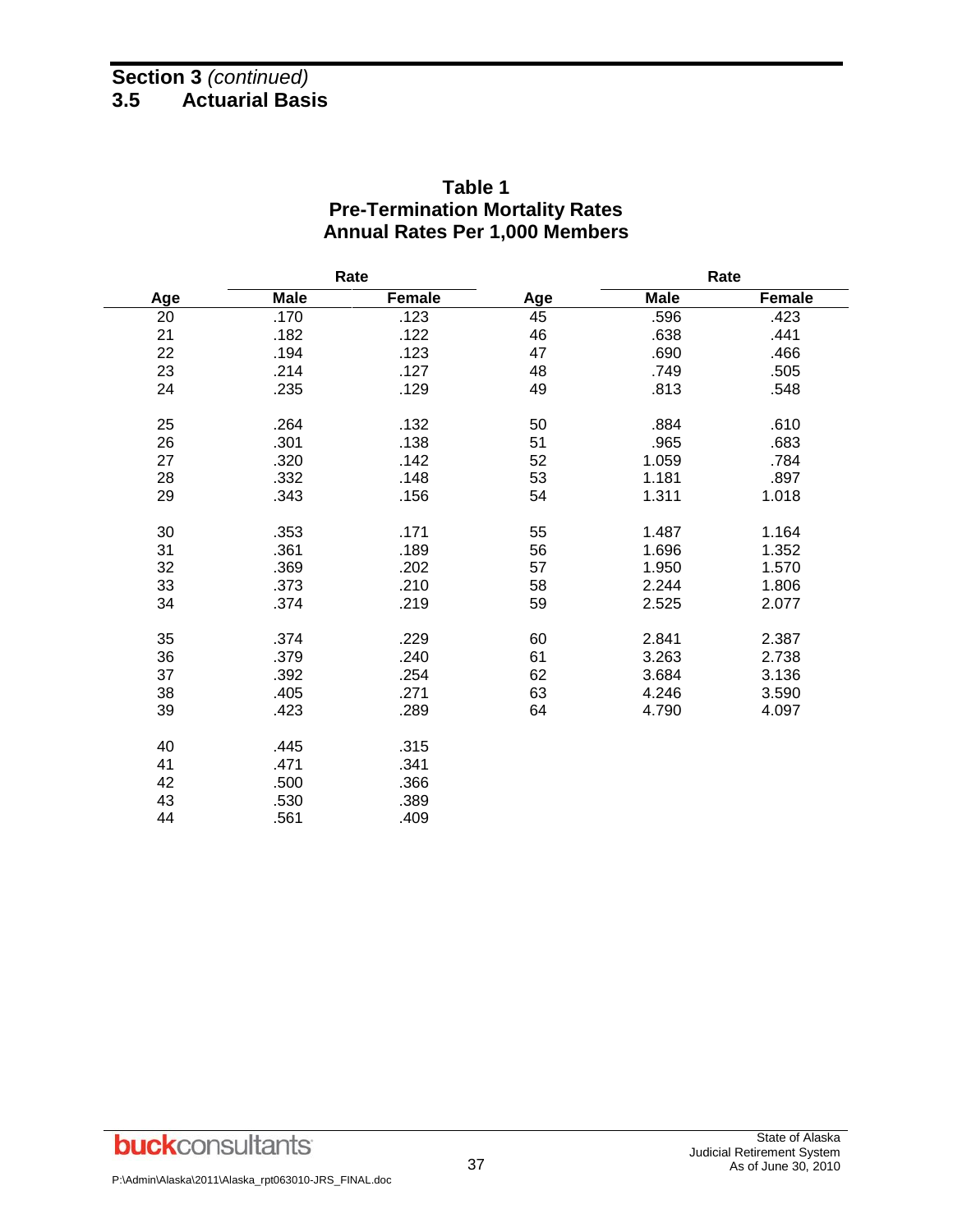#### **Table 2 Post-Termination Mortality Rates Annual Rates Per 1,000 Members**

|     | Rate        |        |     | Rate   |               |
|-----|-------------|--------|-----|--------|---------------|
| Age | <b>Male</b> | Female | Age | Male   | <b>Female</b> |
| 50  | 1.532       | 0.997  | 70  | 15.123 | 12.424        |
| 51  | 1.663       | 1.109  | 71  | 16.336 | 13.422        |
| 52  | 1.806       | 1.241  | 72  | 17.873 | 14.342        |
| 53  | 1.964       | 1.426  | 73  | 19.147 | 15.830        |
| 54  | 2.145       | 1.631  | 74  | 20.940 | 17.260        |
| 55  | 2.354       | 1.851  | 75  | 22.981 | 19.177        |
| 56  | 2.625       | 2.117  | 76  | 25.175 | 20.940        |
| 57  | 2.914       | 2.457  | 77  | 27.475 | 23.377        |
| 58  | 3.305       | 2.854  | 78  | 30.609 | 26.690        |
| 59  | 3.769       | 3.284  | 79  | 33.609 | 29.853        |
| 60  | 4.333       | 3.777  | 80  | 37.879 | 33.273        |
| 61  | 4.986       | 4.339  | 81  | 42.924 | 37.068        |
| 62  | 5.611       | 4.979  | 82  | 48.681 | 41.355        |
| 63  | 6.312       | 5.701  | 83  | 55.102 | 46.249        |
| 64  | 7.251       | 6.527  | 84  | 62.135 | 51.616        |
|     |             |        | 85  | 69.722 | 57.377        |
| 65  | 8.188       | 7.450  |     |        |               |
| 66  | 9.436       | 8.442  |     |        |               |
| 67  | 10.644      | 9.476  |     |        |               |
| 68  | 11.956      | 10.523 |     |        |               |
| 69  | 13.618      | 11.499 |     |        |               |